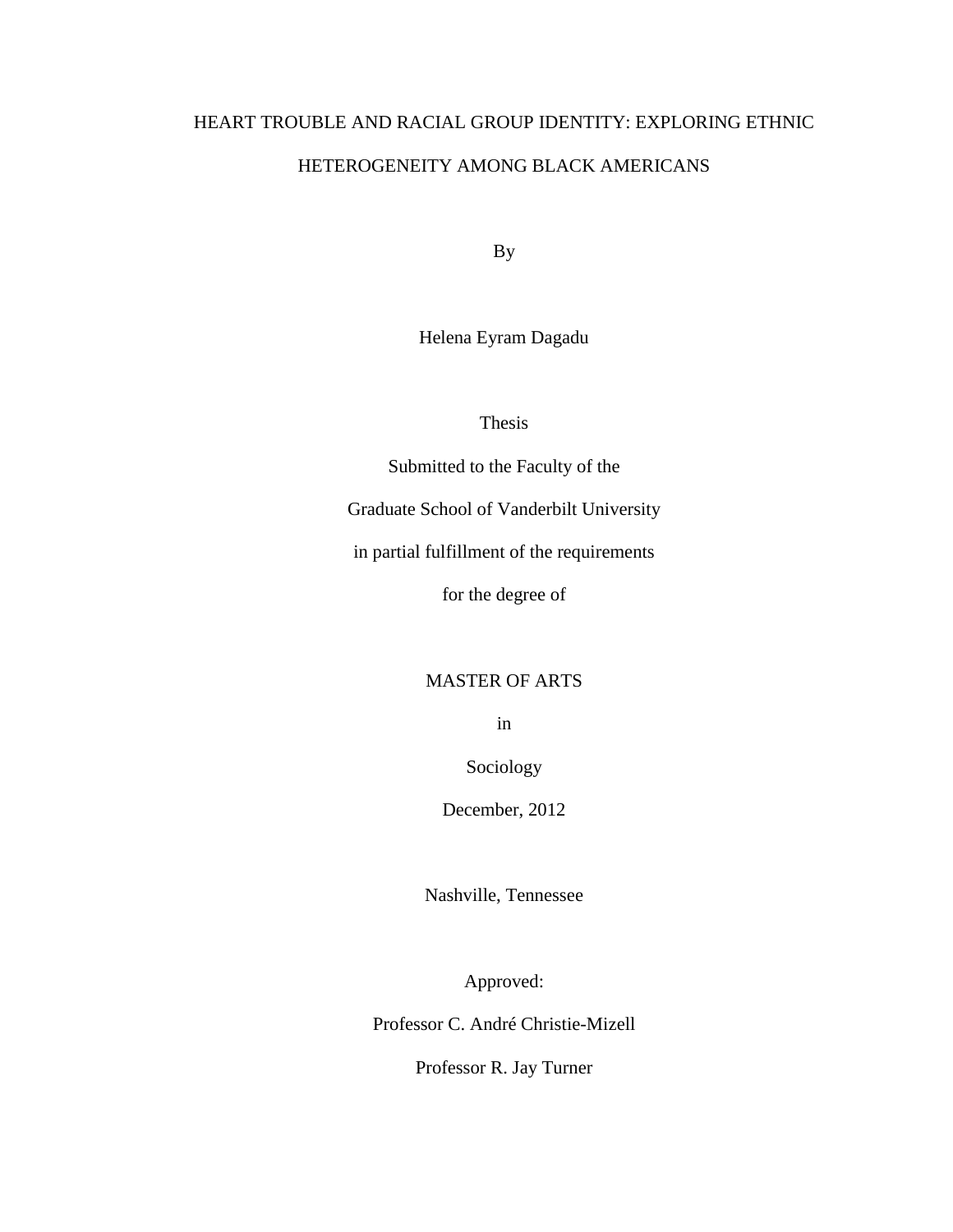#### ACKNOWLEDGEMENTS

This work would not have been possible without the financial support of grant No. 68146 from the Robert Wood Johnson Foundation Center for Health Policy at Meharry Medical College. The content is solely the responsibility of the author and does not necessarily represent the official views of the Robert Wood Johnson Foundation. I would like to especially thank my advisor and mentor, Prof. C. André Christie-Mizell, for his support and guidance throughout this process. I am also indebted to Prof. R. Jay Turner for inspiring this work and serving on my committee.

Finally, I am so grateful to Benjamin, who, through his unwavering faith and encouragement, has sustained me through this process.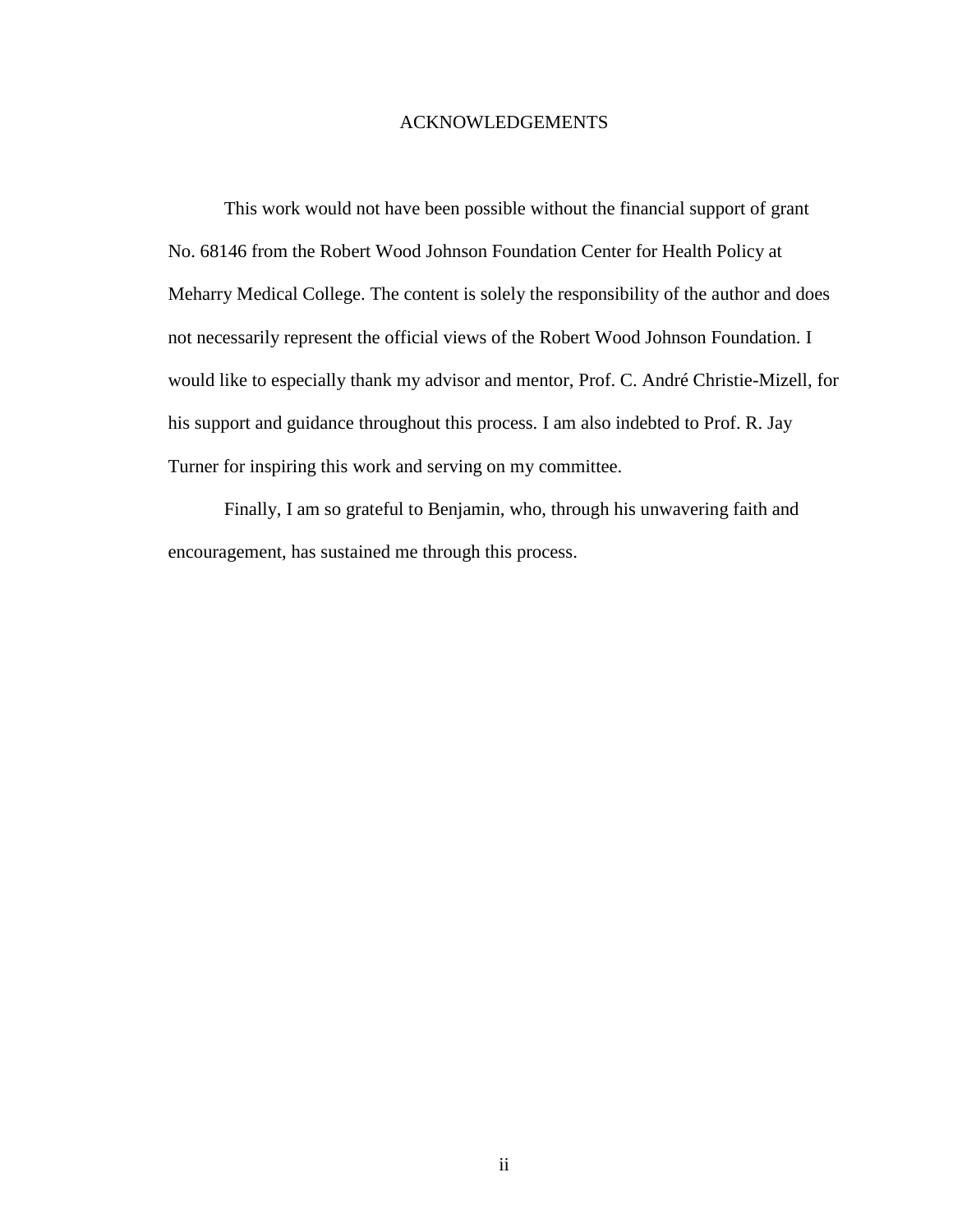# TABLE OF CONTENTS

| Page        |  |
|-------------|--|
|             |  |
|             |  |
|             |  |
| Chapter I   |  |
| L           |  |
| Chapter II  |  |
| $\Pi$ .     |  |
|             |  |
| Chapter III |  |
|             |  |
|             |  |
| Chapter IV  |  |
|             |  |
| Chapter V   |  |
|             |  |
|             |  |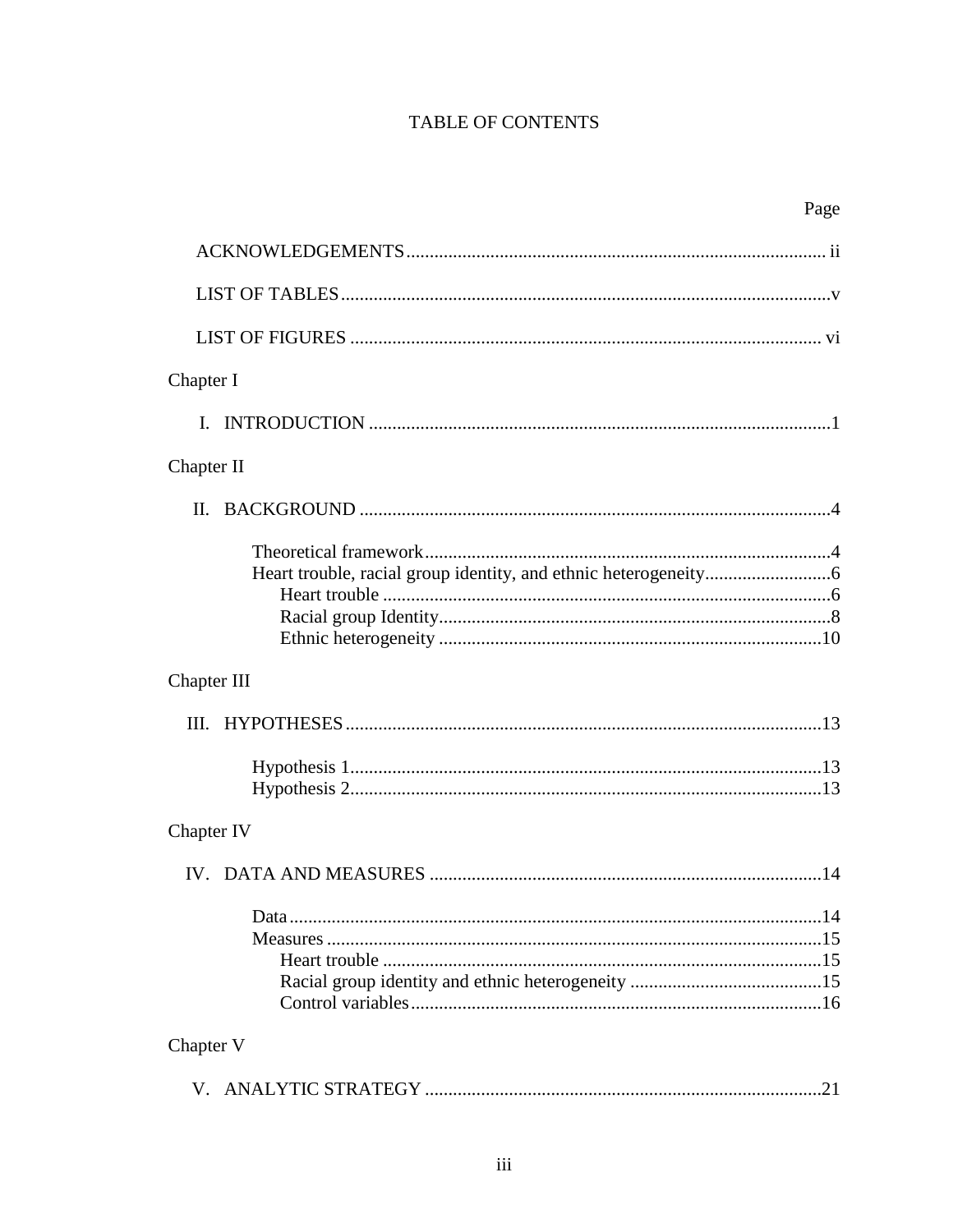# Chapter VI

| Chapter VII |  |
|-------------|--|
|             |  |
|             |  |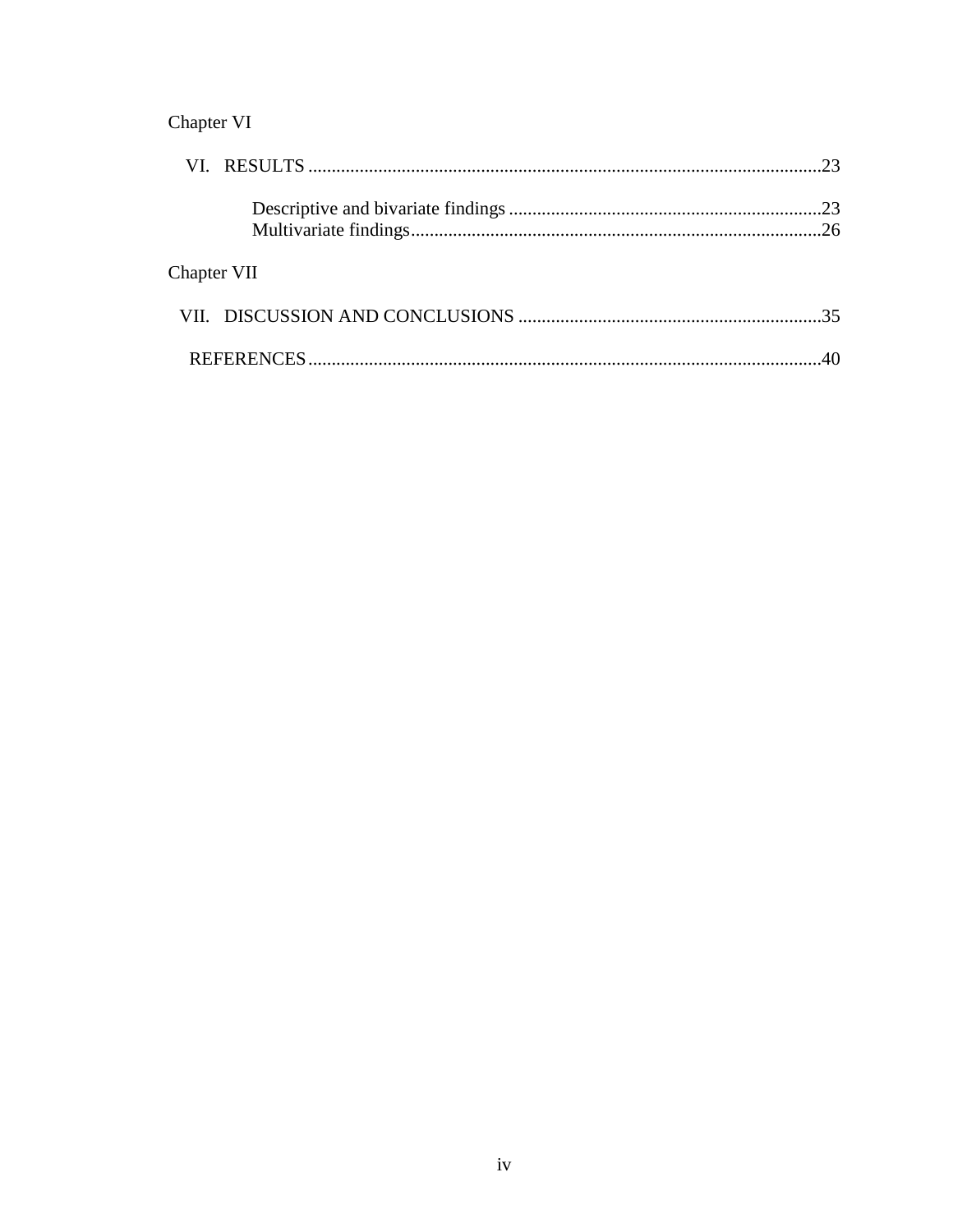# LIST OF TABLES

| Table |                                                                      | Page |
|-------|----------------------------------------------------------------------|------|
| 1.    | Weighted Means and Proportions of a National Survey of American      |      |
| 2.    | Logistic Regression of Heart Trouble on Selected Variables, National |      |
| 3.    | Logistic Regression of Heart Trouble on Selected Variables, National |      |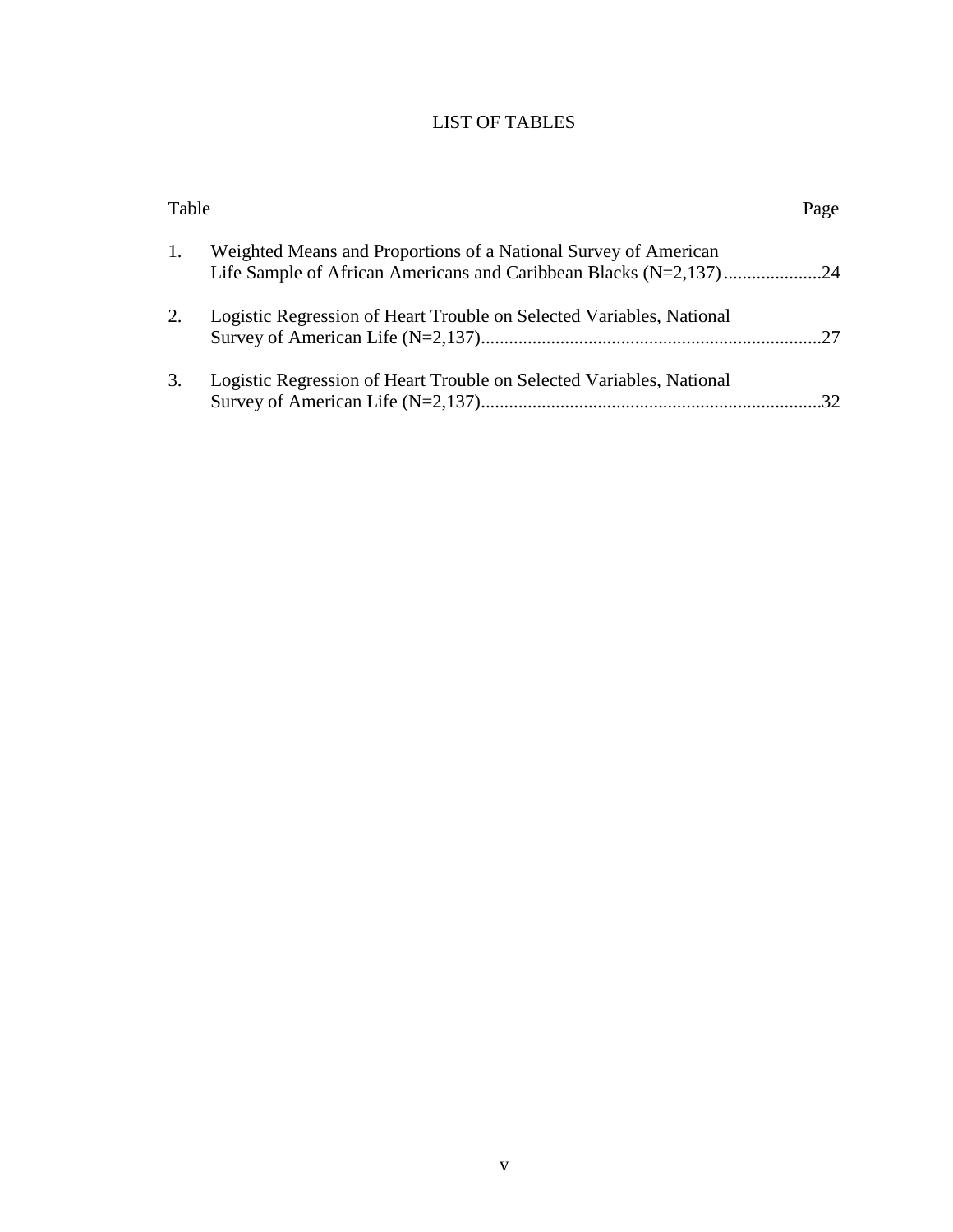# LIST OF FIGURES

| Figure | Page |
|--------|------|
|        |      |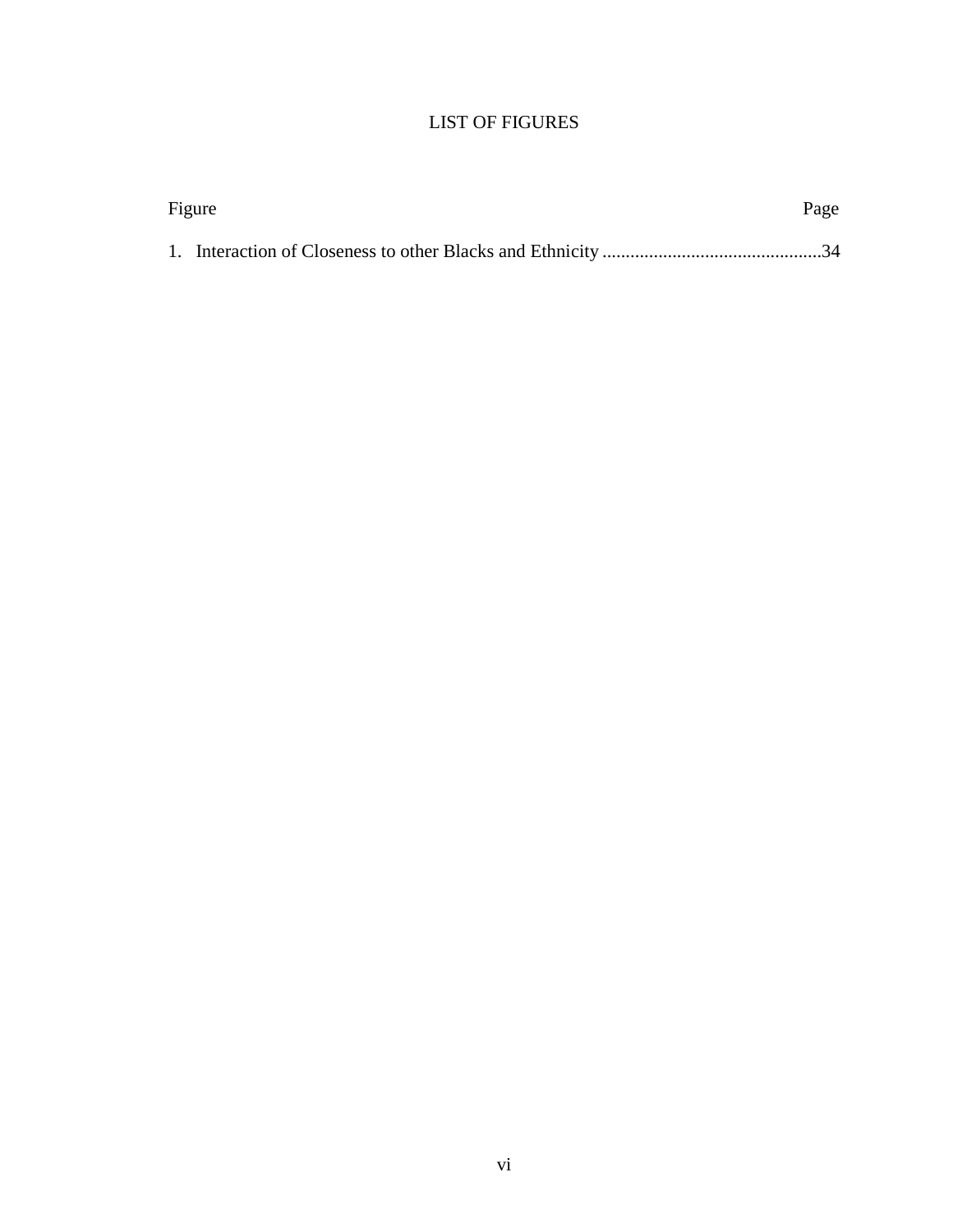#### **CHAPTER I**

## **INTRODUCTION**

What is the relationship between racial group identity and heart disease among Black Americans? Does this relationship vary by ethnicity? For over 90 years, heart disease has been the leading cause of death for both men and women in the United States, resulting in over 600,000 deaths per year (Centers for Disease Control; CDC 2012). Although heart disease encompasses a myriad of problems, the central issue is atherosclerosis, a condition characterized by a buildup of plaque in the walls of the arteries (American Heart Association 2012). Too often, the consequence of this buildup is a heart attack or stroke. Every year, approximately 785,000 Americans have their first heart attack, while another 470,000 with a history of one or more heart attacks have another attack (CDC 2012). In 2010, heart disease alone cost the U.S. nearly 109 billion dollars, including the cost of health care services, medications, and lost productivity (CDC 2012). Although its pathogenesis begins years earlier, health care providers typically first detect heart disease among individuals in middle to late adulthood (Mezuk 2010).

Compounding the problem of heart disease in the United States are racial differences. Racial health disparities in the U.S. have a long and protracted history and reveal differences in health outcomes between groups that reflect social inequalities (Frieden 2011; Read and Emerson 2005). Although the last 40 years has seen many improvements in the overall health of the general U.S. population, Black Americans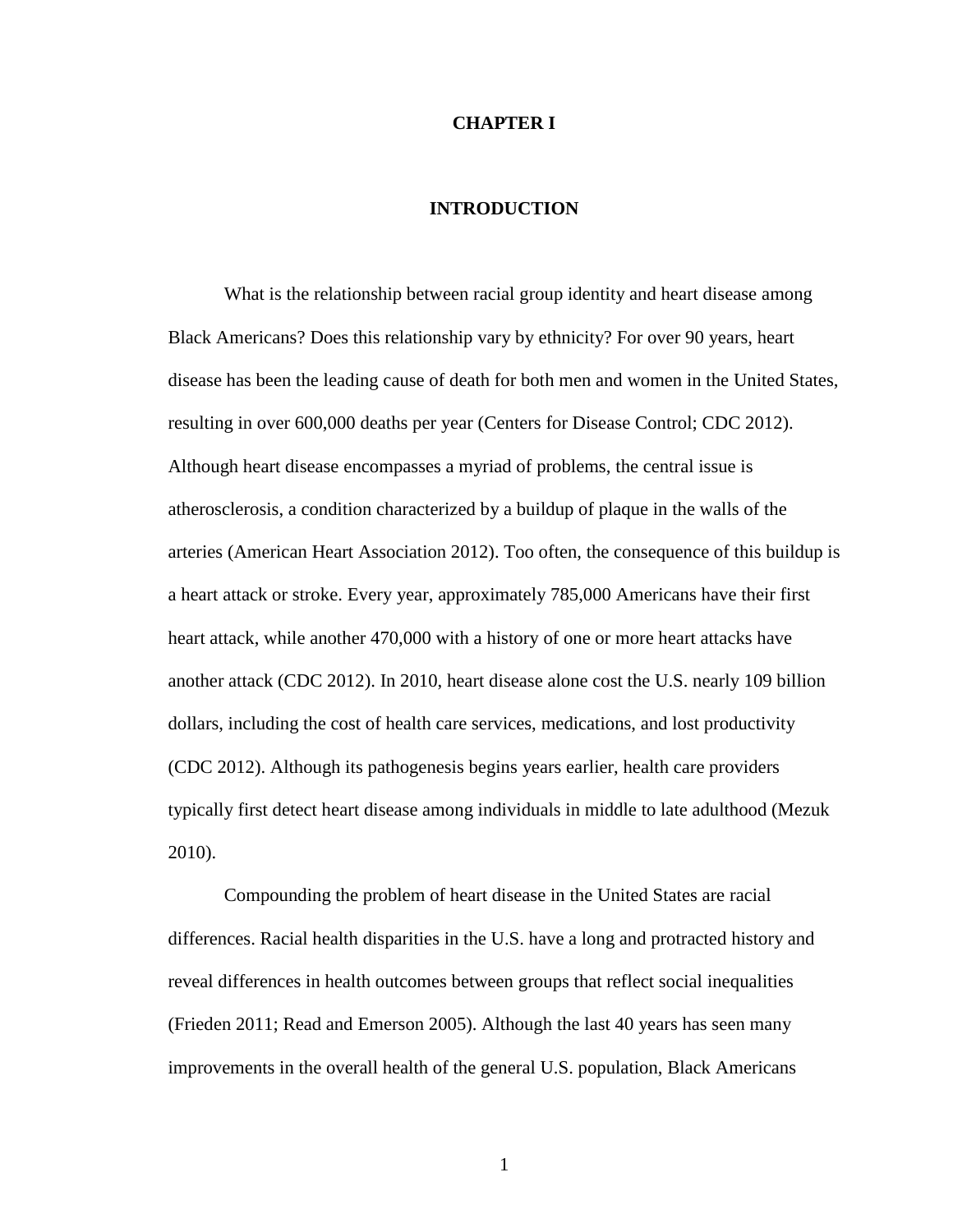remain disproportionately affected by poor health outcomes compared to their White counterparts (Chae et al. 2010; Read and Emerson 2005). Among all racial and ethnic groups in the U.S., Blacks have the highest morbidity and mortality for almost all diseases. These conditions include higher disability rates and shorter life expectancies (Feagin and McKinney 2003; Read and Emerson 2005). Moreover, disparities in heart disease are arguably one of the most recognized racial health disparities in the United States. Black Americans between the ages of 45 and 65 are two and a half times more likely to die from heart disease than White Americans in the same age range (Keenan and Shaw 2011). Although much research has attempted to account for these Black-White disparities, numerous questions about the origins, causes, and consequences remain.

Research seeking to address racial health disparities suggests that racial group identity is positively associated with better health outcomes. Specifically, research has found that positive Black racial group identity can minimize the risk of heart disease among Black Americans (Branscombe et al. 1999; Christie Mizell et al. 2010; Clark et al. 1999; LaVeist et al.2001; Shelton and Sellers 2000). In this paper, I focus on the U.S. Black population to explore whether racial group identity affects history of heart trouble. Additionally, I examine whether ethnicity among Black Americans shapes how racial group identity impacts history of heart trouble. My goal in this paper is to investigate whether racial identity impacts heart trouble differently for African Americans compared to Caribbean Blacks.

This study contributes to the literature on racial group identity and physical health in three important ways. First, although much work exists on Black-White health disparities, less is known about intragroup variation or ethnic heterogeneity among Black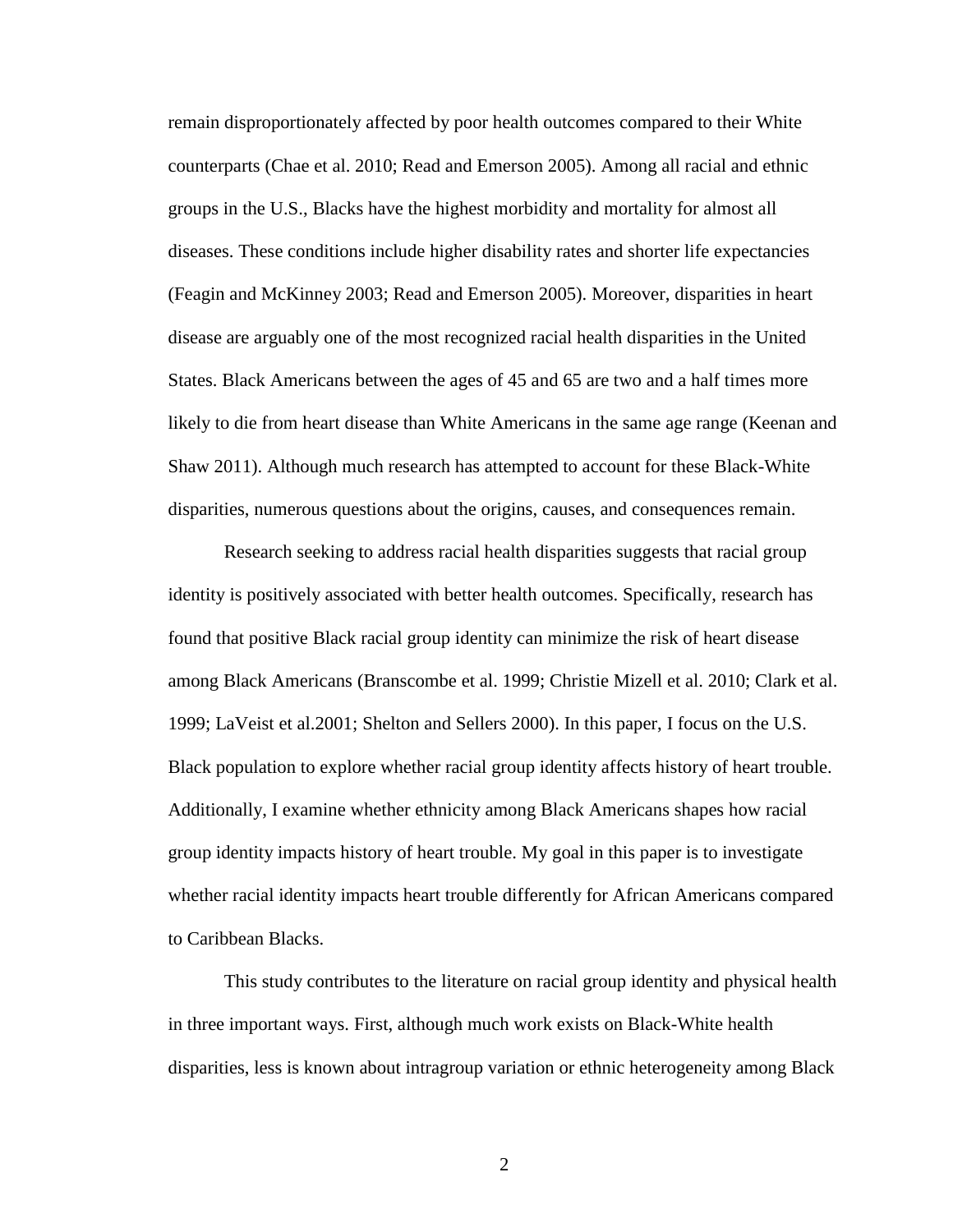Americans. In much of the literature, the U.S. Black population is often portrayed as a monolith, sharing similar social characteristics and circumstances (Ida and Christie-Mizell 2012; Williams et al. 2007a; Williams and Jackson 2000). For example, Southern African Americans, Jamaican Americans, and Ghanaian Americans are collectively labeled and categorized as "Black" in many research studies (Williams and Jackson 2000). Although there are important commonalities among groups in the U.S. that identify as Black, there are significant differences including ethnicity. Second, several studies indicate that racial group identity is an important factor in the well-being of minorities in the U.S. (Christie-Mizell et al. 2010; Ida and Christie-Mizell 2012). This study helps further clarify how race-related facets of the self can potentially be protective or serve as a psychosocial resource against heart disease. Finally, among various theoretical frameworks used to explain physical health outcomes, the stress process model has been underutilized. Therefore, I utilize the stress process to examine a physical health outcome, history of heart trouble. The model (Pearlin et al. 1981; Turner 2010) provides a useful framework to examine variation in heart disease between African Americans and Caribbean Blacks. For this study, individuals who identify as Black, but report no Caribbean ancestry are called African Americans. Caribbean Blacks are individuals that identify as Black and also report Caribbean ancestry.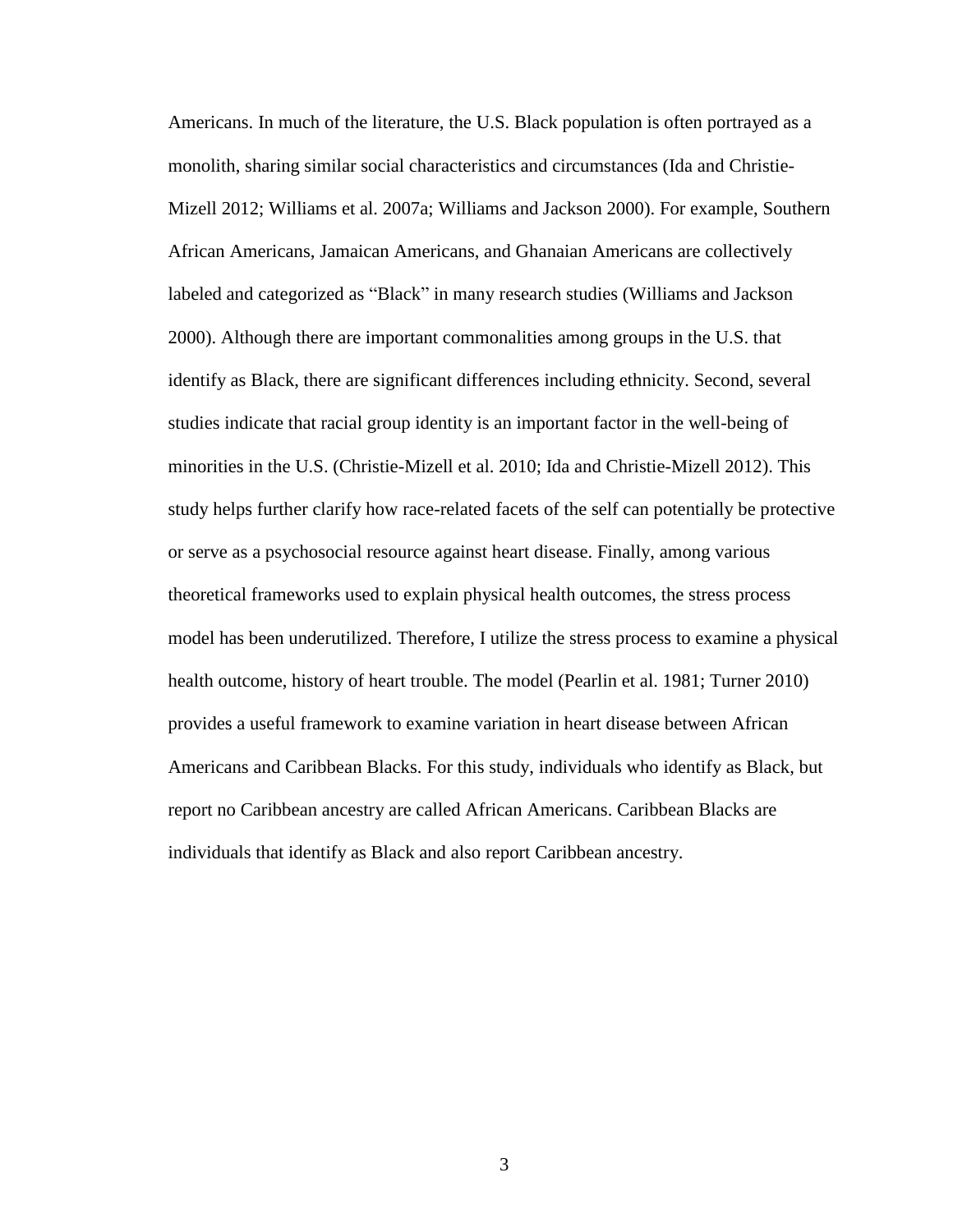#### **CHAPTER II**

#### **BACKGROUND**

#### **Theoretical Framework**

This research is guided by the stress process model, first articulated by Pearlin et al. (1981) and elaborated by Turner (2010). Although used most often to examine mental health outcomes, the stress process model is broad enough in scope to identify and specify the interrelationships among stressors, psychosocial resources, and physical health outcomes such as heart disease (Jenkins 1979; Nerem et al. 1980; Rozanksi et al. 1999; Turner 2010; Vitaliano et al. 2002). Indeed, there is compelling evidence that psychosocial stressors influence mental and physical health through the same physiologic pathways (Geronimus et al. 2004; Griffith et al. 2011; Massey 2004; McEwen 1998; Pickering 1999; Seeman et al. 2001; Williams et al. 2003). According to Turner and Lloyd (1999), a central guiding assumption of the stress process model is that inequalities in health arise from patterned differences in social experiences. To the extent that important differences in personal histories and in current social conditions tend to be defined by social statuses such as ethnicity, race, gender, age, and socioeconomic status, it follows that relationships among these statuses and heart disease arise from status variations in stress exposure (Turner and Avison 2003). In other words, stress is neither randomly distributed in the U.S. population generally nor within the U.S. Black population specifically (Williams et al. 1997). Indeed, prior studies have found that Caribbean Blacks have health profiles that vary considerably from African Americans,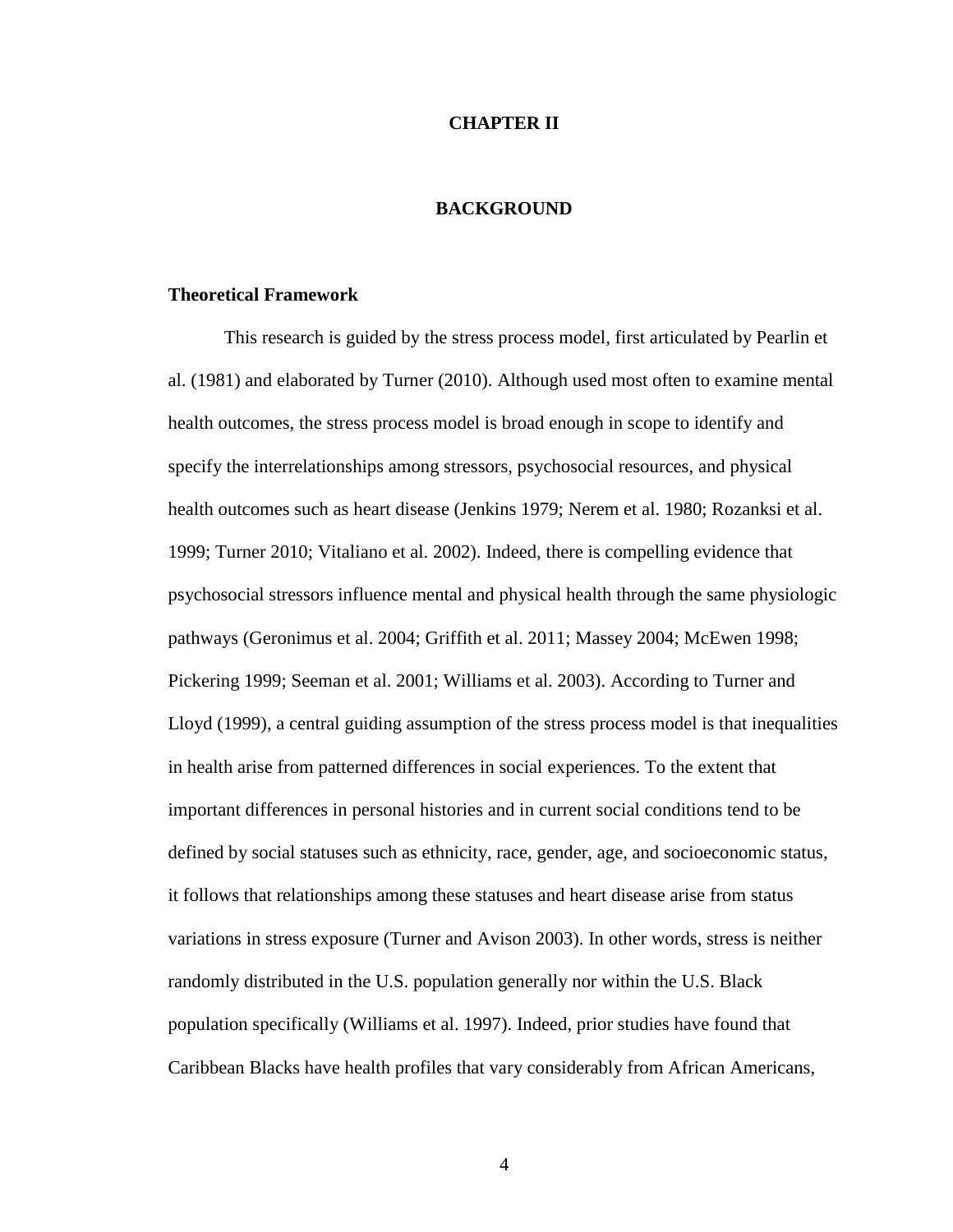whose experiences of stress as well as resources may be qualitatively different (Seaton et al. 2008; Williams et al., 2007a; Williams et al., 2007b; Williams and Jackson 2000).

In its basic form, the stress process model can be reduced to stressors, mediators and moderators, and outcomes. Stressors impact outcomes by taxing an individual's coping ability. Also, relevant for this study's examination of heart disease, stressors can cause cellular aging and exacerbate heart conditions (Epel et al. 2006; Williams and Mohammed 2009). Stressors also cause general wear and tear on the body, causing deregulation of multiple biological systems that can lead to premature illness and mortality (Seeman et al. 2004; Williams and Mohammed 2009). This study includes stressors that the literature indicates are associated with heart disease, racial group identity, and ethnicity, including day-to-day discrimination, major life discrimination, obesity, and smoking (CDC 2012; Williams et al. 1997).

Mediators and moderators are psychosocial resources (e.g., racial group identity, self-esteem, social support) that help reduce the deleterious effects of stressors. Moderators, which may decrease the damaging effects of stressors, are associated with the social positions people inhabit that determine their access to psychosocial resources. Finally, outcomes within the stress process model are the observed effects of stressors after accounting for the moderators (Pearlin et al. 1981; Ida and Christie-Mizell 2012). The outcome for this study is history of heart trouble. In this study, I develop a model that includes all components of the stress process model; however, the singular focus of this study is examining whether racial group identity is a psychosocial resource that decreases the probability of heart disease for Black Americans. Moreover, I seek to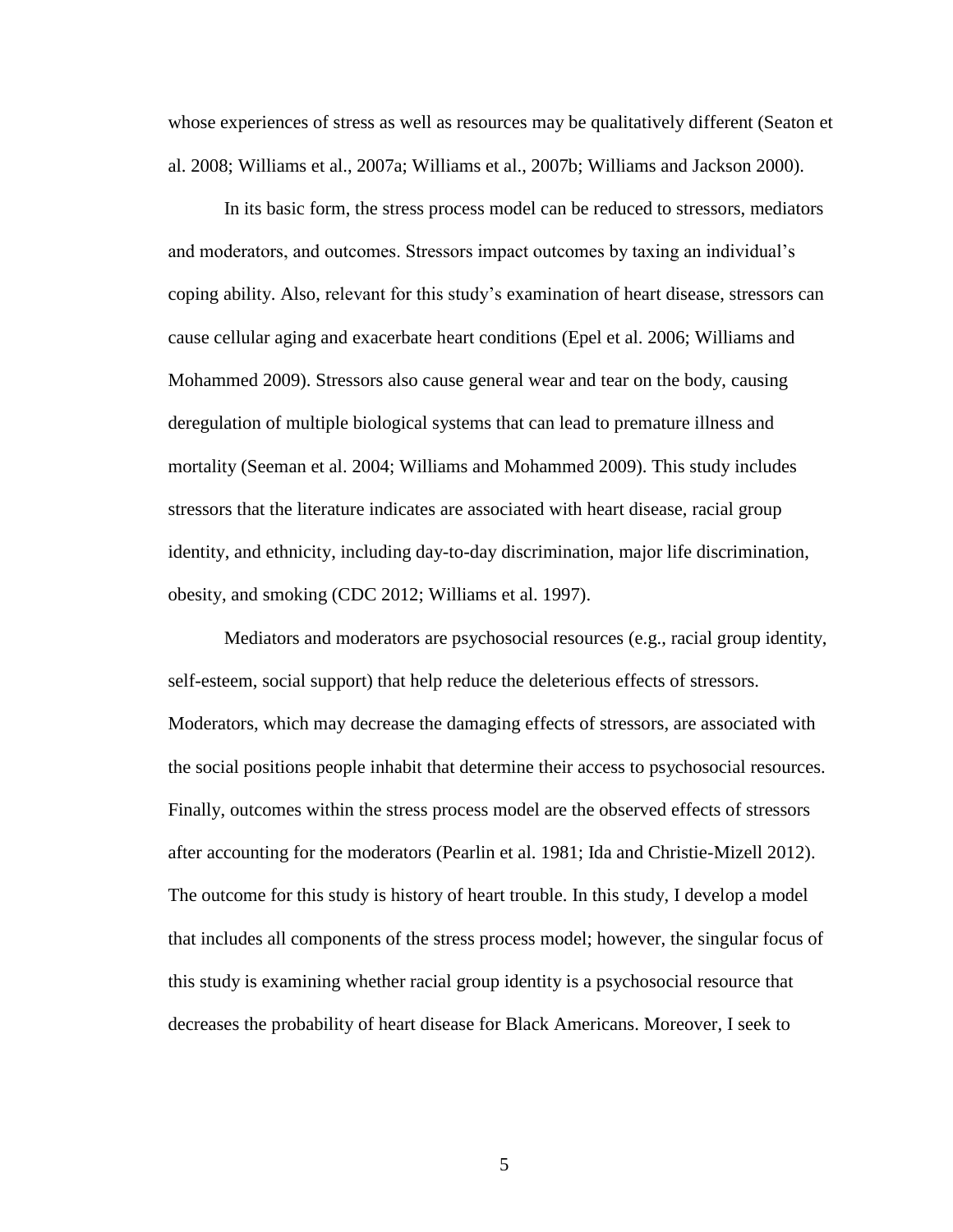understand whether the potential protective effects of racial group identity vary by ethnicity for African Americans compared to Caribbean Blacks.

#### **Heart Trouble, Racial Group Identity, and Ethnic Heterogeneity**

*Heart Trouble*. Heart disease is persistently the leading cause of death for American men and women, with a greater proportion of men dying form heart disease than women (Keenan and Shaw 2011). Also known as cardiovascular disease, heart disease includes various problems, many of which stem from a buildup of plaque in the walls of arteries. This buildup or atherosclerosis makes it difficult for blood to flow through the arteries, often leading to a heart attack or stroke (American Heart Association 2012). Research has established that risk factors for heart trouble include age, obesity, smoking, high blood pressure, and diabetes. Moreover, heart disease remains the most common cause of morbidity and mortality in minority populations and a major cause of racial health disparities (Boykin et al. 2011; Chae et al. 2010; Keenan and Shaw 2011; Krieger and Sidney 1996; Pickering 1999; Winkleby 1999). Research has also found socioeconomic status to be associated with heart health (Boykin et al. 2011; Winkleby et al. 1999). That is, lower income, poor education, and unemployment are related to increased cardiovascular morbidity and mortality (Boykin et al. 2011; Pickering 1999).

Another factor associated with heart disease is racial and ethnic discrimination. Research has found evidence suggesting that experiences of discrimination have deleterious effects on heart health (Guyll et al. 2001; Lewis et al. 2011). Specifically, several studies show that experiences of acute as well as chronic discrimination based on race or ethnicity adversely affect physical health, including risk for heart disease, above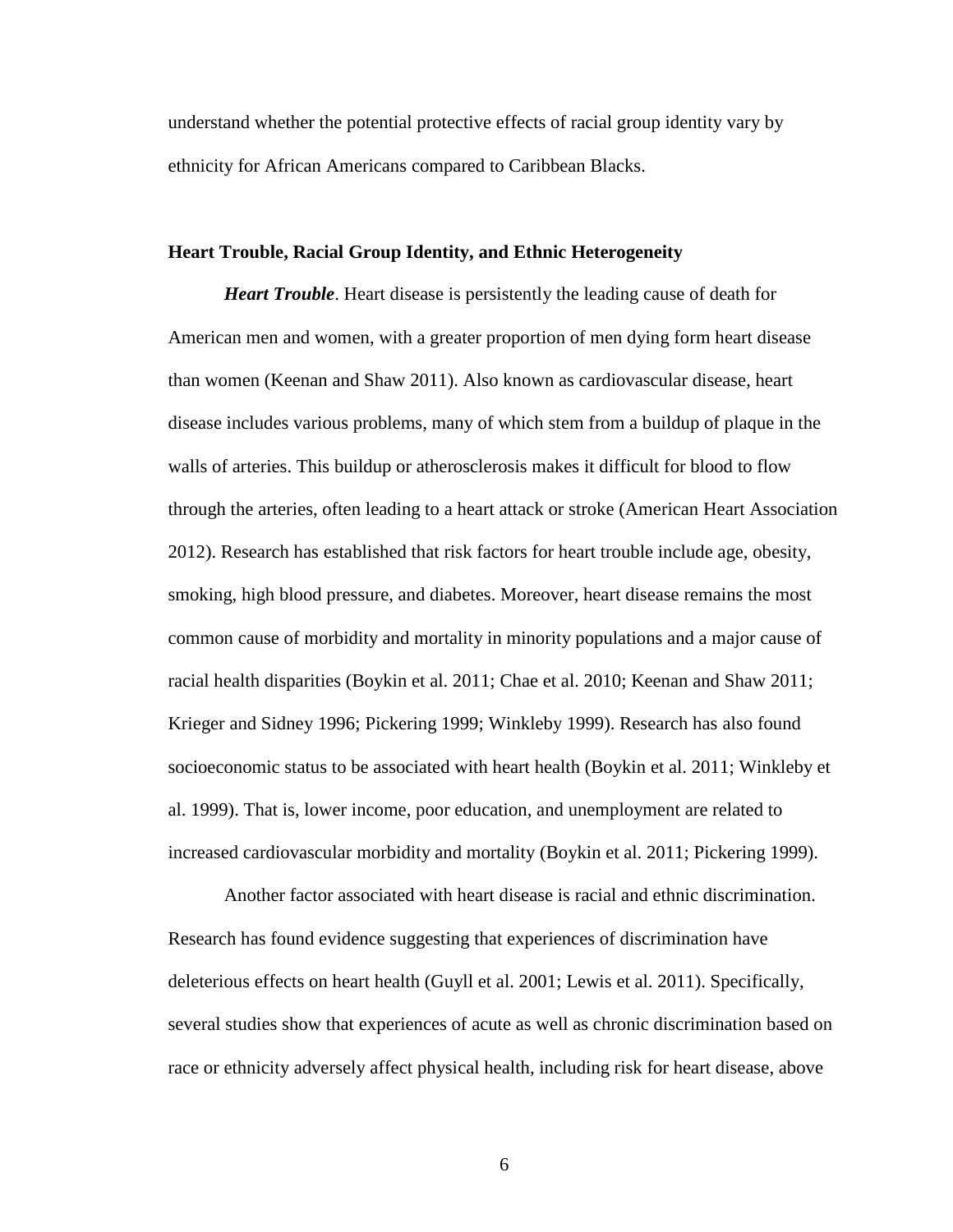and beyond economic disadvantage (Borrell et al. 2006; Friedman et al. 2009; Jackson et al. 1996; Krieger and Sidney 1996; Pascoe and Richman 2009; Williams et al. 1997). Consistent with the literature on stress, the mechanism by which discrimination impacts health suggests that acute or major experiences of discrimination trigger acute episodes of illness while daily or chronic discrimination exacerbate existing disease processes (Bhattacharyya and Steptoe 2007; Williams and Mohammed 2009).

There are also marked regional differences in mortality from heart disease within the United States (Fang et al. 1996). In their examination of the enduring impact of birthplace on mortality from cardiovascular disease among residents of New York City, Fang et al. (1996) found that Southern-born Blacks were at greater risk for heart disease than Northern-born Blacks. Reasons provided for the increased mortality from heart disease among Southern-born Blacks compared to those from other regions included lower socioeconomic status and increased rates of smoking and obesity. The authors also found that African Americans were at significantly greater risk for developing and dying from heart disease than Caribbean Blacks. Compared to African Americans, Caribbean Blacks were of higher socioeconomic status and had lower rates of obesity, factors which help partially explain the differences found in heart disease and mortality outcomes (Fang et al. 1996).

In addition, within the stress process literature, social support (Cohen and Wills 1985; Turner 2010; Uchino et al. 1996) mastery (Caputo 2003; Forbes 2001; Pudrovska et al. 2005; Russek et al. 1990), and self-esteem (Antonucci and Jackson 1983; Gidron et al. 2006; Krol et al. 1994) have all been shown to be negatively associated with coronary heart disease and hypertension (Turner 2010). Further, being married (Eaker et al. 2007;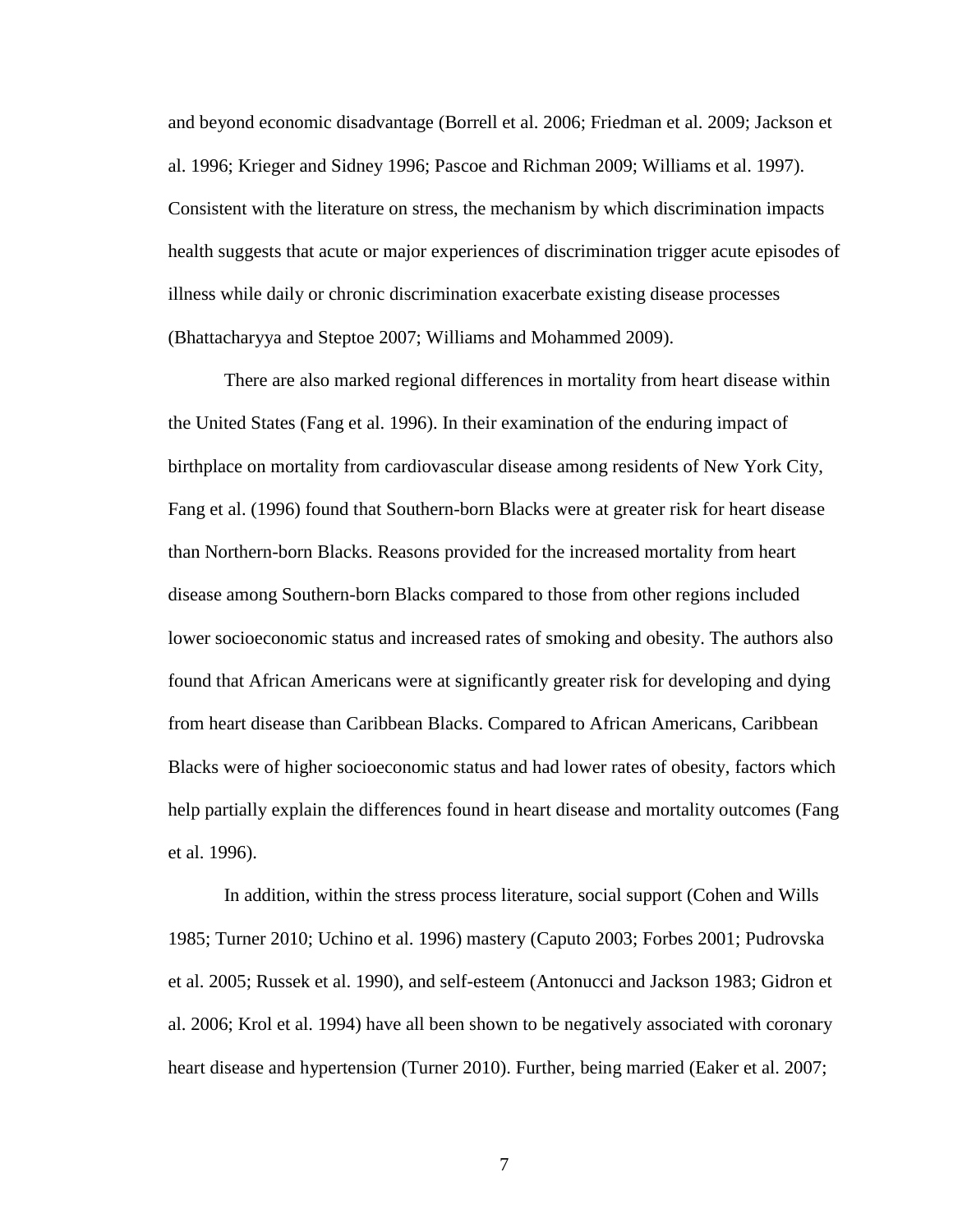Johnson et al. 2000) and religiosity (Hummer et al. 1999; Koenig 2004; Powell et al. 2003) are inversely related to the risk of heart disease.

*Racial group identity*. Various social factors over the life course influence the racial group identity of Black adults in the United States (Demo and Hughes 1990). Broadly, identities are aspects of the self as well as meanings that people assign to the self and the groups to which they belong (Demo and Hughes 1990; Ida and Christie-Mizell 2012). For Black Americans, "identity formation has to do with developing an understanding and acceptance of one's own group in the face of lower status and prestige in society and the presence of stereotypes and racism" (Phinney 1996:144). Thus, development of Black group identity is not only an internal process but is also associated with roles in families, community, and society more broadly. Black group identity is multidimensional and has been most often conceptualized as feelings of closeness to other Blacks and positive Black group evaluation (Demo and Hughes 1990). Closeness to other Blacks captures individuals' levels of feelings or understanding and intimacy with other Blacks (Broman et al. 1988; Demo and Hughes 1990; Ida and Christie-Mizell 2012; Shelton 2008), while Black group evaluation represents an overall appraisal of Blacks as a group, ranging from negative to positive views (Demo and Hughes 1990; Ida and Christie-Mizell 2012).

Social and demographic factors are important for the development of Black racial group identity. Moreover, "individuals vary in the degree to which they identify with their ascribed ethnic group and the extent to which their group identity is salient and significant to them" (Phinney 1996:143-4). Studies suggests that people who are older, less educated, live in the South, and are religiously involved score higher on measures of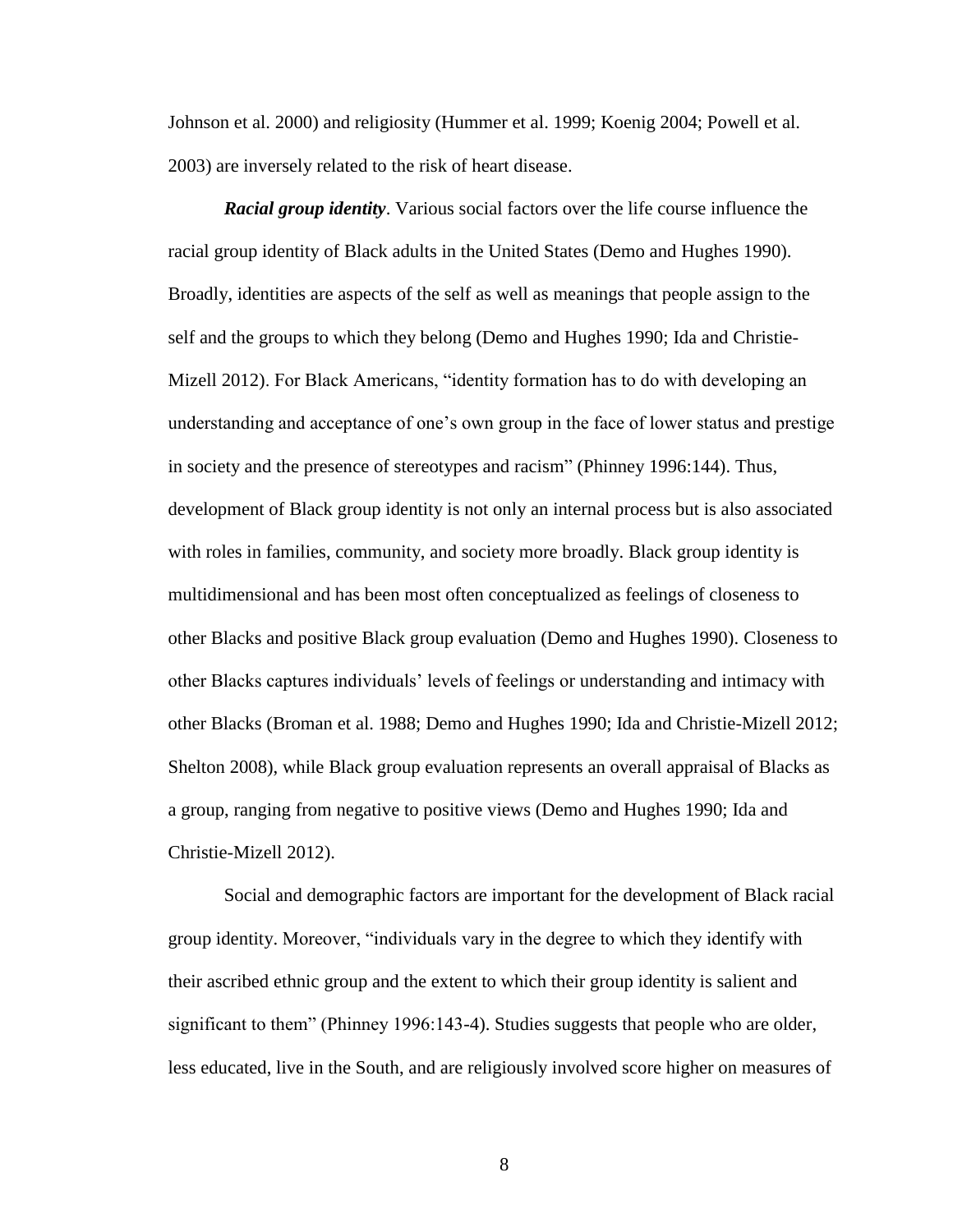closeness to other Blacks, while those with higer socioeconomic status score lower on closeness to other Blacks, but high on measures of positive Black group evaluation (Broman et al. 1988; Brown et al. 2002; Demo and Hughes; Ida and Christie Mizell 2012). Aside from these factors, research also suggests that the development and importance of racial group identity varies by gender such that racial-ethnic identity is more salient for Black females compared to Black males (Jaret and Reitzes 1999; Phinney 1990). Jaret and Reitzes (1999) also found that for Blacks, racial-ethnic identity varies by social setting such that it matters most in work settings, least at home and is of intermediate concern in neighborhood settings and other public contexts. Black racialethnic identity has also been linked to increased quality of social relationships such as marriage and other intimate relationships (Utsey et al. 2002). Moreover, studies have found Black racial group identity to be associated with risk factors for heart trouble to the extent that there is cultural variation in diet, nutrition, ideas about ideal body image with weight (Caprio et al. 2008; Martin et al. 2001), and the acceptance of smoking (Nguyen et al. 2010). Conversely, other studies have found a link between positive Black racial group identity and helpful psychosocial resources, including increased self-esteem (Carter 1991; Goodstein and Ponterotto 1997; Thomas and Speight 1999; Utsey et al. 2002) and personal mastery (Phinney 1990). Additionally, interpersonal relations with family and social networks have also been found to boost Black racial group identity (Demo and Hughes 1990; Utsey et al. 2002).

Much research has examined linkages between racial group identity and racial discrimination (Branscombe et al. 1999; Chae et al. 2010; Christie Mizell et al. 2008; Clark et al. 1999; LaVeist et al.2001; Shelton and Sellers 2000; Williams 1996). These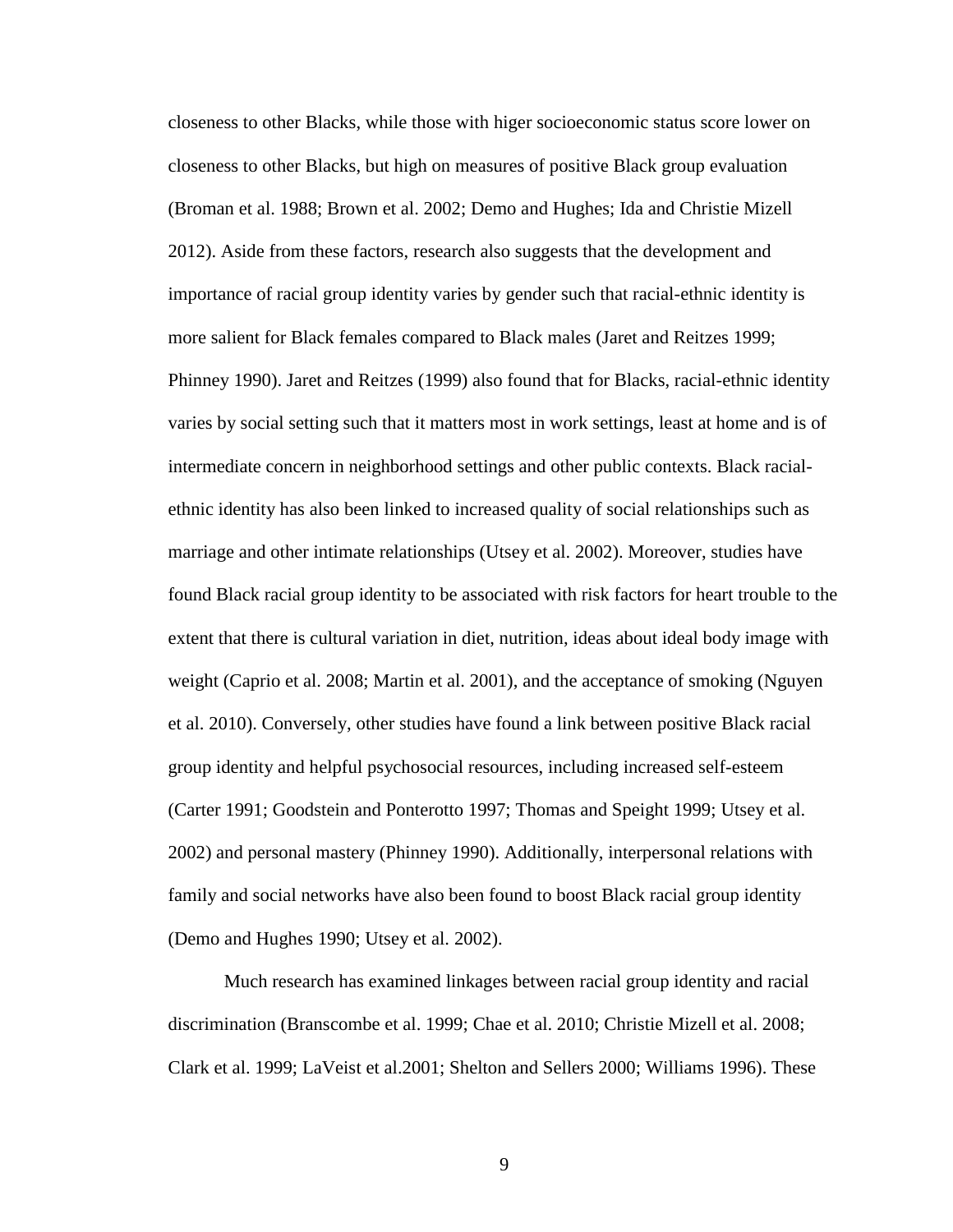studies suggest that awareness and acknowledgement of racial discrimination is an essential part of healthy Black group identity formation. Specifically, increased recognition of discrimination against one's group is associated with higher levels of group identification (Branscombe et al. 1999; Chae et al. 2010; Cross 1991; LaVeist 2001; Phinney 1996). Most relevant for this study, research has shown that Black racial identity is associated with heart disease. For example, Chae et al. 2010 found negative beliefs about Blacks, i.e. negative Black group evaluation, to be positively associated with cardiovascular disease history.

*Ethnic heterogeneity*. The visibility of the foreign-born Black population in the United States steadily increased in the last quarter of the 20<sup>th</sup> century. Between 2001 and 2006, immigration contributed to at least one-fifth growth in the U.S. Black population (Kent 2007). The new wave of Black immigrants that was ushered in by changes in U.S. immigration laws beginning in the 1970s was initially concentrated in certain cities in the United States (e.g., New York and Miami) where communities of Back immigrants, particularly Caribbean Blacks, have traditionally flourished. Caribbean Blacks represent the largest and most established of Black immigrant groups, accounting for slightly more than 4% of the Black population in the U.S. (Takeuchi et al. 2007).

Despite the diversity that Caribbean Blacks bring to the U.S. Black population, ethnic heterogeneity has less often been studied in sociological research (Griffith et al. 2011; Jackson et al. 2004; Williams and Jackson 2000). Ethnic groups are comprised of people thought to have common cultural traits such as language, nativity, history, traditions, values, and dietary habits that distinguish them from other ethnic groups (Griffith et al. 2011; Smedley and Smedley 2005). Although there are significant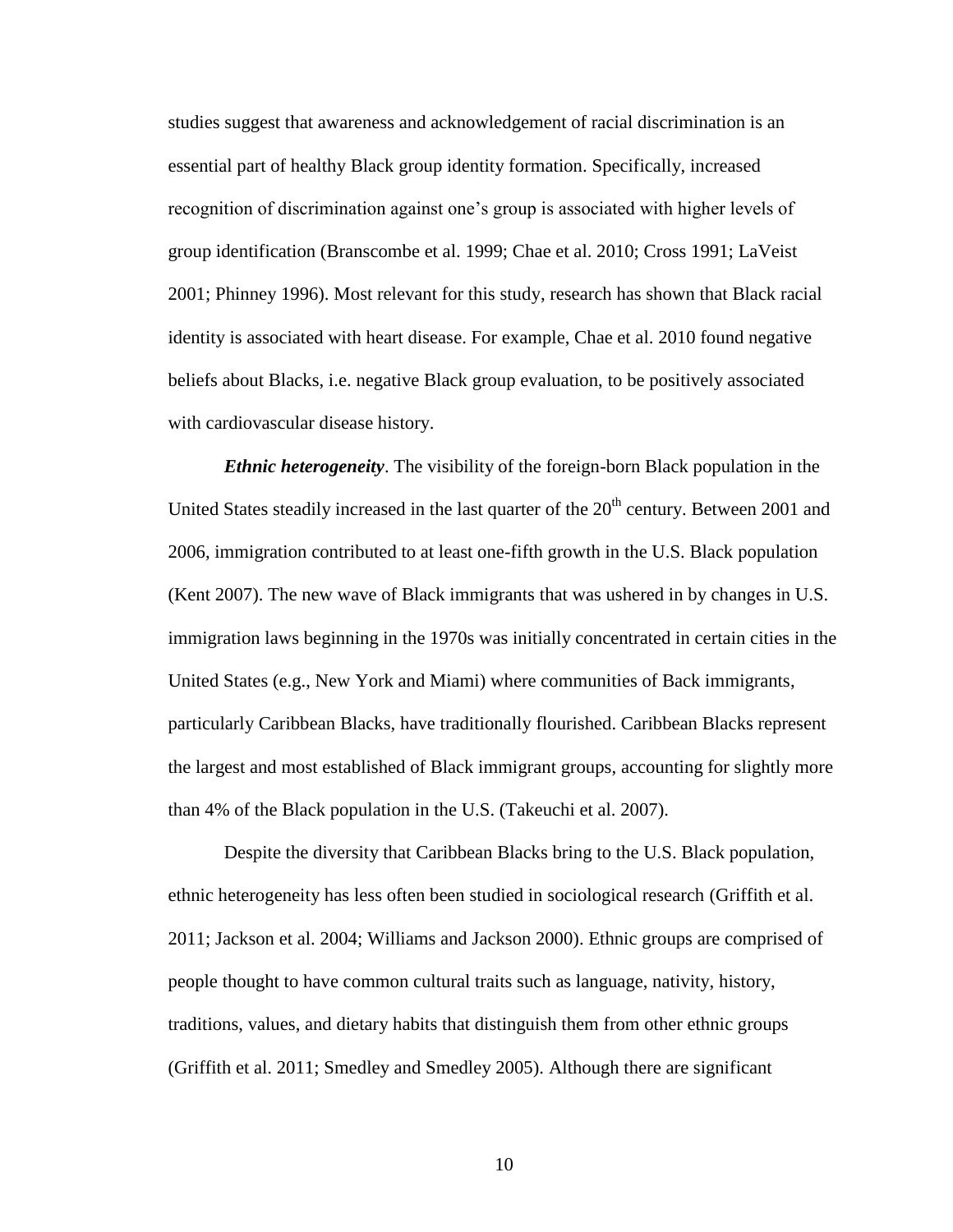similarities in the African American and Caribbean Black experiences, such as a shared history of slavery and oppression and continuing struggles with structural and interpersonal discrimination in contemporary America (Ida and Christie-Mizell 2012; Shaw-Taylor 2007; Waters 1999), there are also many important differences. With respect to sociodemographic characteristics, Caribbean Blacks are more likely to be of higher socioeconomic status than African Americans. They also tend to have higher levels of educational attainment, employment, and annual household income than their African American counterparts (Griffith et al. 2011; Ida and Christie-Mizell 2012; Kalmijn 1996; Kent 2007; Williams et al. 2007b). Caribbean Blacks are also more likely to be married than African Americans (Kent 2007).

Further, treatment and actions by the dominant White group and dominant social institutions may exacerbate the structural disadvantage of African Americans relative to Caribbean Blacks. Research shows that White Americans can and do distinguish between foreign-born and American-born Blacks (Griffith et al. 2011; Ida and Christie Mizell 2012, Waters 1991). Due to the differences in socioeconomic attainment, employers may presume that Caribbean Blacks value work and education more than African Americans, despite research to the contrary (Ida and Christie Mizell 2012; Waters 1991). Employers may subsequently view Caribbean Blacks as superior with respect to work ethic, aptitude for learning, and employee compliance and use such notions to justify hiring Caribbean Blacks over African Americans (Ida and Christie-Mizell 2012; Waters 1999; Waters 1991) perpetuating the socioeconomic differences between the two groups. According to the stress process model, these differences in the background, history, and sociodemographic characteristics between Caribbean Blacks and African Americans may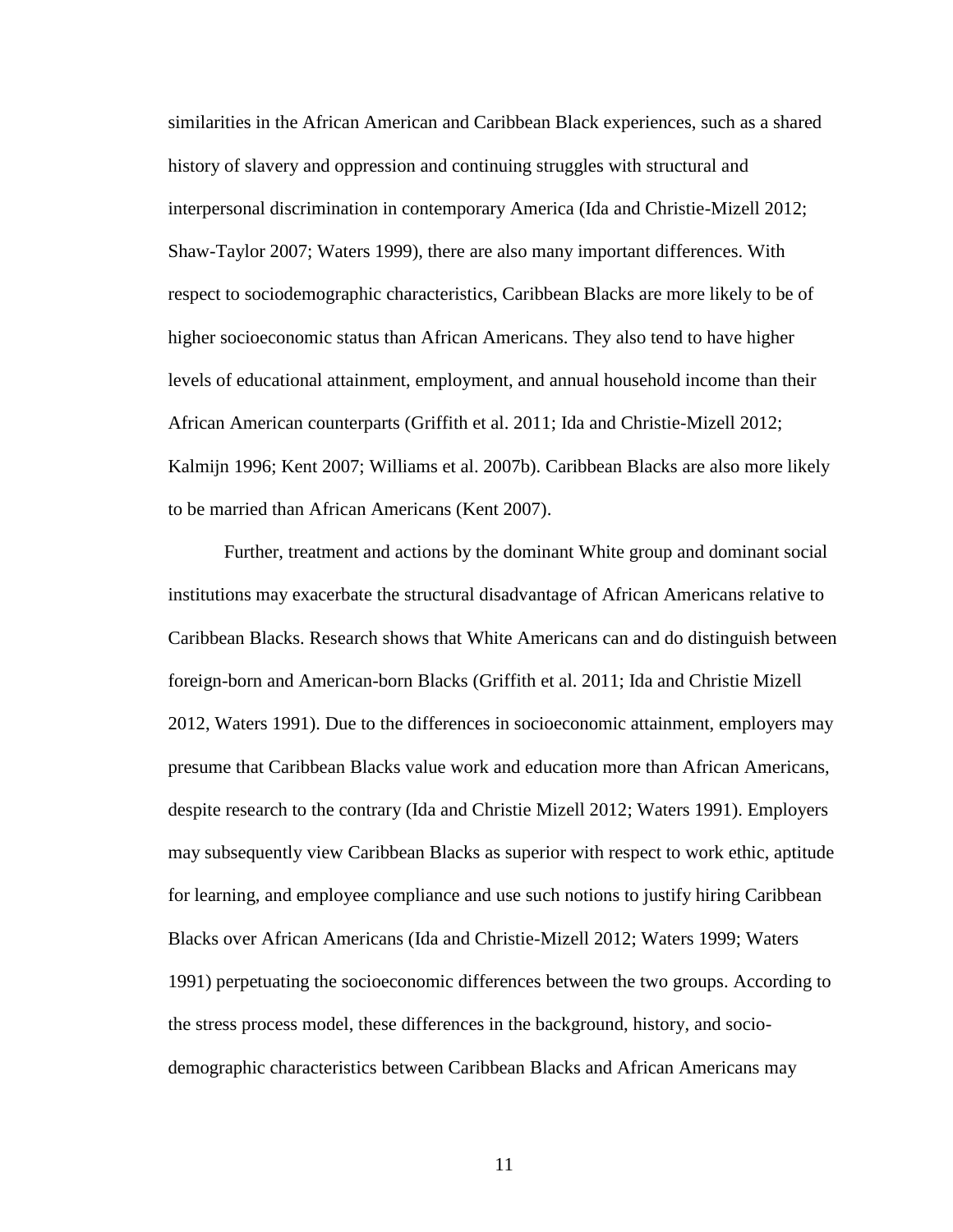impact the types of stressors to which each group is exposed, the role psychosocial resources such as racial group identity play in each group's experiences, and subsequent health outcomes.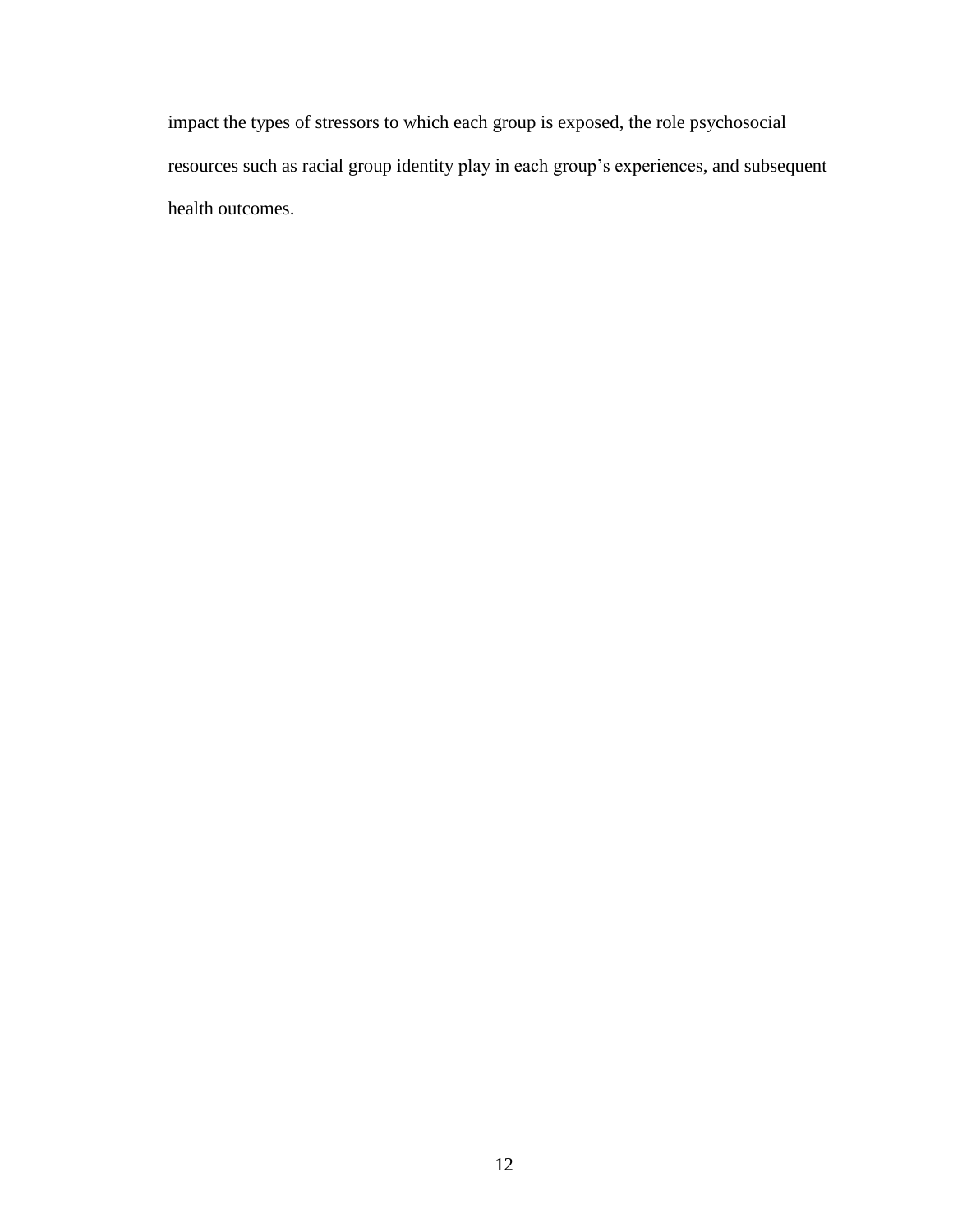#### **CHAPTER III**

### **HYPOTHESES**

Using the stress process model (Pearlin et al. 1981; Turner 2010), this study examines the relationship between Black racial group identity and history of heart trouble. I test the following hypotheses:

*Hypothesis 1*: Closeness to other Blacks will decrease the odds of history of heart trouble.

*Hypothesis 2*: Positive Black group evaluation will decrease the odds of history heart trouble.

I also assess whether the relationship between racial group identity and heart trouble (H1 and H2) varies by ethnicity. Specifically, I test H1 and H2 for two groups: African Americans and Caribbean Blacks. In the models I develop below, I also control for factors that vary among Blacks living in the United States that prior studies have shown are associated with heart trouble, including gender, age, socioeconomic status, marital status, region of residence, weight, smoking status, experiences of discrimination, and psychosocial resources such as social support, mastery, and self-esteem, and religiosity.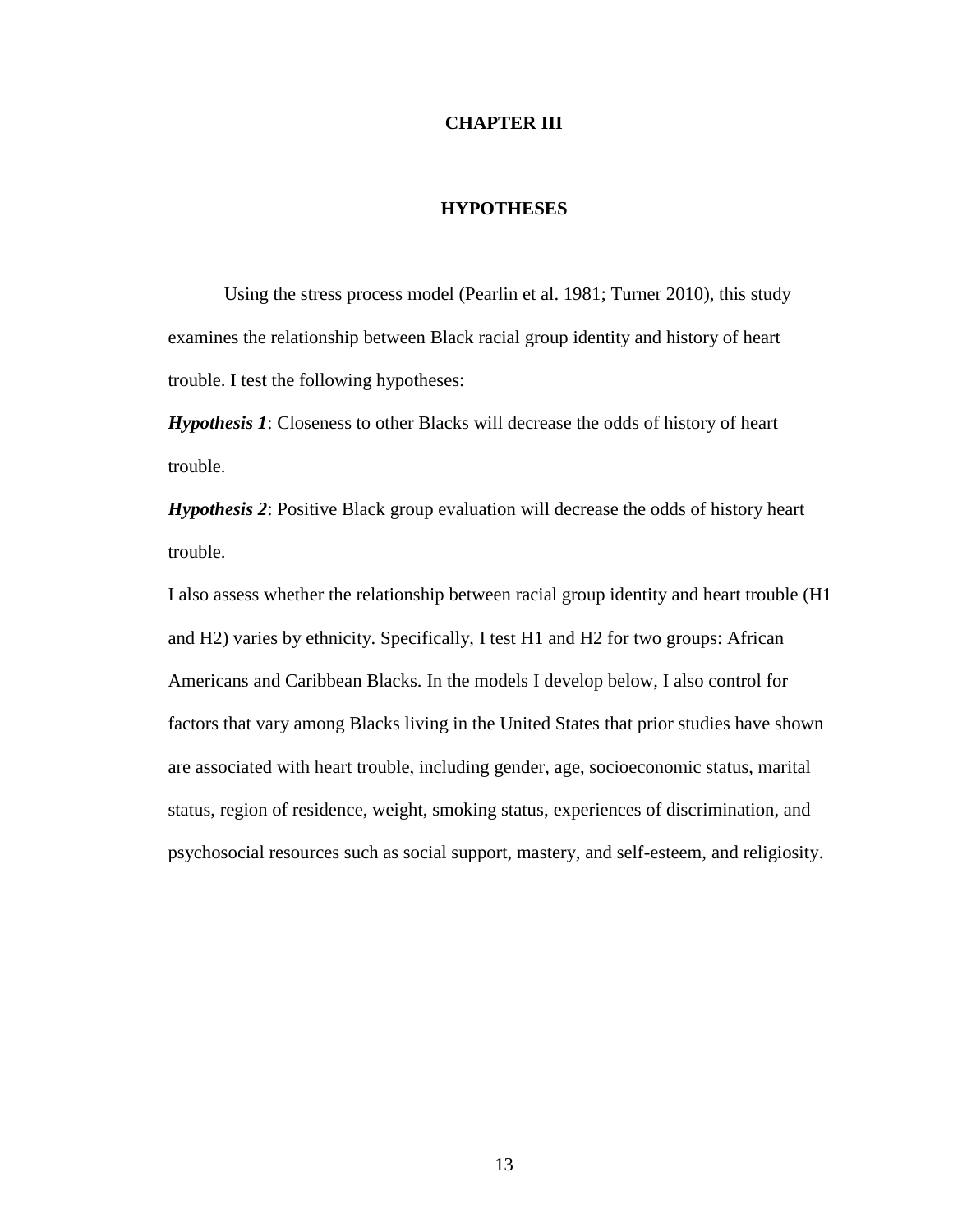#### **CHAPTER IV**

# **DATA AND MEASURES**

#### **Data**

The analyses for this study are based on data from the National Survey of American Life (NSAL). This survey was conducted between February 2001 and March 2003 using a slightly modified version of the Composite International Diagnostic Interview (Jackson et al. 2004a; Jackson et al. 2004b). The primary goal of the NSAL was to gather data on the physical, mental, emotional, structural, and economic conditions of Black Americans (Jackson et al. 2004a). Using an integrated national household probability sampling method, the NSAL interviewed non-institutionalized individuals throughout the United States in urban and rural areas where significant numbers of Black Americans reside. Although the NSAL represents one of the most comprehensive investigations on psychological distress and mental disorders among African Americans ( $N=3,570$ ), Caribbean Blacks ( $N=1,621$ ), and non-Hispanic Whites (N=891), it also includes assessments of physical health, religion, and work (see Jackson et al. 2004a; Jackson et al. 2004b for further details on the dataset). This study uses crosssectional data for African American and Caribbean Black adult subsamples. Since non-Hispanic Whites were not asked questions regarding Black racial group identity, they are not included in the current study. The analyses presented below consists of 1,588 African Americans and 549 Caribbean Blacks.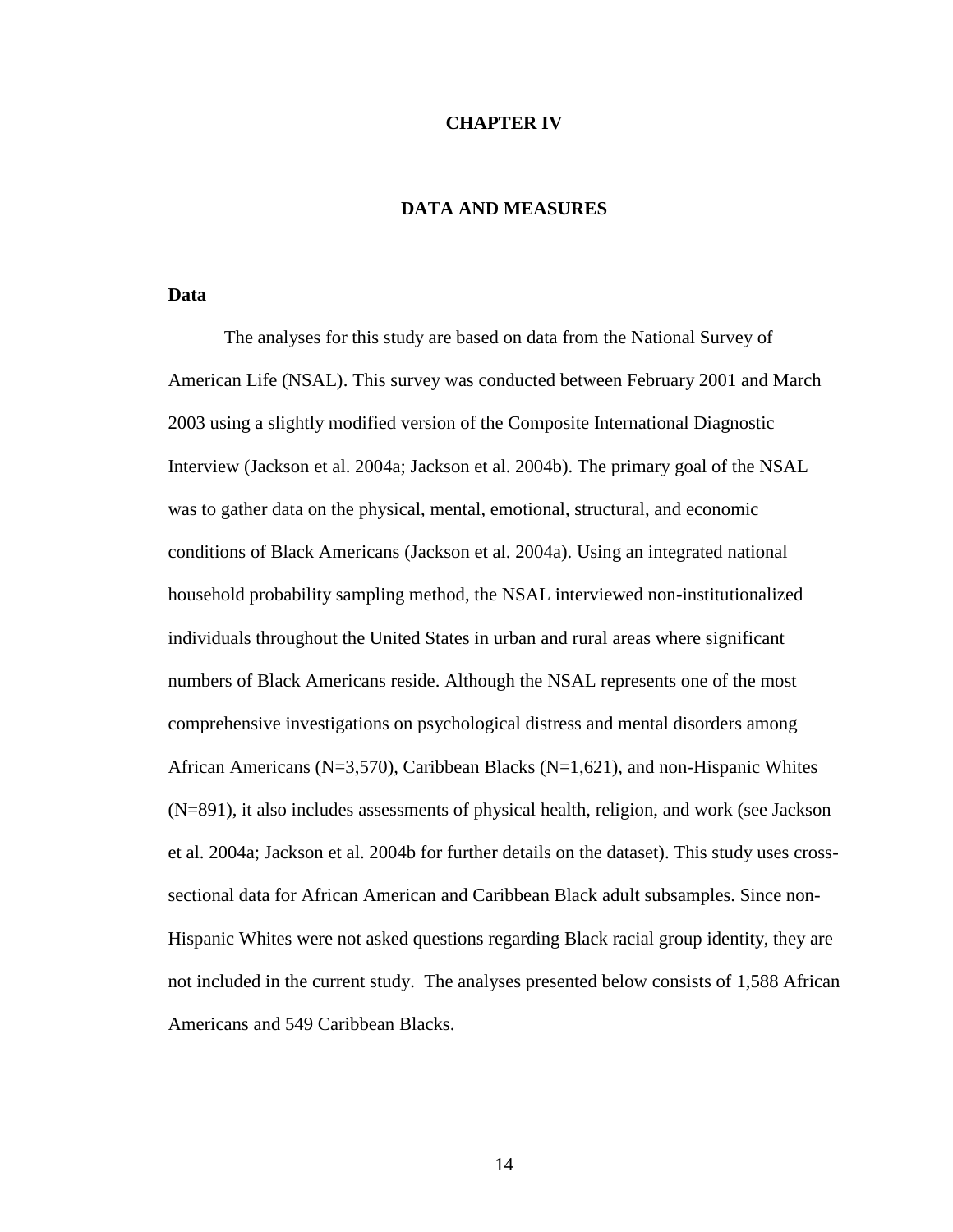#### **Measures**

*Heart trouble*. The dependent variable for this study is history of heart trouble. I used a single item where respondents were asked whether a health professional had ever told them they had heart trouble  $(1 = Yes \text{ and } 0 = No)$ . Although this is a limited selfreport item of heart disease, prior studies indicate high recall accuracy for cardiovascular health history (Chae et al. 2010; Colditz et al. 1986; Harlow and Linet 1989).

*Racial group identity and ethnic heterogeneity*. Both racial group identity and ethnicity are key independent variables in the current study. Following Demo and Hughes' (1990) work, I used two dimensions of Black racial group identity: closeness to other Blacks and Black group evaluation. Closeness to other Blacks was measured as an eight-item scale based on respondents' ratings from 1 (not close at all) to 4 (very close) of their closeness in ideas or feelings to: Black people who are poor; religious church-going Black people; young Black people; upper class Black people; working class Black people; older Black people; Black elected officials; and Black doctors, lawyers, and other Black professional people. I summed the responses to these questions and divided by the number of items to range from 1 (low closeness) to 4 (high closeness). The Cronbach's alpha estimate is .87 for African Americans and .85 for Caribbean Blacks. Similarly, Black group evaluation was measured on a six-item scale based on respondents' ratings from 1 (very true) to 4 (not at all true) of how true they thought the following were: Black people are intelligent; are lazy; are hard working; give up easily; are proud of themselves; and are violent. I summed the responses and divided by the number of items and coded to range from 1 (less positive evaluation) to 4 (more positive evaluation). The Cronbach's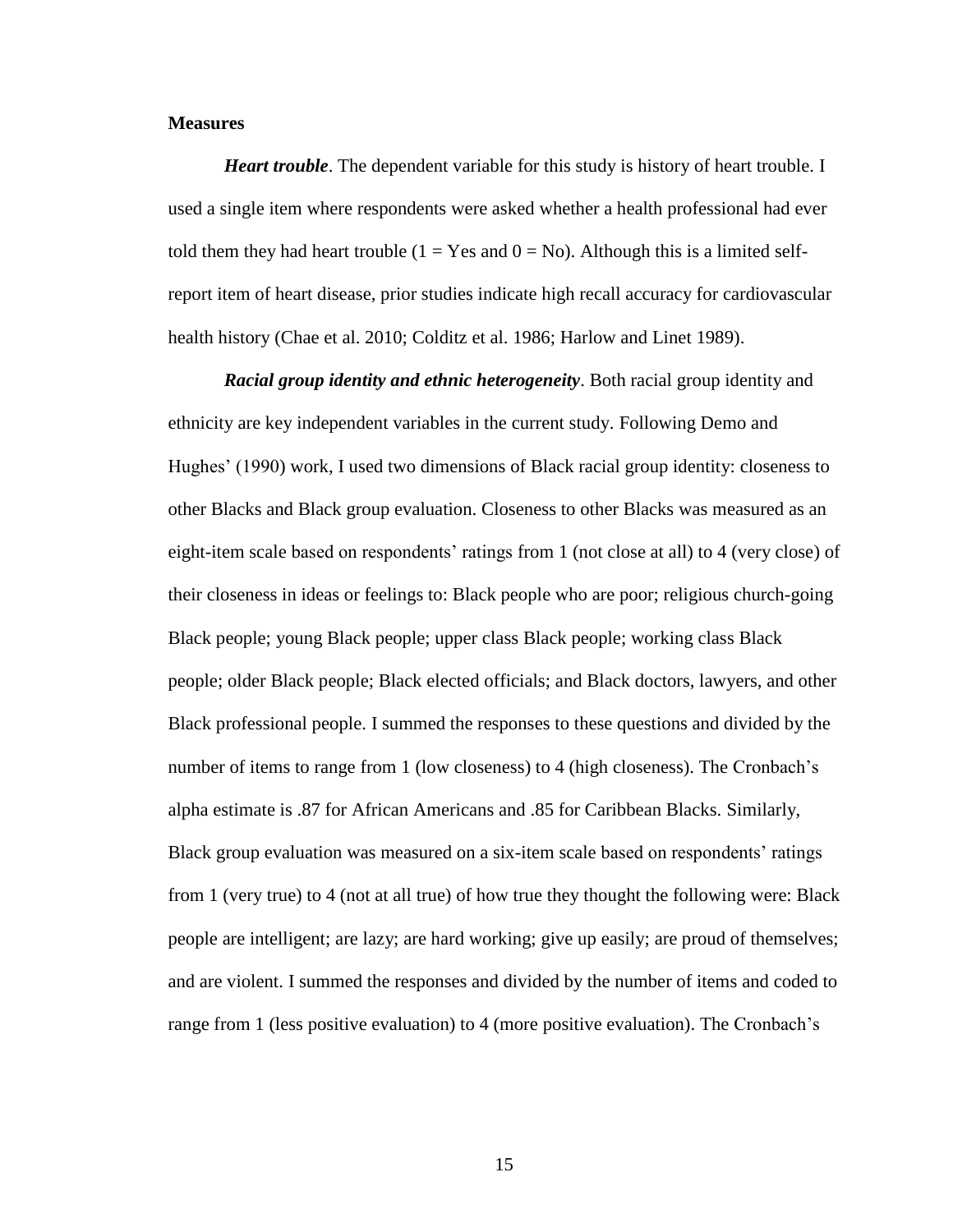alpha estimate for Black group evaluation was .60 for both African Americans and Caribbean Blacks.

As mentioned above, I categorized respondents who identified as Black but reported no ancestral ties to the Caribbean as African Americans. Moreover, I categorized respondents who self identified as Black and reported ancestral ties to the Caribbean as Caribbean Blacks. In the models developed below, African Americans are coded 1 and compared to Caribbean Blacks.

*Control variables*. I selected control variables to the extent that prior research has indicated that these factors are associated with heart disease, racial group identity, and ethnicity. With respect to stressor variables, I measured two types of perceived discrimination (Williams et al. 1997; Kessler et al. 1999). First, I included a ten-item measure of day-to-day discrimination, which refers to the perceived frequency of encountering unfair treatment in daily life. The ten items, with responses ranging from 0 (never) to 5 (almost every day) included: treated with less courtesy than other people; treated with less respect than other people; receive poorer service than other people at restaurants or stores; people act like the respondent is not smart; people act as if they are afraid of the respondent; people act like the respondent is dishonest; people act as if they are better than the respondent; called names or insulted; threatened or harassed; and followed in stores. I summed the 10 items and divided by the number of items to range from 0 (lower discrimination) to 5 (higher discrimination). The Cronbach's alpha estimate for daily discrimination was above .85 for both African Americans and Caribbean Blacks.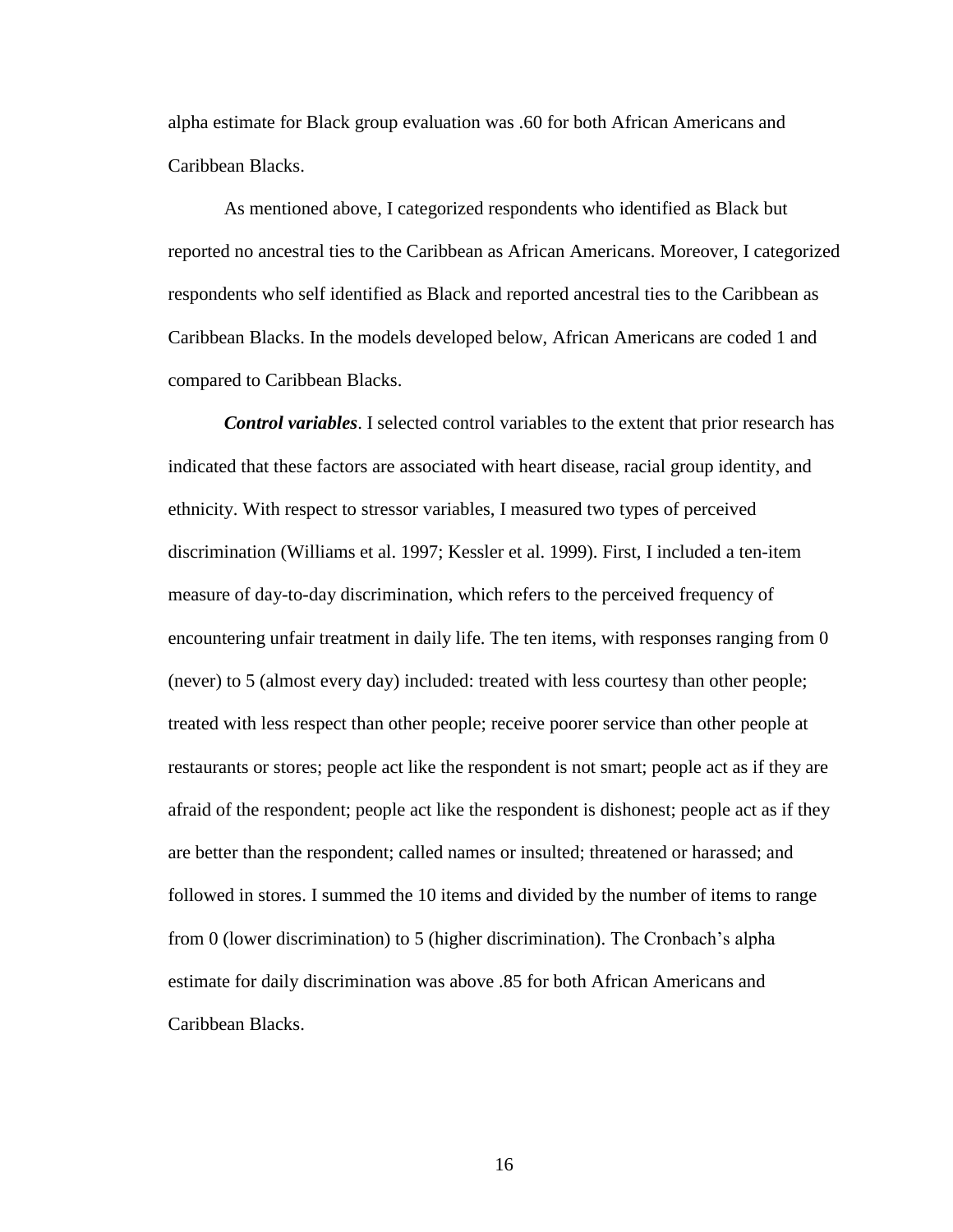Major lifetime discrimination measured respondents' perceived level of exposure to unfair treatment that has affected their life chances. In this study, I used a count based on respondents' responses ( $1 = Yes$  and  $0 = No$ ) to the following nine items: unfairly fired; not hired for unfair reasons; unfairly denied promotion; unfairly treated/abused by police; discouraged unfairly by a teacher from continuing education; prevented unfairly from moving into a neighborhood because the landlord or realtor refused to sell a house or apartment; life was made difficult by neighbors; unfairly denied a loan; and received service from someone such as a plumber or car mechanic that was worse than what others get. Summing the major discrimination variable provided a scale ranging from 0 (low exposure to major discrimination) to 9 (high exposure to major discrimination).

Other variables measuring risk factors for heart disease included weight and smoking. I measured weight as body mass index (BMI). I created a series of dummy variables to distinguish those respondents who were underweight (BMI less than 18.5), a healthy weight (BMI of 18.5 to 24.9), overweight (BMI 25.0 to 29.9), and obese (BMI greater than 30.0). In the regression models presented below, I compared those who are obese (1=Yes) to all other weight categories. This division is supported by preliminary sensitivity analyses showing that differences in heart trouble are between those who are obese and all other BMI categories. These sensitivity analyses are not presented for the sake of brevity, but are available upon request. Also included is a measure for smoking status, coded  $1 = Yes$  for respondents that currently smoke compared to those who are former smokers and those who have never smoked.

I also included psychosocial resources that are associated with heart disease and ethnicity. These measures include social support, mastery, self-esteem, and religiosity.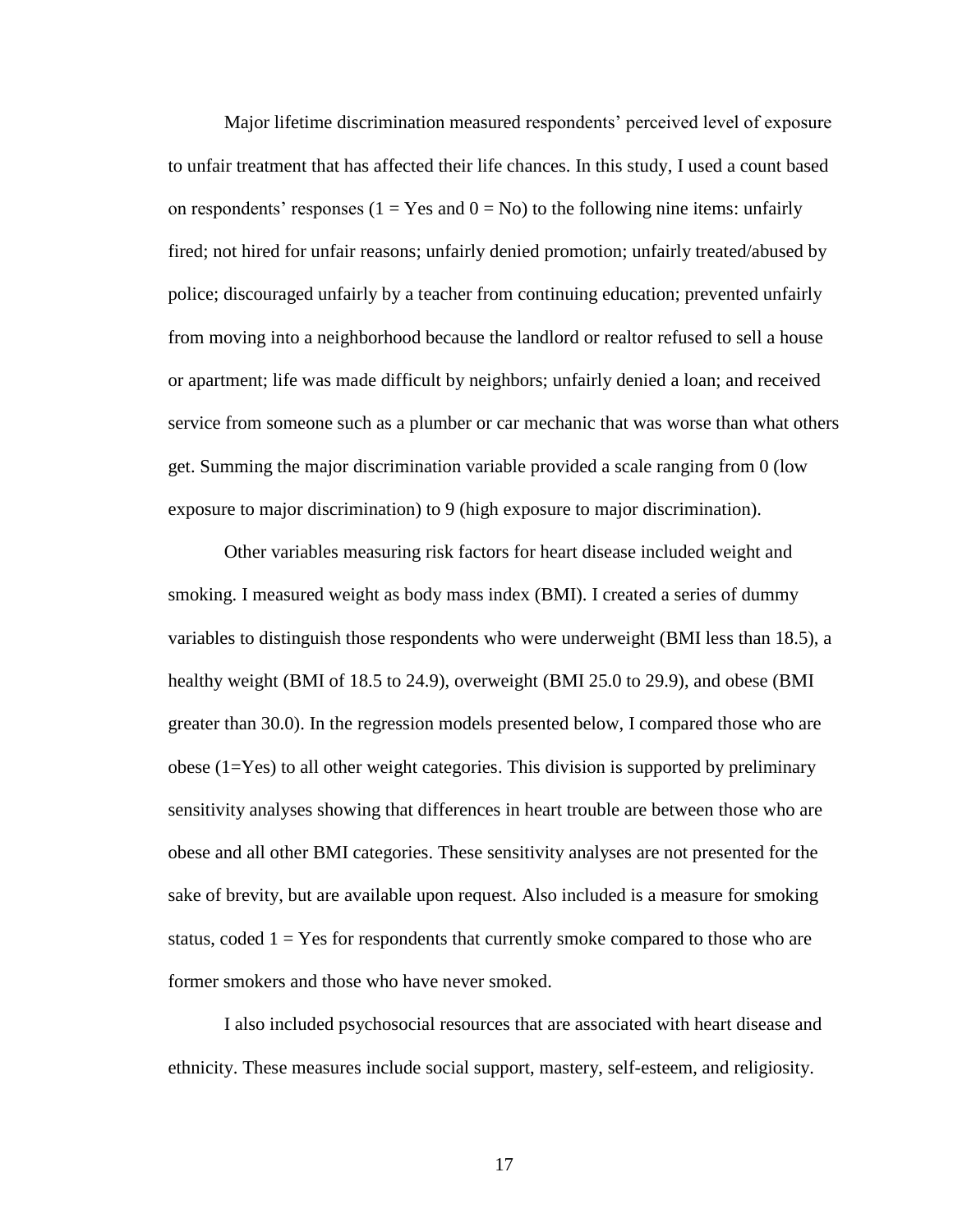For social support, I used a modified version of the Received Emotional Support Scale developed by the Fetzer Institute and National Institute on Aging Working Group (1999). This particular scale measures perceived social support received from family members. The three-item scale asked respondents to report from 1 (very often) to 4 (never) how regularly family members: make him/her feel loved and cared for; listen to him/her talk about his/her private problems and concerns; and express interest and concern in his/her well-being. I coded, summed and divided by the number of items to range from 1(low social support) to 4 (high social support). The Cronbach's alpha for this measure of social support was .76 for African Americans and .73 for Caribbean Blacks.

I measured mastery using Pearlin's Mastery Scale (1989), a seven-item scale in which respondents were asked their level of agreement from 1 (strongly agree) to 4 (strongly disagree) with the following items: There is really no way I can solve some of the problems I have; Sometimes I feel that I'm being pushed around in life; I have little control over the things that happen to me; I can do just about anything I really set my mind to; I often feel helpless in dealing with the problems of life; What happens to me in the future mostly depends on me; and There is little I can do to change many of the important things in my life. I summed and coded the responses so that higher scores reflected higher levels of mastery or a greater sense of control in life, ranging from 1 (low mastery) to 4 (high mastery). The Cronbach's alpha estimate for mastery was .72 for both the African American and Caribbean Black subsamples.

I measured self-esteem using the well-known and valid 10-item Rosenberg Selfesteem Scale (Rosenberg 1965). The scale contains items asking respondents to rate their level of agreement from 1 (strongly agree) to 4 (strongly disagree) on the following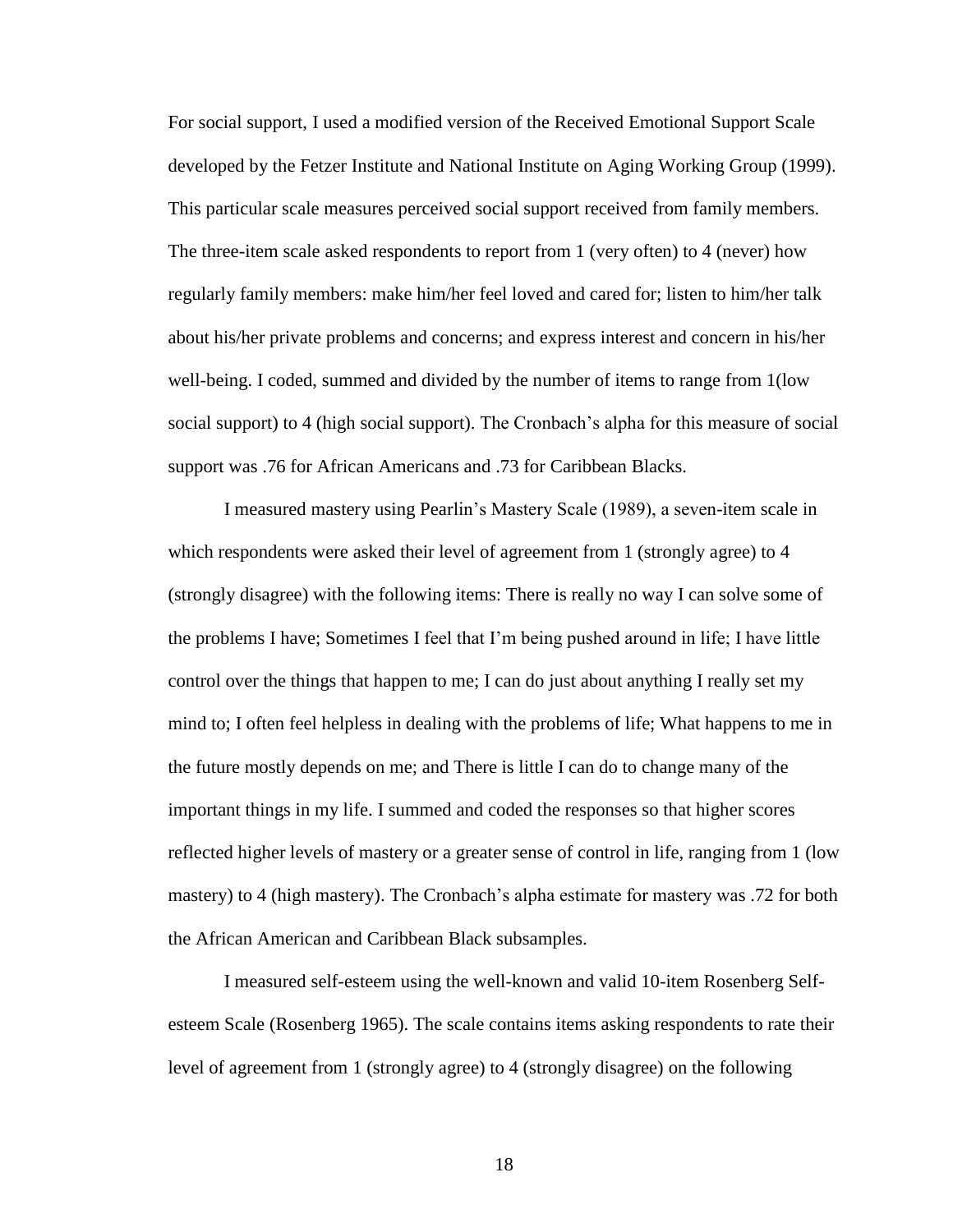items: I am person of worth/equal to others; I have a number of good qualities; I am a failure; I do things as well as others; I don't have much to be proud of; I take a positive attitude toward self; I am satisfied with self; I want more self-respect; I sometimes feel useless; and I sometimes think I am no good. Each item was coded to reflect high selfesteem. After summing each item and dividing by ten, the result is a scale that ranges from 1 (lower self-esteem) to 4 (higher self-esteem). The alpha reliability is .77 for African Americans and .79 for Caribbean Blacks.

Finally I measured religiosity, which includes both a single item measuring the frequency of attending religious services—ranging from 1(low attendance) to 5 (high attendance) as well as a five-item scale measuring the importance of religion or spirituality in life. This scale asked respondents to rate the following items from 1(not important at all) to 4 (very important): the importance of religion in the home growing up; parents taking children to religious services; religion in the respondent's life; spirituality in the respondent's life, and prayer in dealing with stressful situations. I summed the responses and coded them to range from 1 (low importance) to 4 (high importance). The Cronbach's alpha estimate for the importance of religion was .71 for African Americans and .70 for Caribbean Blacks.

Demographic and socioeconomic variables included gender, with female coded 1 and compared to males. I measured age in years and restricted the sample to those who were 40 years of age and older, since the research indicates diagnoses of heart trouble rarely happen before middle adulthood. Further, educational attainment was measured in years, and household income measured in dollars and logged for the regressions model below to prompt heterogeneity of error variance. Employment status was coded 1 for full-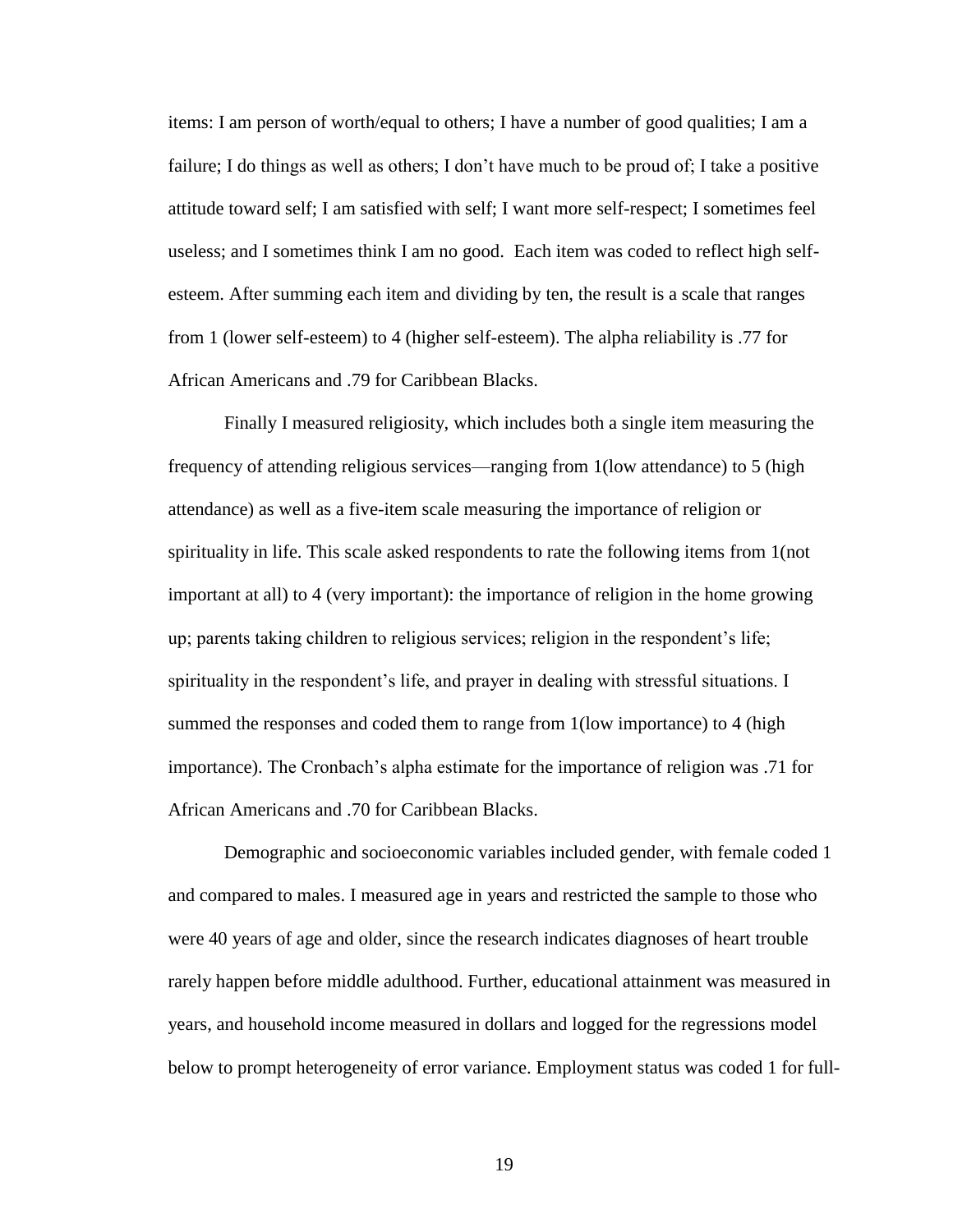time employment and compared to those who were working part-time, unemployed and not in the labor force. I also included marital status, which compared those who were married or cohabitating  $(1= Yes)$  with those who were single and divorced, separated, or widowed; as well as a region variable comparing respondents from the South to those in the Northeast, Midwest, and West.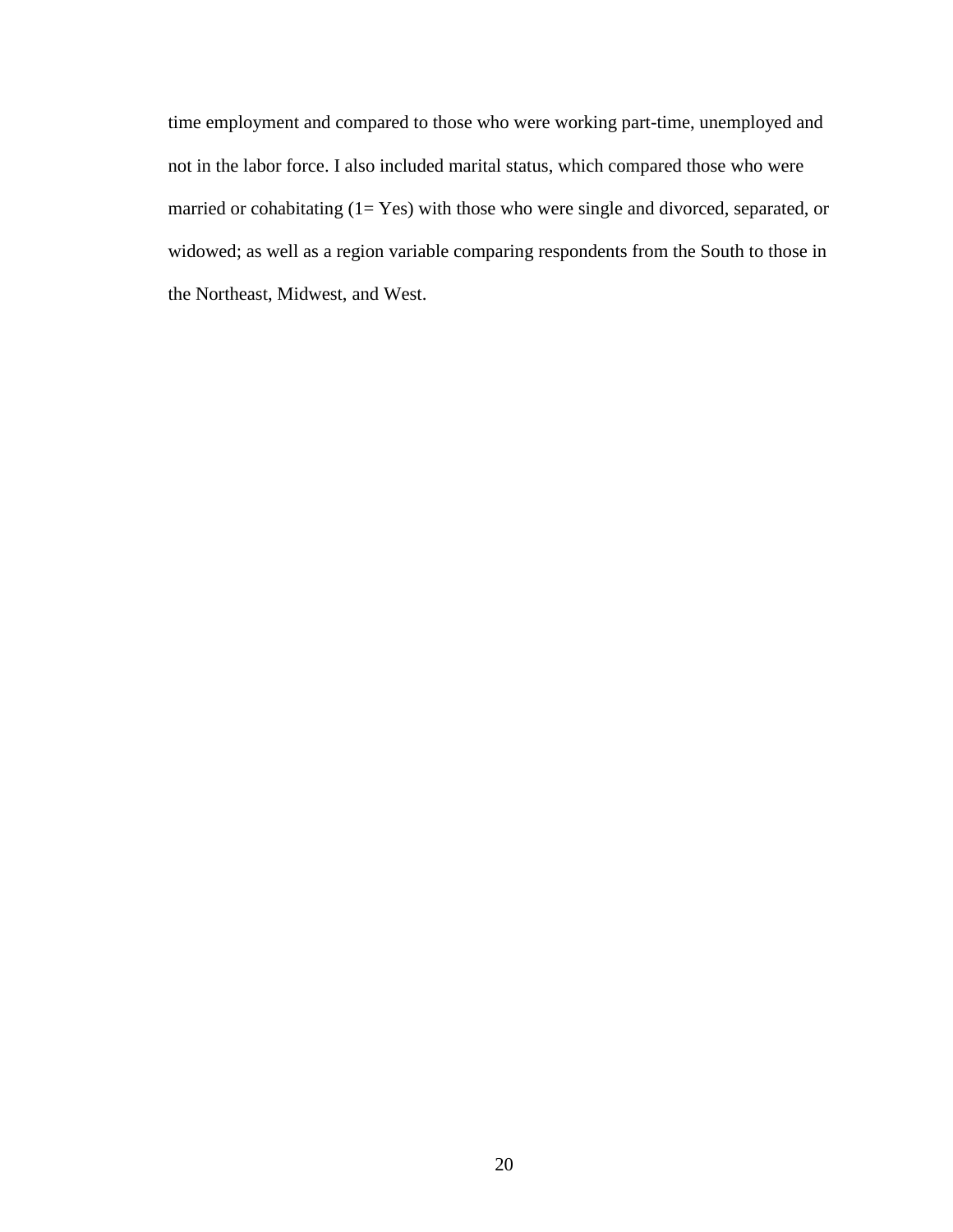#### **CHAPTER V**

# **ANALYTIC STRATEGY**

The primary purpose of this study is to examine the relationship between Black racial group identity and heart trouble. The study also assesses whether this relationship is moderated by ethnicity. The analytic strategy for the study was accomplished in three steps. First, I generated descriptive statistics for all study variables by comparing means and proportions for African Americans and Caribbean Blacks. Second, I conducted multivariate analyses using logistic regression to establish the relationship between heart trouble and variables of interest in seven models. The first model was a baseline establishing the direct effects of demographic and socioeconomic variables on history of heart trouble. Next, guided by the stress process model (Pearlin et al. 1981; Turner 2010), I built on the first model by adding stressors: daily and major discrimination, obesity, and smoking. Following this step, I added social and personal resources to the model, including measures of social support, mastery, self-esteem, and religiosity. The fourth through sixth models included demographic and socioeconomic variables and stressors, to which I added the two Black racial group identity measures separately and then together. Thus, the fourth model includes only closeness to other Blacks; the fifth includes only Black group evaluation; and the sixth includes both closeness to other Blacks and Black group evaluation. The seventh model includes all variables: demographic and socioeconomic, stressors, social and personal resources, and the two measures of racial group identity. These seven models together help in establishing the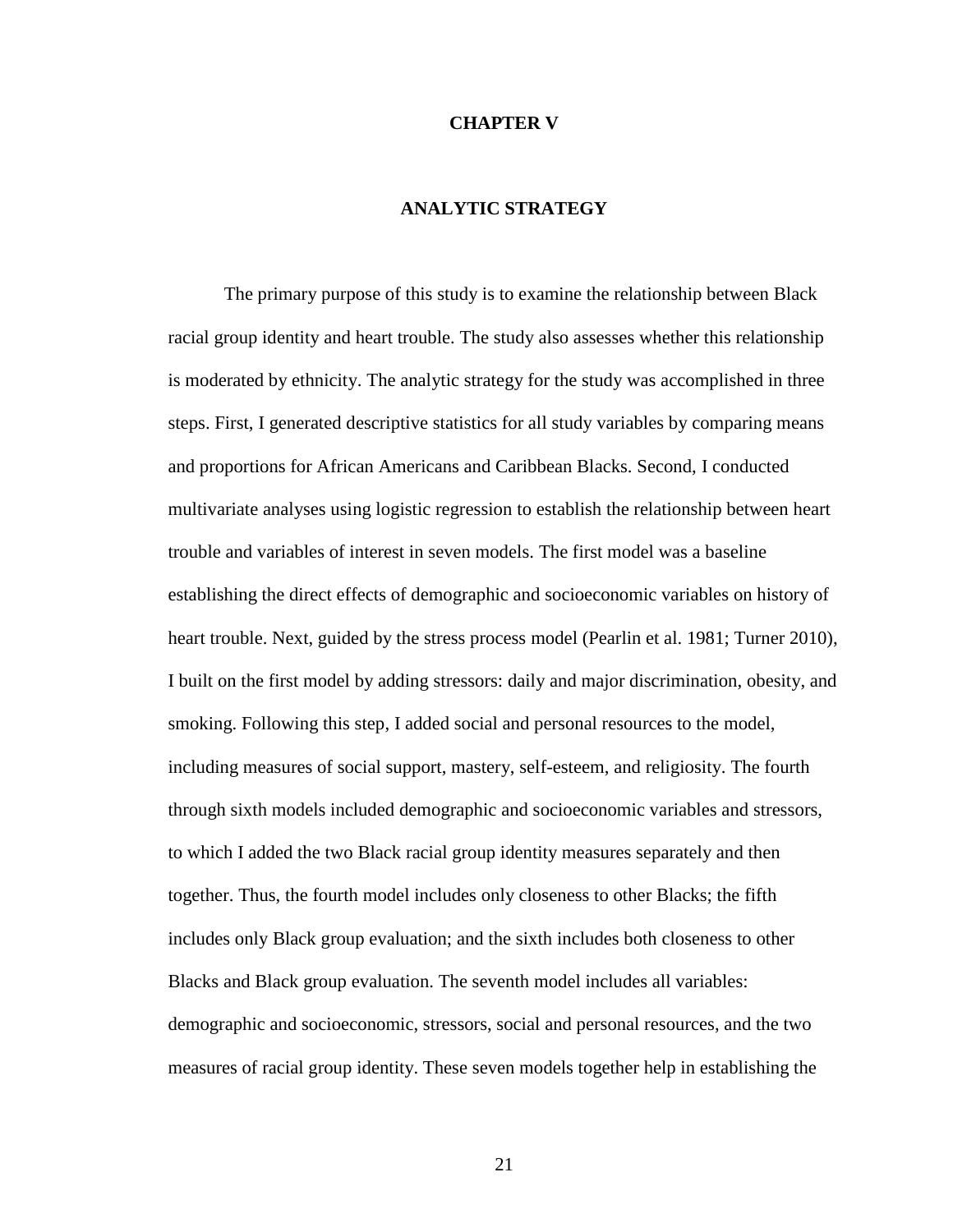separate main effects of the variables of interest as well as how they operate together to shape heart trouble. Finally, using interactions, I tested whether the impact of closeness to other Blacks and Black group evaluation varies for African Americans compared to Caribbean Blacks. The analyses were weighted to ensure representativeness and to correct for the NSAL's complex sampling design (Ida and Christie Mizell 2012).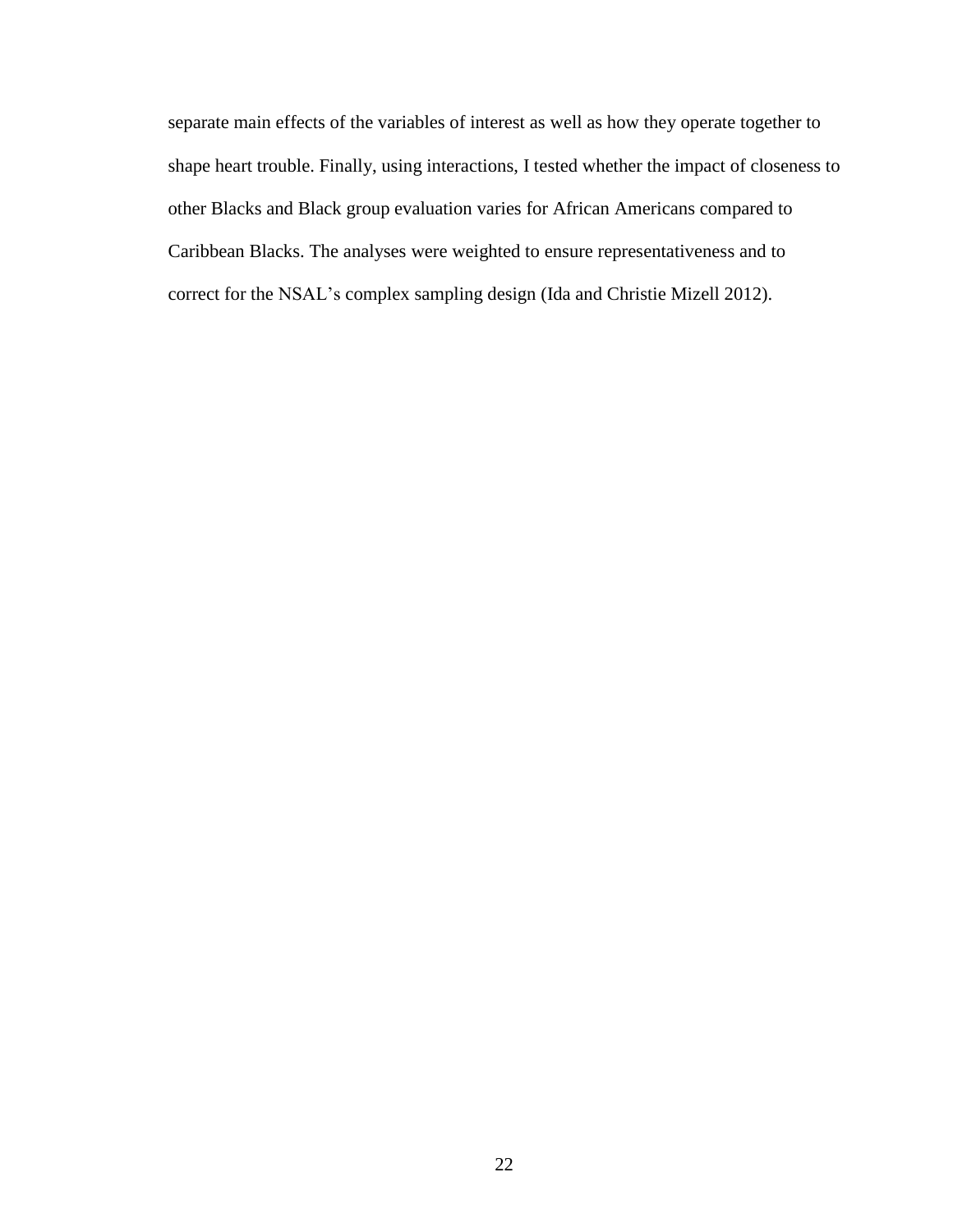#### **CHAPTER VI**

## **RESULTS**

# **Descriptive and Bivariate Findings**

Table 1 presents results of descriptive and bivariate statistics for African Americans and Caribbean Blacks. African Americans report significantly higher rates of heart trouble compared to Caribbean Blacks (12.03 percent vs. 8.01 percent). With respect to Black racial group identity, African Americans express significantly higher levels of closeness to other Blacks than Caribbean Blacks (3.29 vs. 3.15). However, there is no significant difference in levels of Black group evaluation between the two groups (3.18 for African Americans and 3.19 for Caribbean Blacks). Interestingly, closeness to other Blacks is positively and significantly associated with heart trouble for African Americans but not associated with heart trouble for Caribbean Blacks. Positive Black group evaluation is negatively associated with history of heart trouble for African Americans, but not for Caribbean Blacks.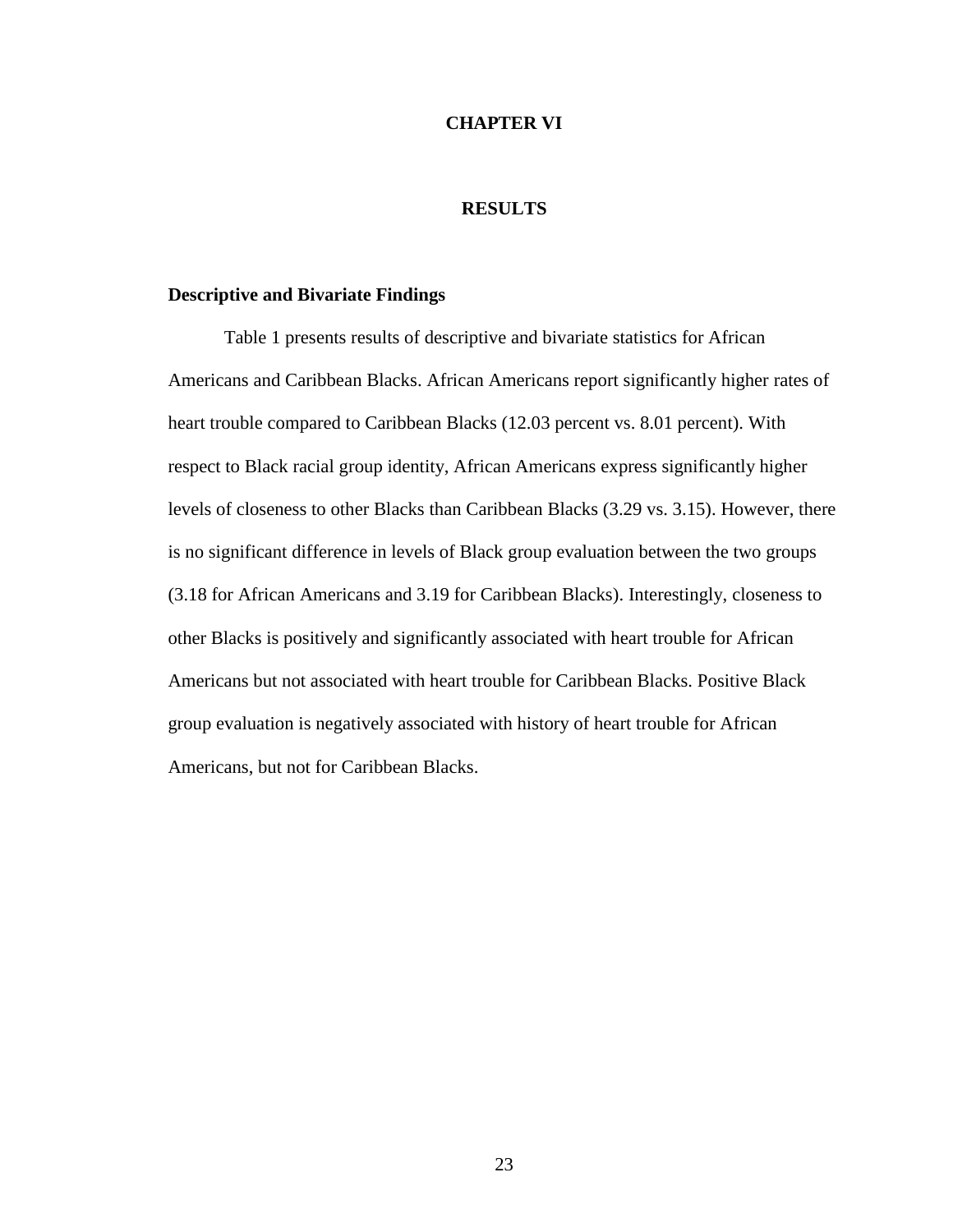|                                                                 | <b>African Americans</b> |                   |                       |                  | <b>Caribbean Blacks</b> |                       |              |  |  |
|-----------------------------------------------------------------|--------------------------|-------------------|-----------------------|------------------|-------------------------|-----------------------|--------------|--|--|
|                                                                 |                          | Correlation       |                       |                  |                         | Correlation           |              |  |  |
| <b>Variables</b>                                                | Mean/<br>Percent         | <b>SD</b>         | with Heart<br>Trouble | Mean/<br>Percent | <b>SD</b>               | with Heart<br>Trouble |              |  |  |
| History of Heart Trouble $(1=Yes)^a$                            | 12.03 %                  | $\qquad \qquad -$ |                       | 8.01 %           |                         |                       | $\, {\bf B}$ |  |  |
| <b>Demographics and Socioeconomic Status</b>                    |                          |                   |                       |                  |                         |                       |              |  |  |
| Female $(1=Yes)$                                                | 63.66 %                  |                   | .01                   | 62.11 %          |                         | $-.05$                |              |  |  |
| Age $(\geq 40)$                                                 | 54.68                    | 11.80             | ***<br>.21            | 53.25            | 11.30                   | $.09*$                | $\mathbf C$  |  |  |
| Education (Years)                                               | 12.17                    | 2.81              | $-.11$                | 12.88            | 3.14                    | .03                   | A            |  |  |
| Household Income (Dollars)                                      | 33133                    | 30759             | $\text{-.09}$ ***     | 43858            | 34957                   | $-0.06$               | A            |  |  |
| Employed $(1=Yes)$                                              | 58.56 %                  | $-\!$             | $-.20$                | 70.13 %          |                         | $-0.22$               | A            |  |  |
| Married/Cohabitating $(1=Yes)$                                  | 36.59 %                  | $\qquad \qquad -$ | $-.03$                | 48.45 %          | $-$                     | $-.03$                | А            |  |  |
| South $(1=Yes)$                                                 | 64.17 %                  | $- -$             | .02                   | 28.96 %          |                         | $-.03$                | A            |  |  |
| <b>Risk Factors &amp; Stressors</b>                             |                          |                   |                       |                  |                         |                       |              |  |  |
| Obese (BMI $>$ 30.0)                                            | 37.59 %                  |                   | .04                   | 24.77 %          |                         | $.09*$                | A            |  |  |
| Currently Smoke (1=Yes)                                         | 29.85 %                  | $-$               | $-.03$                | 12.75 %          | --                      | .01                   | A            |  |  |
| Day-to-Day Discrimination: 0 (low) to 5 (high)                  | 1.10                     | .87               | $-.03$                | 1.04             | .84                     | ***<br>.19            |              |  |  |
| Major Discrimination: 0 (low) to 9 (high)                       | 1.45                     | 1.71              | .01                   | 1.24             | 1.59                    | .17                   | B            |  |  |
| <b>Social &amp; Personal Resources</b>                          |                          |                   |                       |                  |                         |                       |              |  |  |
| Social Support: 1 (low) to 4 (high)                             | 3.21                     | .72               | .02                   | 3.20             | .68                     | $-.05$                |              |  |  |
| Mastery: 1 (low) to 4 (high)                                    | 3.26                     | .61               | $-.13$                | 3.15             | .60                     | $-.02$                | A            |  |  |
| Self Esteem 1 (low) to 4 (high)                                 | 3.59                     | .43               | $-.08$                | 3.65             | .39                     | $-.02$                | B            |  |  |
| Importance of Religion: 1 (low) to 4 (high)                     | 3.84                     | .31               | $.07$ $^{**}$         | 3.81             | .36                     | $-.02$                | $\mathbf C$  |  |  |
| Religious Attendance: 1 (low) to 5 (high)                       | 3.18                     | 1.11              | .02                   | 3.16             | 1.14                    | $-.04$                |              |  |  |
| <b>Racial Group Identity</b>                                    |                          |                   |                       |                  |                         |                       |              |  |  |
| Closeness to Other Blacks: $1$ (low) to $4$ (high) <sup>b</sup> | 3.29                     | .54               | $.06$ $^{\ast}$       | 3.15             | .54                     | $-.02$                | $\mathbf{A}$ |  |  |
| Black Group Evaluation: $1$ (low) to 4 (high) <sup>c</sup>      | 3.18                     | .47               | $-.10$                | 3.19             | .49                     | $-.01$                |              |  |  |

| Table 1: Weighted Means and Proportions of a National Survey of American Life Sample of African |
|-------------------------------------------------------------------------------------------------|
| Americans and Caribbean Blacks $(N=2.137)$ .                                                    |

\*\*\*  $p < 001$  \*\*  $p < 01$  \*  $p < 05$ .

**<sup>a</sup>**History of heart disease is measure by a single item asking respondents whether a professional had told them they had heart trouble.

**<sup>b</sup>**Closeness to other blacks is measured as an 8-item scale, coded to range from 1 (low closeness) to 4 (high closeness).

Note: Letters denote significant differences in means and proportions between African Americans and Caribbean Blacks, where  $p < .001 = A$ ;  $p < .01 = B$ ;  $p < .05 = C$ . <sup>c</sup>Black group evaluation is measured as a 6-item scale and coded to range from 1 (less positive) to 4 (more positive).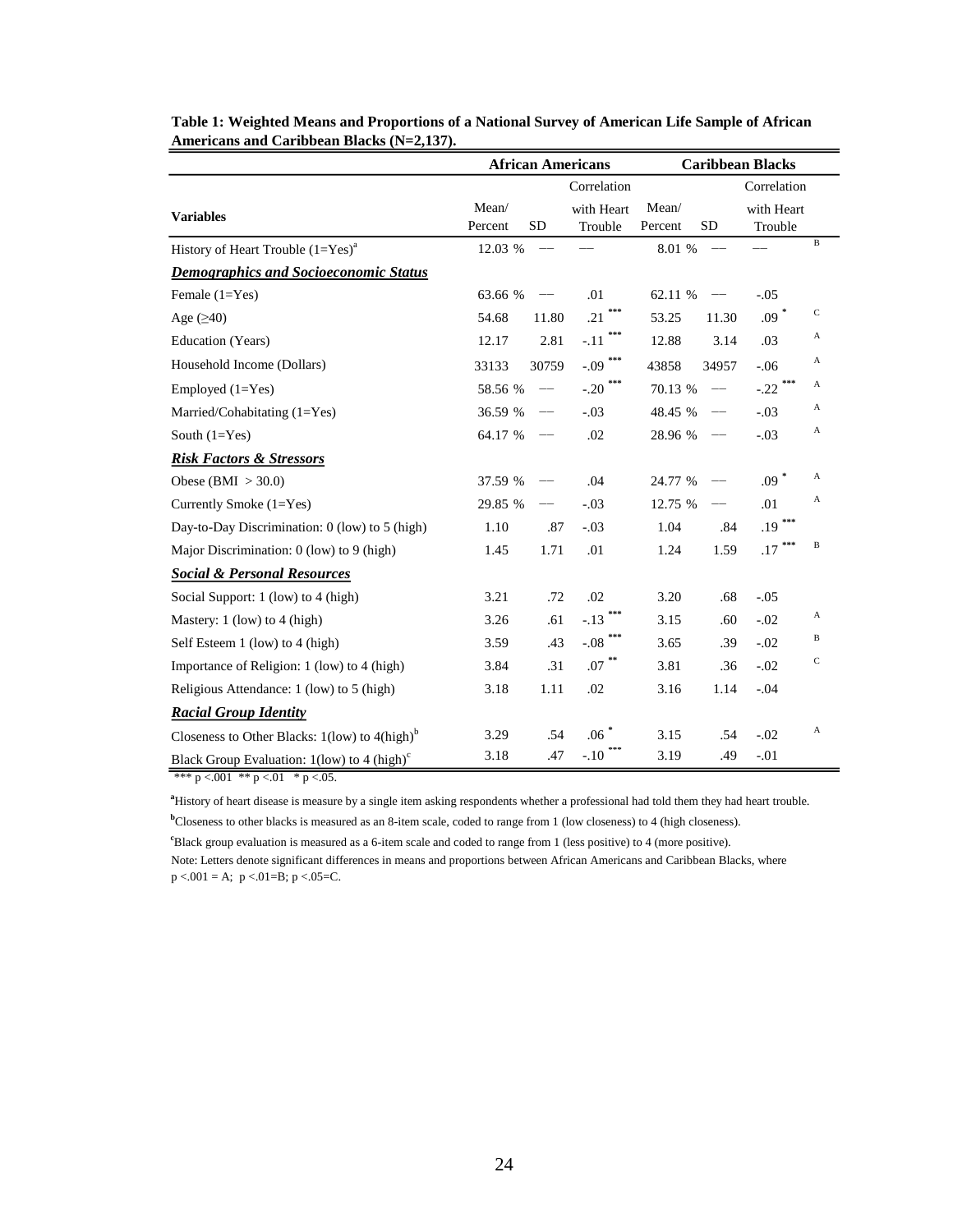Compared to Caribbean Blacks, African Americans are older (54.68 vs. 53.25), less likely to be employed (58.56 percent vs. 70.13 percent), have attained fewer years of education (12.17 vs. 12.88), have less household income (\$33,133 vs. \$43,858), and are less likely to be married (36.59 percent vs. 48.45 percent). The bivariate associations reveal a positive relationship between age and heart trouble for both groups as well as a negative correlation between education and heart problems for African Americans but not for Caribbean Blacks. Further, while household income is negatively associated with history of heart trouble for African Americans, employment is negatively associated with history of heart trouble for both African Americans and Caribbean Blacks. Further, there is a comparable concentration of women between African Americans (63.66 percent) and Caribbean Blacks (62.11 percent). However, more African Americans reside in the Southern region of the United States than Caribbean Blacks (64.17 percent vs. 28.96 percent).

With respect to stressors, there is no significant difference in levels of day-to-day discrimination between African Americans and Caribbean Blacks (1.10 and 1.04, respectively). However, African Americans (1.45) experience significantly higher incidents of major discrimination compared to Caribbean Blacks (1.24). African Americans are also more likely to be obese than Caribbean Blacks (37.59 percent vs. 24.77 percent). Further, African Americans are significantly more likely to smoke compared to Caribbean Blacks (29.85 percent vs. 12.75 percent). While neither of the discrimination measures bears a significant relationship with heart trouble for African Americans, both day-to-day discrimination and major discrimination are positively and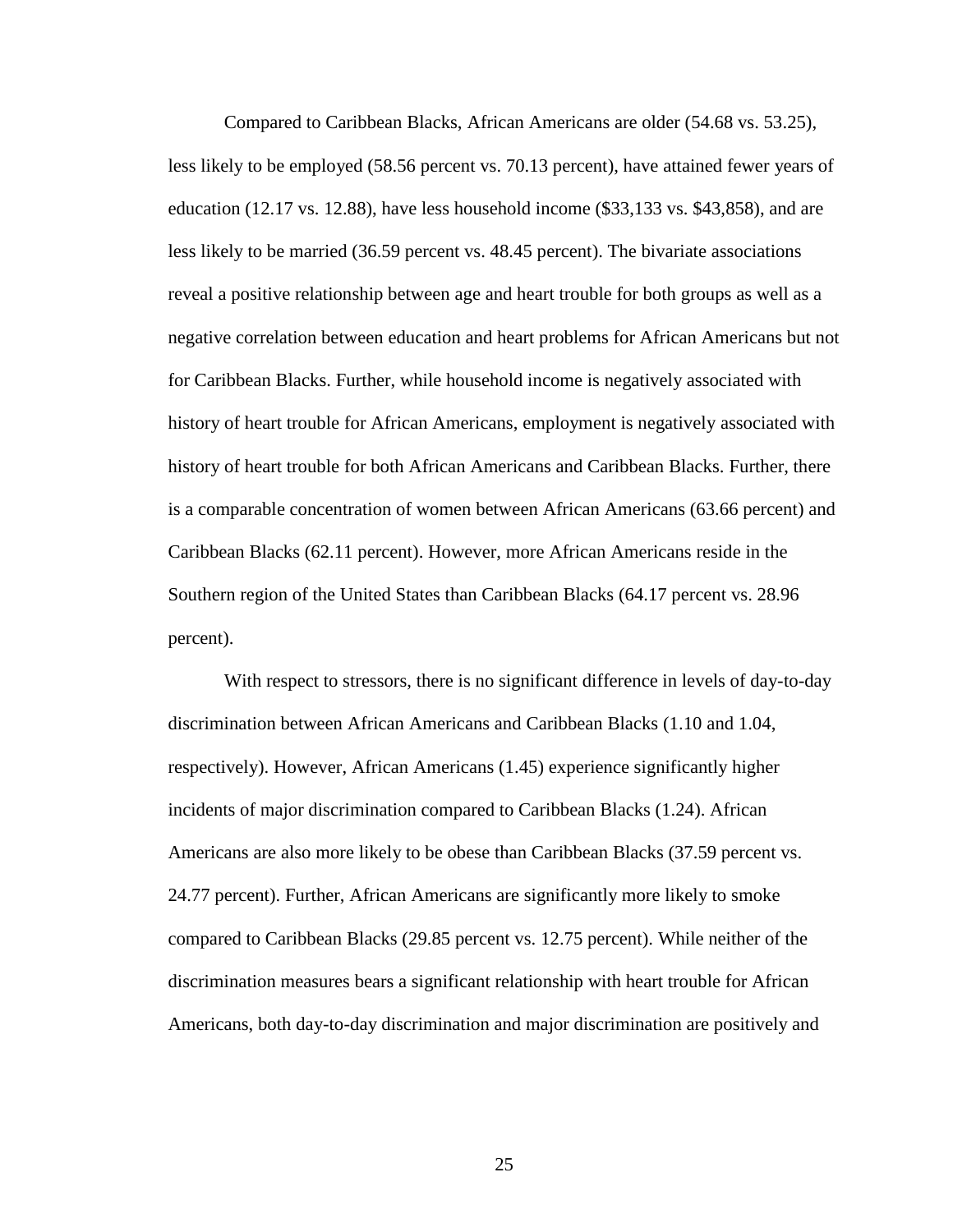significantly correlated with history of heart trouble for Caribbean Blacks. Being obese is positively associated with history of heart trouble for Caribbean Blacks only.

Regarding social and personal resources, there is no significant difference between African Americans (3.21) and Caribbean Blacks (3.20) with respect to levels of social support. However, African Americans report significantly higher levels of mastery (3.26 vs. 3.15), while Caribbean Blacks report significantly higher levels of self-esteem (3.65 vs. 3.59). Also, while levels of religious attendance are similar for African Americans (1.11) and Caribbean Blacks (1.14), African Americans report significantly higher levels of the importance religion and spirituality plays in their lives (3.84 vs. 3.81). Mastery is negatively associated with history of heart trouble for African Americans only. Similarly, there is a negative correlation between self-esteem and heart trouble for African Americans but not Caribbean Blacks. Moreover, the importance of religion is positively associated with history of heart trouble for African Americans only.

#### **Multivariate Findings**

The multivariate results are presented in Table 2. Recalling that the first step in my model building was to establish a baseline of the direct effects of demographic and socioeconomic variables on history of heart trouble, Model 1 shows that age and employment are both associated with history of heart trouble. Age is associated with significantly increased odds of heart trouble ( $logit = 2.00$ , odds = 7.39), while being employed is associated with significantly decreased odds of heart trouble ( $logit = -0.63$ , odds  $= .53$ ). A one-year increase in age increases the odds of heart trouble by 639%,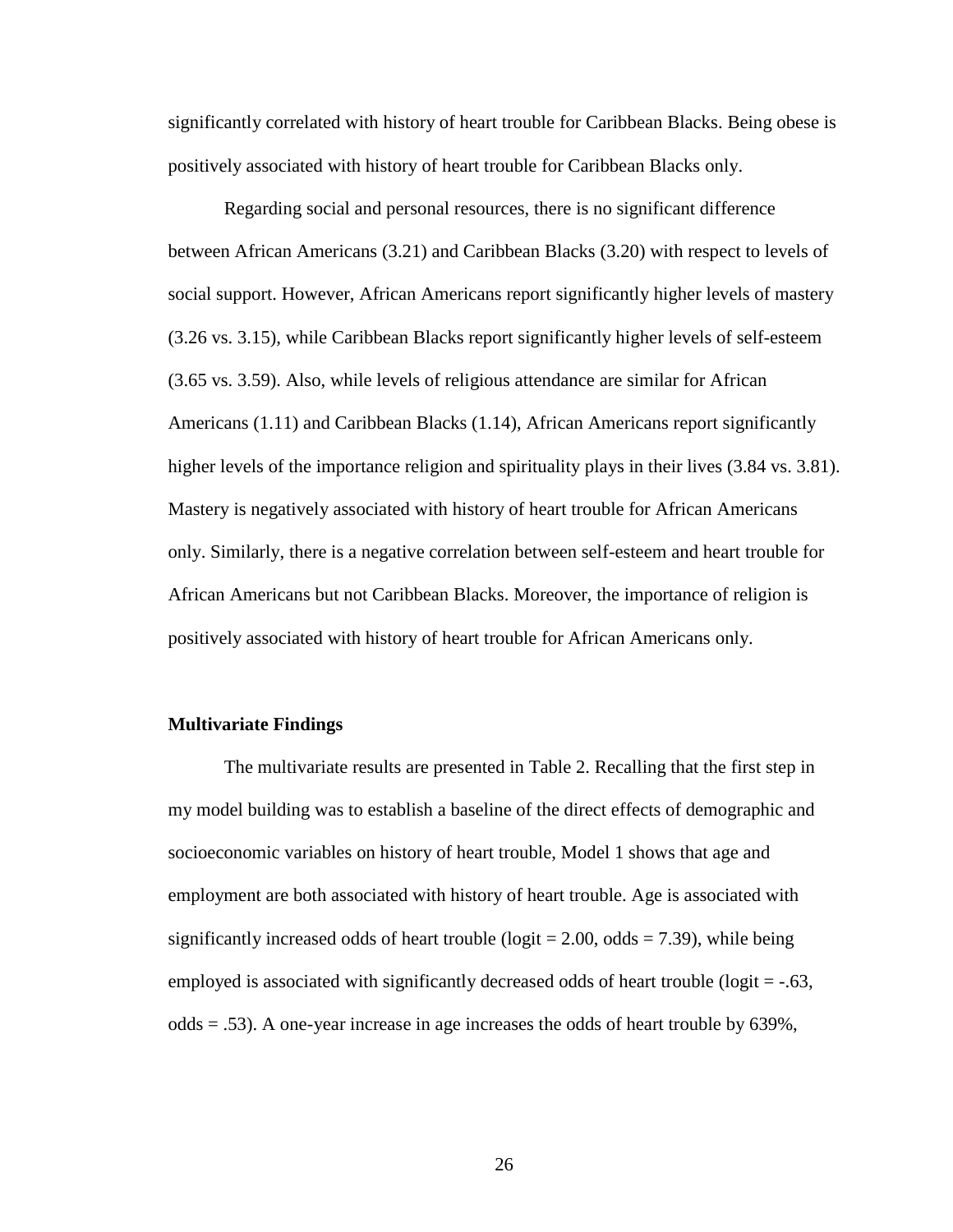|                                                             | Model 1<br>Model 2 |            | Model 3 |       | Model 4             |       | Model 5   |       | Model 6        |       | Model 7   |       |                    |       |
|-------------------------------------------------------------|--------------------|------------|---------|-------|---------------------|-------|-----------|-------|----------------|-------|-----------|-------|--------------------|-------|
|                                                             | Logit              | Odds Logit |         | Odds  | Logit               | Odds  | Logit     | Odds  | Logit          | Odds  | Logit     | Odds  | Logit              | Odds  |
| <b>Demographics and Socioeconomic Status</b>                |                    |            |         |       |                     |       |           |       |                |       |           |       |                    |       |
| African Americans $(1=Yes)$                                 | $-.38$             | .68        | $-.52$  | .60   | $-.48$              | .62   | $-.52$    | .60   | $-.56$         | .57   | $-.57$    | .56   | $-.52$             | .59   |
| Female $(1=Yes)$                                            | .12                | 1.12       | .25     | 1.28  | .14                 | 1.15  | .24       | 1.27  | .19            | 1.21  | .17       | 1.18  | .09                | 1.10  |
| Age (logged years)                                          | ***<br>2.00        | 7.39       | 2.63    | 13.84 | 2.69                | 14.77 | 2.59      | 13.31 | 2.63           | 13.81 | 2.57      | 13.09 | $2.62$ ***         | 13.75 |
| Education (Years)                                           | $-.02$             | .98        | $-.02$  | .98   | .00.                | 1.00  | $-.02$    | .98   | .00            | 1.00  | .00       | 1.01  | .02                | 1.02  |
| Household Income (Logged Dollars)                           | $-.05$             | .95        | $-.06$  | .94   | $-.05$              | .96   | $-.06$    | .94   | $-.04$         | .96   | $-.04$    | .96   | $-.03$             | .97   |
| Employed                                                    | $-.63$ *           | .53        | $-.60$  | .55   | $-.53$ <sup>*</sup> | .59   | $-.61$    | .54   | $-.63$ **      | .53   | $-.64$ ** | .53   | $-.58$ $*$         | .56   |
| Married/Cohabitating (1=Yes)                                | .10                | 1.11       | .17     | 1.19  | .17                 | 1.19  | .16       | 1.17  | .14            | 1.15  | .11       | 1.12  | .11                | 1.12  |
| South $(1=Yes)$                                             | .12                | 1.12       | .24     | 1.27  | .20                 | 1.22  | .21       | 1.23  | .28            | 1.33  | .24       | 1.27  | .21                | 1.23  |
| <b>Risk Factors &amp; Stressors</b>                         |                    |            |         |       |                     |       |           |       |                |       |           |       |                    |       |
| Obese (BMI $>$ 30.0)                                        |                    |            | .47     | 1.59  | .49                 | 1.63  | .46       | 1.59  | $.43$ $*$      | 1.54  | $.42$ $*$ | 1.52  | $.44$ <sup>*</sup> | 1.56  |
| Currently Smoke (1=Yes)                                     |                    |            | .11     | 1.12  | .11                 | 1.12  | .11       | 1.11  | .14            | 1.15  | .14       | 1.15  | .13                | 1.14  |
| Day-to-Day Discrimination: 0 (low) to 5 (high)              |                    |            | .21     | 1.23  | .16                 | 1.18  | $.22$ $*$ | 1.25  | .14            | 1.15  | .15       | 1.16  | .12                | 1.13  |
| Major Discrimination: 0 (low) to 9 (high)                   |                    |            | .12     | 1.12  | .12                 | 1.13  | .12       | 1.12  | $***$<br>.15   | 1.16  | .15       | 1.16  | $.15$ **           | 1.16  |
| <b>Social &amp; Personal Resources</b>                      |                    |            |         |       |                     |       |           |       |                |       |           |       |                    |       |
| Social Support: 1 (low) to 4 (high)                         |                    |            |         |       | .07                 | 1.08  |           |       |                |       |           |       | .07                | 1.07  |
| Mastery: $1$ (low) to $4$ (high)                            |                    |            |         |       | $-.31$              | .74   |           |       |                |       |           |       | $-.29$             | .75   |
| Self Esteem 1 (low) to 4 (high)                             |                    |            |         |       | $-.08$              | .92   |           |       |                |       |           |       | .04                | 1.04  |
| Importance of Religion: 1 (low) to 4 (high)                 |                    |            |         |       | .66                 | 1.94  |           |       |                |       |           |       | .54                | 1.71  |
| Religious Attendance: 1 (low) to 5 (high)                   |                    |            |         |       | .01                 | 1.01  |           |       |                |       |           |       | $-.01$             | .99   |
| <b>Racial Group Identity</b>                                |                    |            |         |       |                     |       |           |       |                |       |           |       |                    |       |
| Closeness to Other Blacks: 1 (low) to 4 (high) <sup>b</sup> |                    |            |         |       |                     |       | .28       | 1.32  |                |       | .40       | 1.49  | $.36$ $*$          | 1.43  |
| Black Group Evaluation: 1 (low) to 4 (high) $\textdegree$   |                    |            |         |       |                     |       |           |       | ***<br>$-0.88$ | .41   | $-.95$    | .39   | $-.90$             | .41   |

**Table 2: Logistic Regression of Heart Trouble on Selected Variables National Survey of American Life (N=2,137).<sup>a</sup>**

**<sup>a</sup>**History of heart disease is measure by a single item asking respondents whether a professional had told them they had heart trouble.

**b**Closeness to other blacks is measured as an 8-item scale, coded to range from 1 (low closeness) to 4 (high closeness).

<sup>c</sup>Black group evaluation is measured as a 6-item scale and coded to range from 1 (less positive) to 4 (more positive).

\*\*\* p <.001 \*\* p <.01 \* p <.05.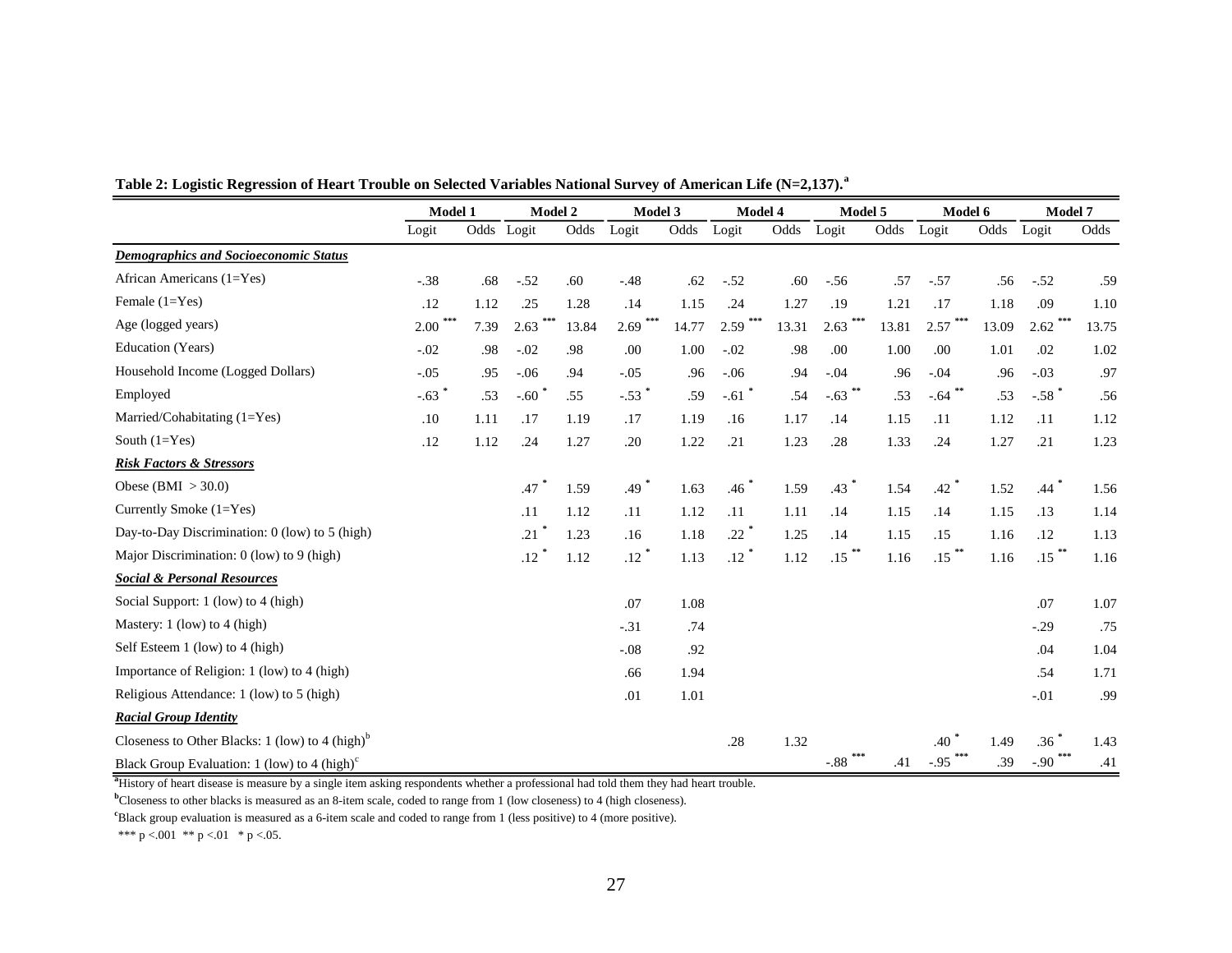while being employed decreases the odds of heart trouble by 47%. Model 1 also shows no significant difference in odds of heart trouble by African American ethnicity.

Having established the direct effects of demographic and socioeconomic variables, Model 2 of Table 2 adds stressors to determine the impact of these variables on heart trouble. Model 2 shows that both day-to-day and major discrimination have significant impacts on history of heart trouble. Day-to-day discrimination increases the odds of heart trouble by 23% (logit = .21, odds = 1.23), while major discrimination increases the odds of heart trouble by  $12\%$  (logit = .12, odds = 1.12). Further, being obese, compared to other weight categories, increases the odds of heart trouble by 59%  $(logit = .47, odds = 1.59)$ . Being a current smoker is not significantly associated with the odds of heart trouble. Age still significantly increases the odds of heart trouble in Model 2; however, the increase in the odds of heart trouble has nearly doubled from the previous model (odds  $= 7.39$  for Model 1 versus odds  $= 13.84$  for Model 2). Similarly, being employed remains significant in Model 2, decreasing the odds of heart trouble by 45%.

The third model in Table 2 adds social and personal resources. Model 3 shows that none of the resources: social support, mastery, self-esteem, the importance of religion, and religious attendance, are significantly associated with the odds of history of heart trouble. However, in the presence of personal and social resources, major discrimination remains positively and significantly associated with the odds of heart trouble, but day-to-day discrimination is no longer significantly associated with the odds of heart trouble. An increase in major discrimination is associated with a 12% increase in the odds of heart trouble (( $logit = .12$ , odds = 1.12). Also, obesity remains significantly and positively associated with the odds of heart trouble ( $logit = .44$ , odds  $= 1.56$ ) in the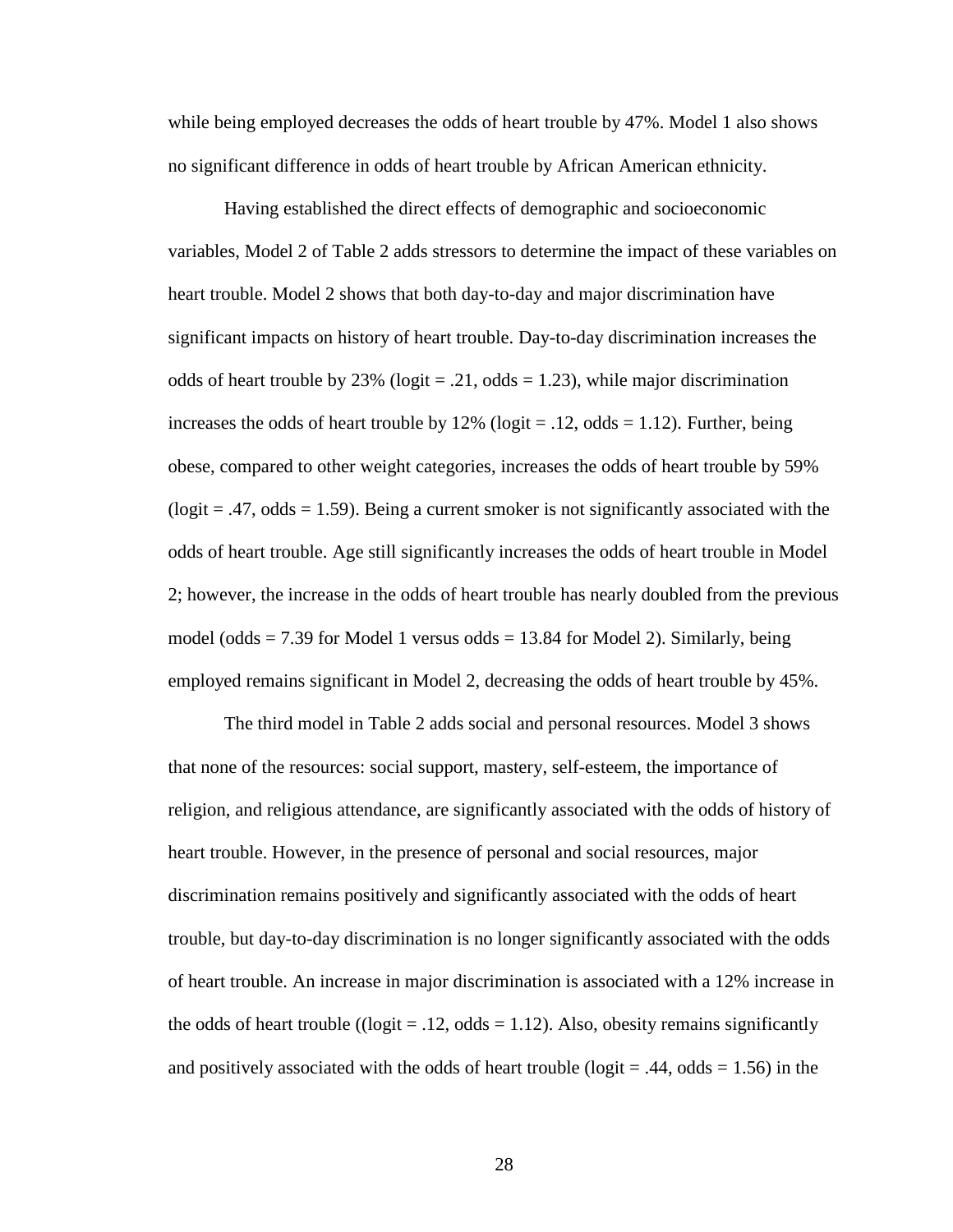presence of social and personal resources. All other variables that were significant in the prior model remain significant in Model 3.

Model 4 includes demographic and socioeconomic variables, stressors, and one dimension of racial group identity: closeness to other Blacks. The model shows that closeness to other Blacks is not significantly associated with the odds of heart trouble. However, similar to Model 2, both day-to-day and major discrimination are significantly associated with the odds of heart trouble in Model 4. Day-to-day discrimination increases the odds of heart trouble by 25% ( $logit = .22$ , odds = 1.25), while major discrimination increases the odds of heart trouble by  $12\%$  (logit = .12, odds = 1.12). All other variables that were significant in prior models remain significant in Model 4.

Model 5 includes demographic and socioeconomic status, stressors, and the other dimension of racial group identity: Black group evaluation. Unlike the case for closeness to other Blacks in Model 4, this model shows that Black group evaluation is significantly associated with the odds of heart trouble. Positive Black group evaluation decreases the odds of heart trouble by 59% (logit  $=$  -.88, odds  $=$  .41). Similar to Model 2, the presence of Black group evaluation, major discrimination remains positively and significantly associated with the odds of heart trouble, but day-to-day discrimination is not significantly associated with the odds of heart trouble. An increase in major discrimination is associated with a 16% increase in the odds of heart trouble (( $logit = .15$ ,  $odds = 1.16$ ). Otherwise, all other variables that were significant in prior models remain significant in Model 5.

Model 6 includes demographic and socioeconomic status, stressors, and the two measures of racial group identity, closeness to other Blacks and Black group evaluation.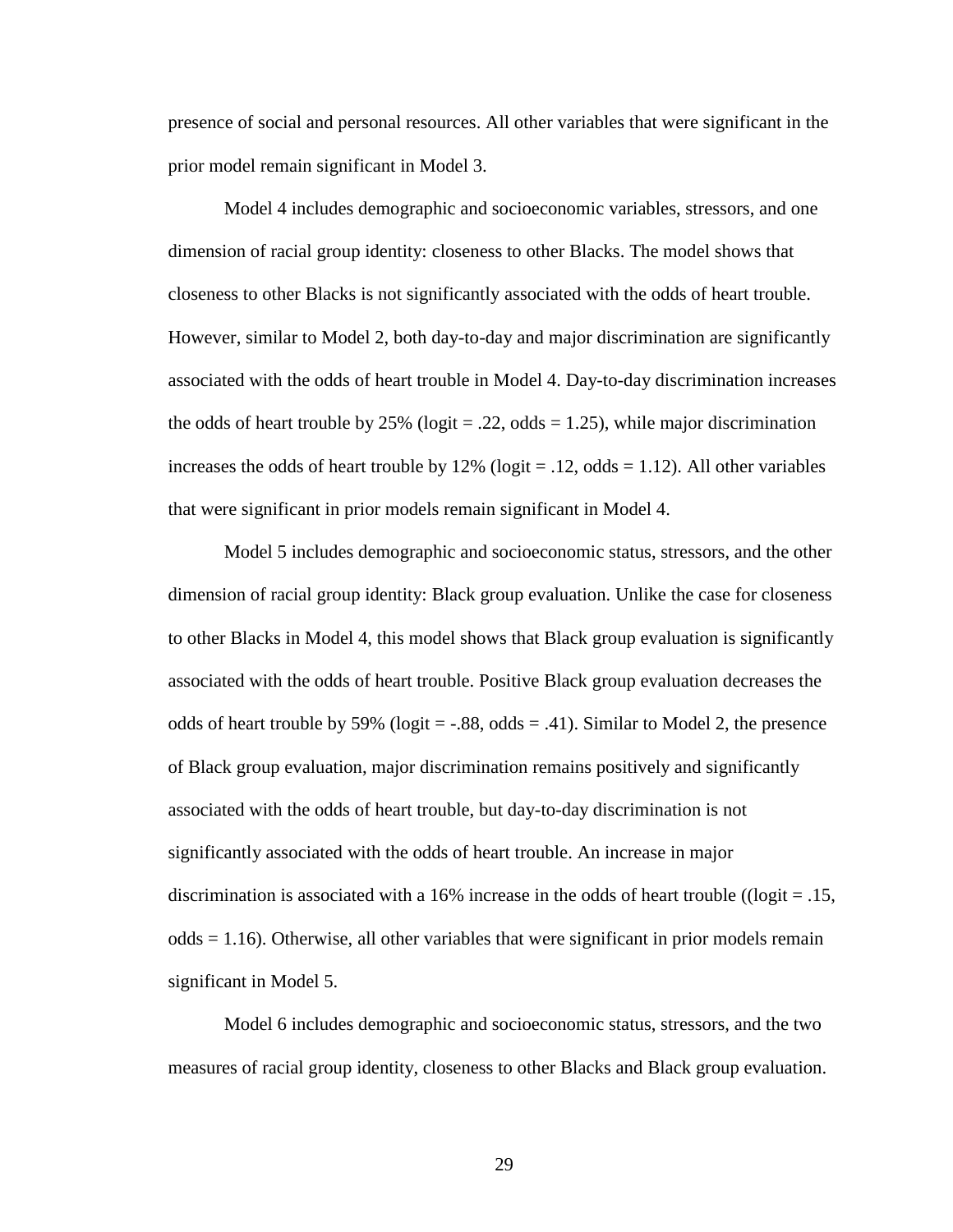Black group evaluation remains significantly associated with the odds of history of heart trouble. Positive Black group evaluation decreases the odds of heart trouble by 61% (logit  $=$  -.95, odds  $=$  .39). Model 6 also reveals that in the presence of Black group evaluation, closeness to other Blacks is significantly associated with the odds of heart trouble. An increase in closeness to other Blacks is associated with a 49% increase in odds of heart trouble (( $logit = .40$ ,  $odds = 1.49$ ). Together, the results from models four through six showing that closeness to other Blacks is significant in the presence (but not otherwise) of positive Black group evaluation represents a "suppressor effect," which occurs when the impact of one variable on the dependent variable is clarified when another independent variable is entered into the model (Christie-Mizell and Erickson 2007; Cohen and Cohen 2003). Also, in the presence of the two measures of Black racial group identity, major discrimination is positively and significantly associated with the odds of heart trouble, but day-to-day discrimination is not significantly associated with the odds of heart trouble. Similar to Model 5, an increase in major discrimination is associated with a 16% increase in the odds of heart trouble ( $logit = .15$ , odds = 1.16). Otherwise, all other variables that were significant in prior models remain significant in Model 5.

In the final model of Table 2, Model 7 includes all study variables. Both dimensions of Black racial group identity remain significantly associated with history of heart trouble. While positive Black group evaluation decreases the odds of heart trouble by 59% (logit  $=$  -.90, odds  $=$  .41), closeness to other Blacks increases the odds of heart trouble by 43% (logit = .36, odds = 1.43). Consistent with Model 6, Model 7 shows that major discrimination remains positively and significantly associated with history of heart trouble. An increase in major discrimination is associated with a 16% increase in the odds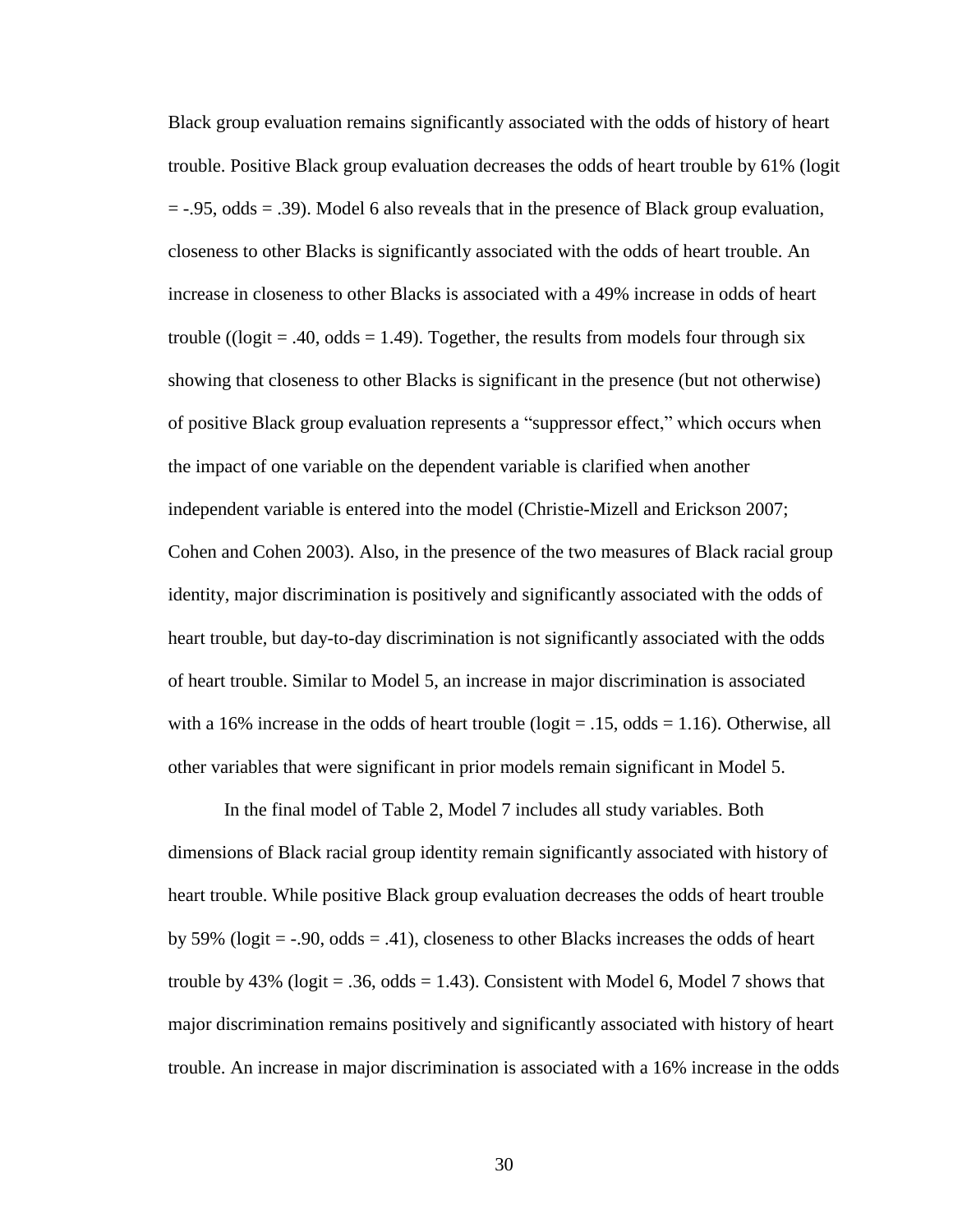of heart trouble ( $logit = .15$ ,  $odds = 1.16$ ). All other variables that were significant in prior models, including obesity, being employed, and age remain significant in this final model.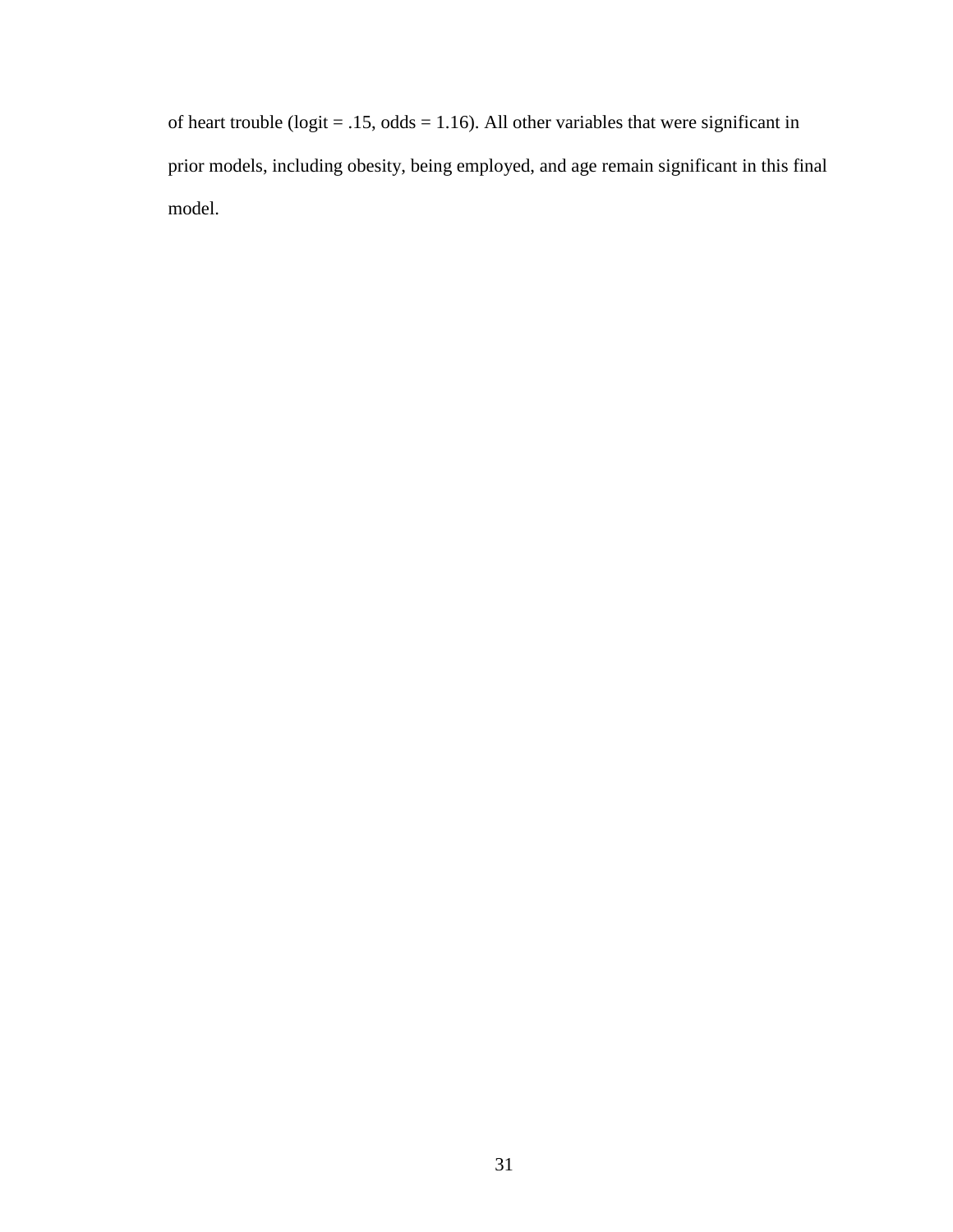|                                                | Model 1             |       | Model 2    |       |  |
|------------------------------------------------|---------------------|-------|------------|-------|--|
|                                                | Logit               | Odds  | Logit      | Odds  |  |
| <b>Demographics and Socioeconomic Status</b>   |                     |       |            |       |  |
| African Americans (1=Yes)                      | $-2.65$             | .07   | 1.10       | 3.01  |  |
| Female (1=Yes)                                 | .09                 | 1.09  | .08        | 1.09  |  |
| Age (logged years)                             | 2.60                | 13.53 | 2.62       | 13.78 |  |
| Education (Years)                              | .02                 | 1.02  | .02        | 1.02  |  |
| Household Income (logged)                      | $-.03$              | .97   | $-.03$     | .97   |  |
| Employed                                       | $-.59$ <sup>*</sup> | .56   | $-.58$ $*$ | .56   |  |
| Married/Cohabitating (1=Yes)                   | .11                 | 1.12  | .11        | 1.12  |  |
| South $(1=Yes)$                                | .20                 | 1.22  | .21        | 1.23  |  |
| <b>Risk Factors &amp; Stressors</b>            |                     |       |            |       |  |
| Obese (BMI $>$ 30.0)                           | $.44$ $*$           | 1.55  | .44        | 1.55  |  |
| Currently Smoke (1=Yes)                        | .13                 | 1.14  | .14        | 1.15  |  |
| Day-to-Day Discrimination: 0 (low) to 5 (high) | .12                 | 1.13  | .12        | 1.13  |  |
| Major Discrimination: 0 (low) to 9 (high)      | $.15$ **            | 1.16  | $.15$ **   | 1.16  |  |
| <b>Social &amp; Personal Resources</b>         |                     |       |            |       |  |
| Social Support: 1 (low) to 4 (high)            | .07                 | 1.07  | .07        | 1.07  |  |
| Mastery: 1 (low) to 4 (high)                   | $-.28$              | .76   | $-.29$     | .75   |  |
| Self Esteem 1 (low) to 4 (high)                | .03                 | 1.03  | .04        | 1.05  |  |
| Importance of Religion: 1 (low) to 4 (high)    | .56                 | 1.75  | .54        | 1.72  |  |
| Religious Attendance: 1 (low) to 5 (high)      | $-.01$              | .99   | $-.01$     | .99   |  |
| <b>Racial Group Identity</b>                   |                     |       |            |       |  |
| Closeness to Other Blacks <sup>b</sup>         | $-.26$              | .77   | $.35$ $*$  | 1.42  |  |
| <b>Black Group Evaluation</b> <sup>c</sup>     | $-0.89$             | .41   | $-.42$     | .66   |  |
| <b>Interaction Terms</b>                       |                     |       |            |       |  |
| AfAm X Closeness to Other Blacks <sup>b</sup>  | .66 $^\ast$         | 1.94  |            |       |  |
| AfAm X Black Group Evaluation <sup>c</sup>     |                     |       | $-.53$     | .59   |  |

**Table 3: Logistic Regression of Heart Trouble on Selected Variables National Survey of American Life (N=2,137).<sup>a</sup>**

<sup>a</sup>History of heart disease is measure by a single item asking respondents whether a professional had told them they had heart trouble.

Note: Asterisks denote significant differences between African Americans and Caribbean Blacks, where \*\*\* p <.001 \*\*  $p < 01$  \*  $p < 05$ . **<sup>b</sup>**Closeness to other blacks is measured as an 8-item scale, coded to range from 1 (low closeness) to 4 (high closeness). <sup>c</sup>Black group evaluation is measured as a 6-item scale and coded to range from 1 (less positive) to 4 (more positive).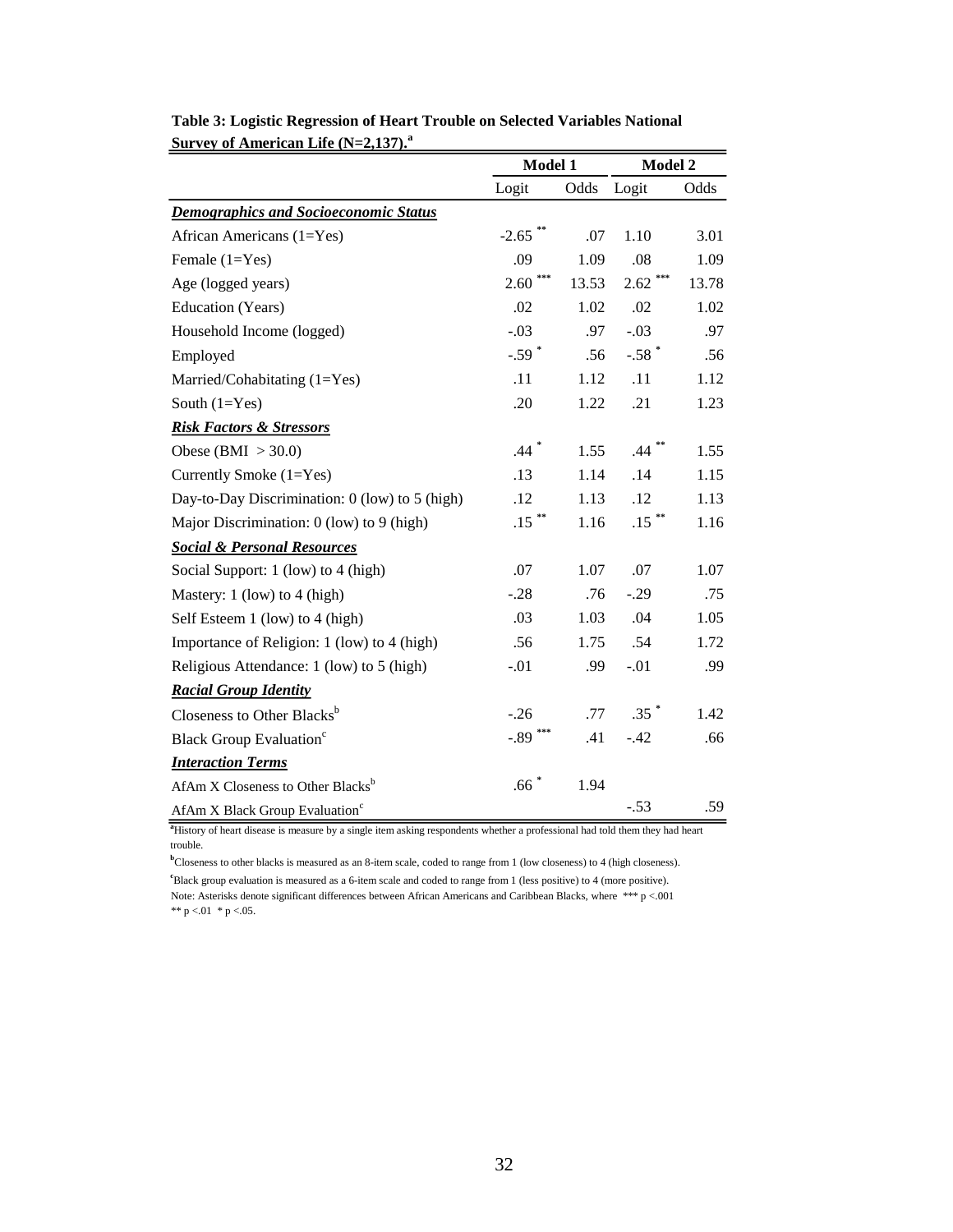Table 3 presents results of the interactions between the two dimensions of racial group identity and ethnicity in predicting history of heart trouble. Model 1 presents the interaction between closeness to other Blacks and ethnicity and Model 2 presents the interaction between Black group evaluation and ethnicity. Ethnicity moderates the effects of closeness to other Blacks on history of heart trouble (Model 1). Figure 1, which graphically displays the interaction, shows that at low levels of closeness to other Blacks there is little difference between African Americans and Caribbean Blacks in the probability of heart trouble. However, as closeness to other Blacks increases, there is an increasing trajectory for African Americans and a decreasing trajectory for Caribbean Blacks such that at high levels of closeness to other Blacks, there is a significant difference in the probability of history of heart trouble for African Americans compared to Caribbean Blacks. Model 2 of Table 3 shows no significant interaction between Black group evaluation and ethnicity.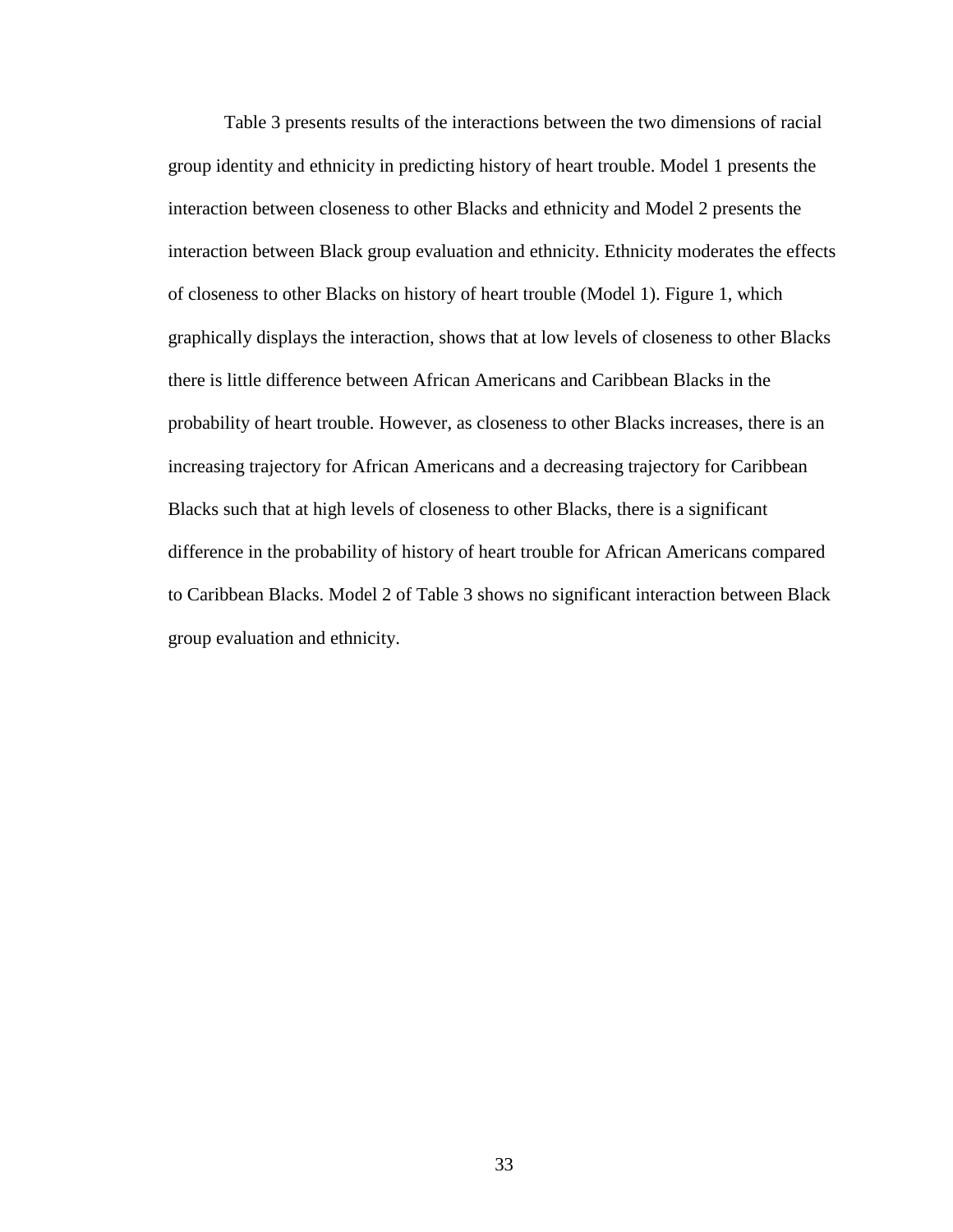

Figure 1. Interaction between Closeness to Other Blacks and Ethnicity.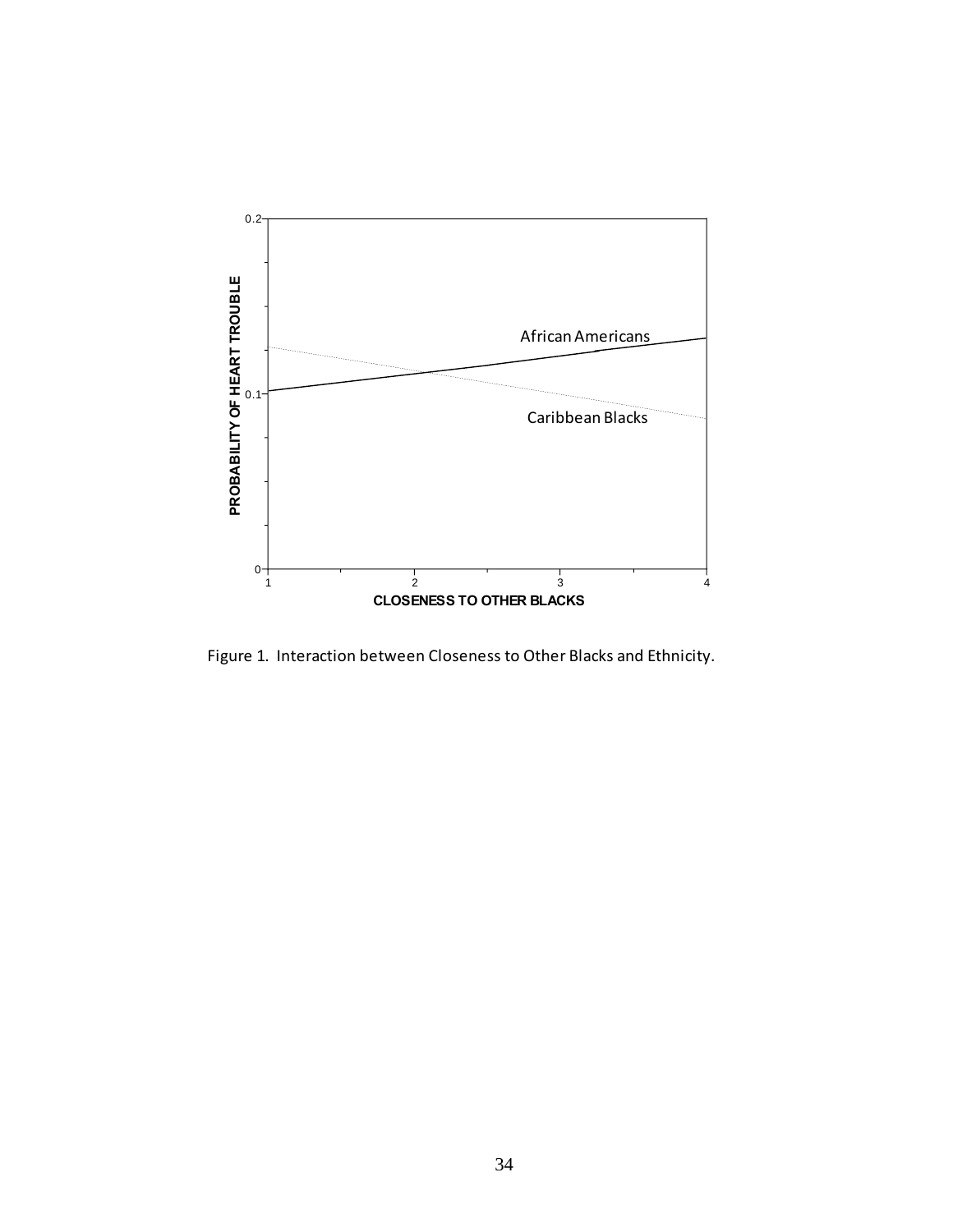#### **CHAPTER VII**

## **DISCUSSION AND CONCLUSIONS**

Using the stress process model, I examined how racial group identity shapes history of heart trouble among Black Americans. I further explored ethnic heterogeneity by examining whether the relationship between identity and heart trouble varies for African Americans compared to Caribbean Blacks. Contrary to my first hypothesis, the main effects results indicate that rather than decreasing the odds of history of heart trouble, increased closeness to other Blacks increased the odds of history of heart trouble. However, consistent with my second hypothesis, the results showed that increased positive Black group evaluation decreased the odds of history of heart trouble. The results from Table 2, Models 4-6 help clarify these unexpected findings. As mentioned above, together, these models reveal a suppressor effect of positive Black group evaluation on closeness to other Blacks. This pattern of statistical suppression is explained by the fact that closeness to other Blacks is higher among those with higher positive group evaluation ( $r = .16$ ,  $p < .0001$ ; correlations available upon request). Therefore, the inclusion of positive Black group evaluation in the model produces a significant, positive relationship for closeness to other Blacks in the prediction of heart trouble (cf. Christie-Mizell and Erickson 2007).

Notwithstanding suppression, recall that the interaction effects show that closeness to other Blacks only represents a liability or positive association for African Americans. For Caribbean Blacks, closeness to other Blacks decreases the probability of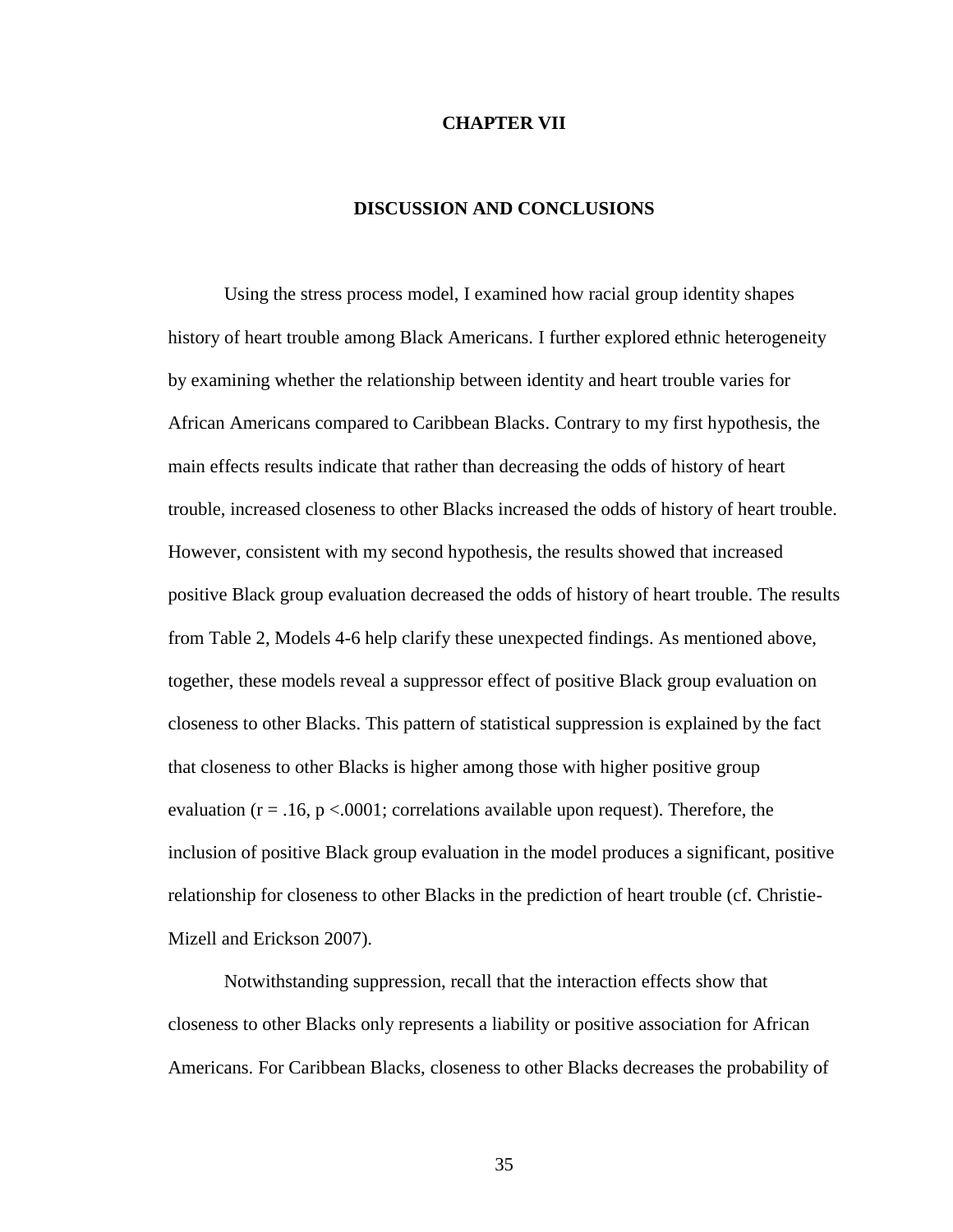heart trouble and is the type of helpful psychosocial resource outlined by the stress process model. Because the status of African Americans living in the United States is more tenuous than that of Caribbean Blacks, closeness to other Blacks as a psychosocial resource may simply be a more taxing proposition and may heighten the conditions that are related to heart trouble for African Americans. Conversely, positive Black group evaluation is a psychosocial resource that buffers both African Americans and Caribbean Blacks in the way that the stress process model outlines.

The mechanisms by which black group evaluation lowers risk for heart disease are still being explored. Some researchers have found negative black evaluation to be directly associated with cardiovascular disease such that the more internalized negative racial group attitudes Blacks had, the higher their risk of cardiovascular disease (Chae et al. 2010). In their suggestions for future research and policy considerations, Chae et al. (2010) recommend interventions that promote positive racial attitudes and beliefs. This current study provides additional evidence that fostering positive black group evaluation could help lower the risk for heart disease. Moreover, researchers examining the relationship between positivity and heart health using constructs like optimism have found that people who have more positive attitudes engage in more healthy behaviors such as physical activity, healthful eating, and adequate sleep. In addition, such people tend to have physiological functioning linked to lowered risk of heart disease such as lower blood pressure and healthier lipid profiles (Boehm and Kubzansky 2012). Together these findings with respect to the two dimensions of Black racial identity are consistent with previous research suggesting that it is not only how identified individuals are with a group (i.e. closeness to other Blacks) but the meanings they place on what it means to be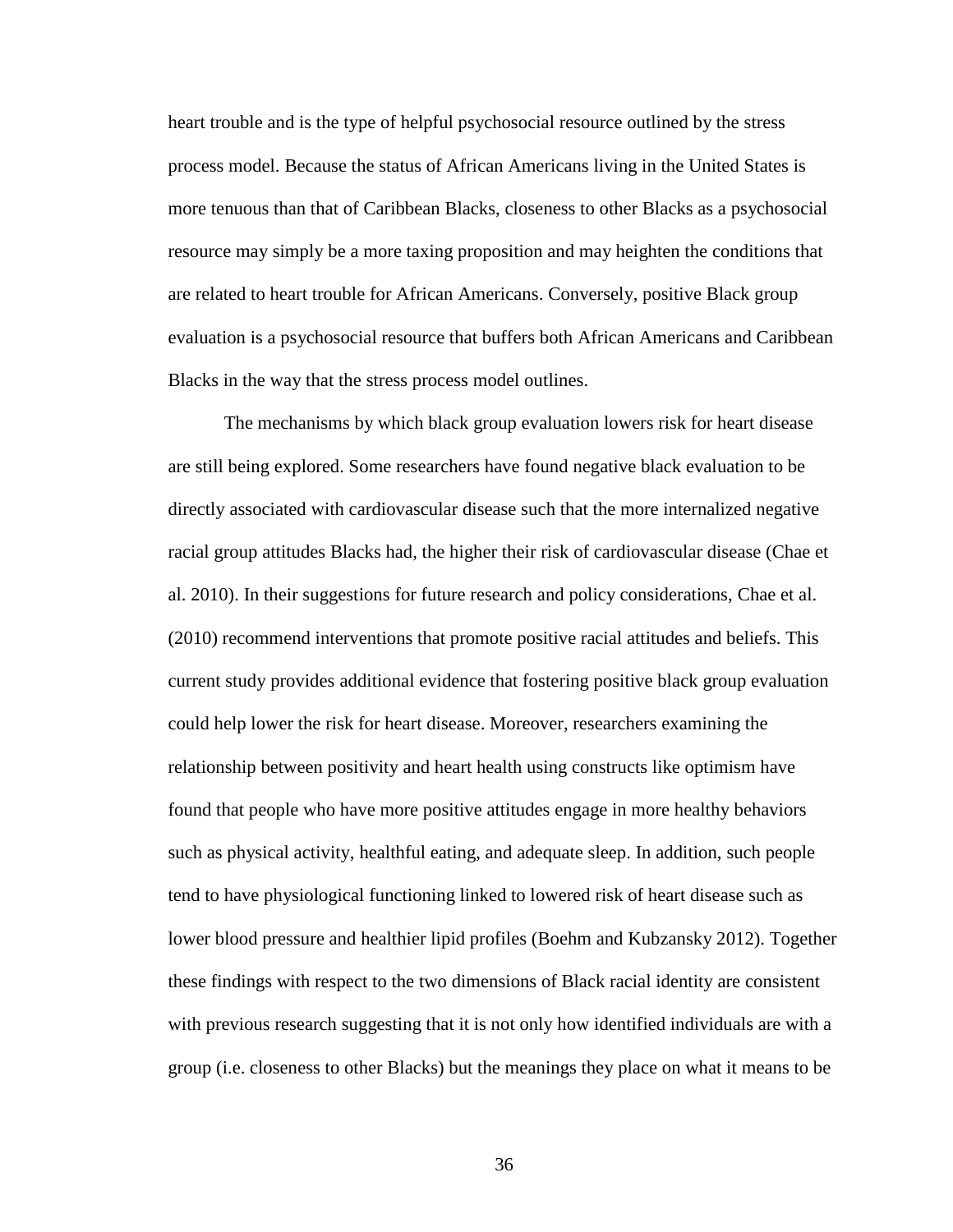a member of that group (i.e. black group evaluation) that protects individuals from negative consequences (Sellers and Shelton 2003).

There are two notable contributions of this study to understanding the history of heart trouble for Black Americans. First, although gaining more attention, ethnic heterogeneity among Black Americans remains relatively neglected in much of the health research (Griffith et al. 2011; Ida and Christie-Mizell 2012; Williams and Jackson 2000). Had I not considered ethnicity, I would have wrongly concluded that a positive relationship exists between closeness to other Blacks and heart trouble for all Blacks living in the United States. Instead, my consideration of ethnicity, not just race, revealed a more nuanced finding, in which African Americans face greater risk as a result of closeness to other Blacks compared to Caribbean Blacks. Second, the utilization of the stress process model to explain physical health has not been fully exploited in the research literature and its use has proven fruitful in the current study. Particularly useful for this study is that the stress process is not limited to only outlining the unequal distribution of conventional stressors and psychosocial resources in the population (Turner 2010). This fact drove my focus on ethnicity and to the finding that the impact of racial group identity on history of heart trouble varies for African Americans and Caribbean Blacks.

This study, however, is not without limitations. First, since the NSAL is crosssectional, it is difficult to identify causal associations among the factors examined. Specifically, using cross-sectional data to examine a construct such as racial group identity, which is dynamic and changes over time, is limiting (Phinney 1996). Second, although this study examined two dimensions of racial group identity, additional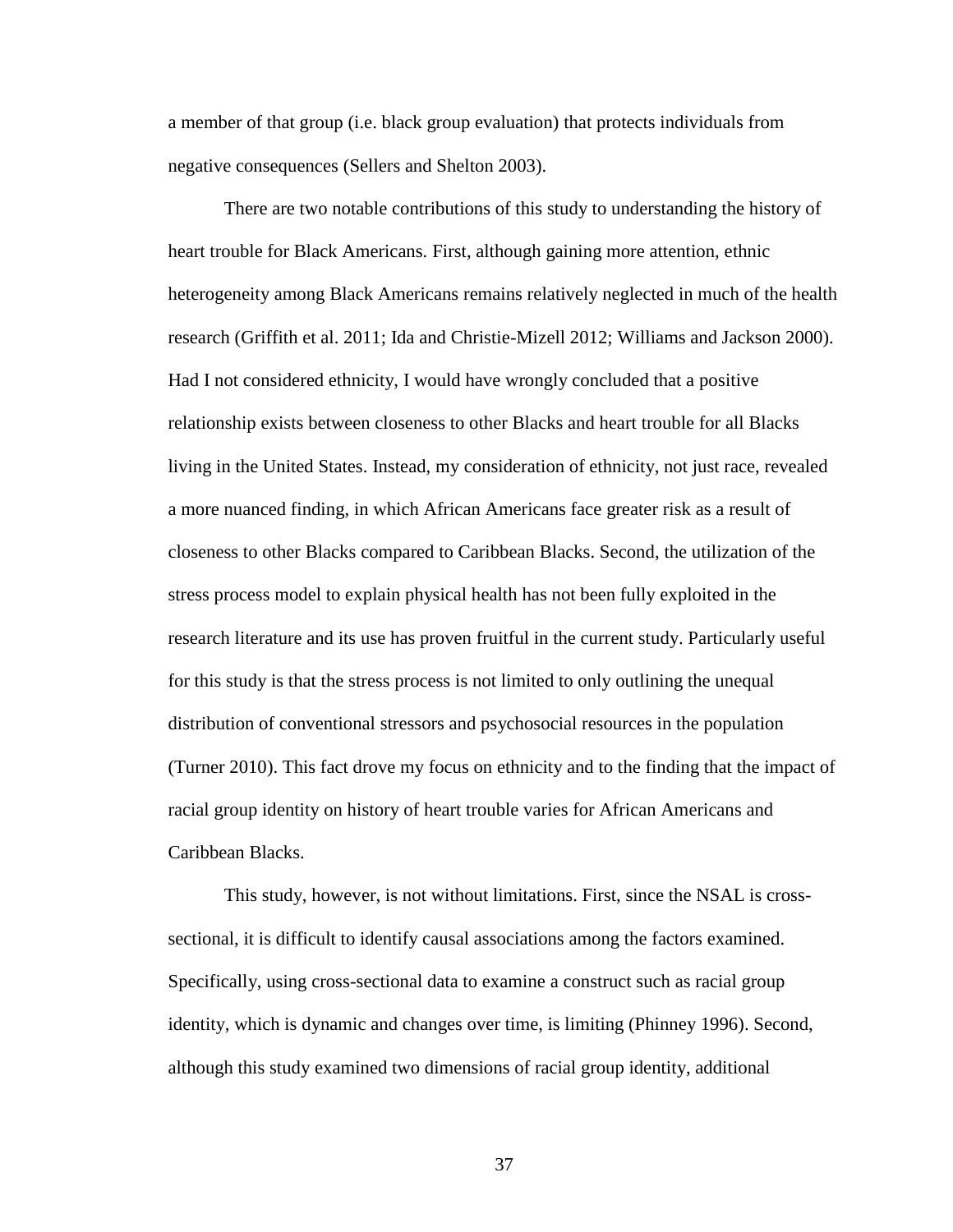dimensions may provide a more complete picture of differences within the U.S. Black population. That is, measures of closeness or group evaluation might be better supplemented with other group identity measures, such as those that combine dimensions of group optimism or knowledge of group history. Broadening conceptualizations of racial group identity is important because recent research suggests that the manner in which Black race and ethnicity are conceptualized and measured influences health outcomes (Broman et al. 2010). Moreover, other research shows that, because of structural positioning some groups, (e.g., Caribbean Blacks) have more latitude in constructing attitudes about racial identity (Waters 1999). "Different self-identifications of race-ethnicity result in different conclusions regarding health status outcomes among African Americans and Caribbean Black populations, even when controlling for social, economic and demographic differences" (Broman et al. 2010: 88). Finally, this study uses a single self-report item that requires the input of a health professional to measure history of heart trouble. However, as mentioned above, due to the salient impact having a heart condition diagnosed has on individuals, the level of accuracy for recalling heart health history is high (Chae et al. 2010).

Despite these limitations, this study has the advantage of using a nationally representative dataset with a sample large enough to allow exploration of ethnic heterogeneity in the U.S. Black population. This diversity among Black Americans is especially important if current trends in U.S. Black immigration continue. Several studies reveal that the longer Caribbean Blacks or any Black immigrant groups stay in the U.S., the more likely they are to lose their health advantage and converge to the health profiles of U.S. born African Americans (Griffith et al. 2011; Read and Emerson 2005; Singh and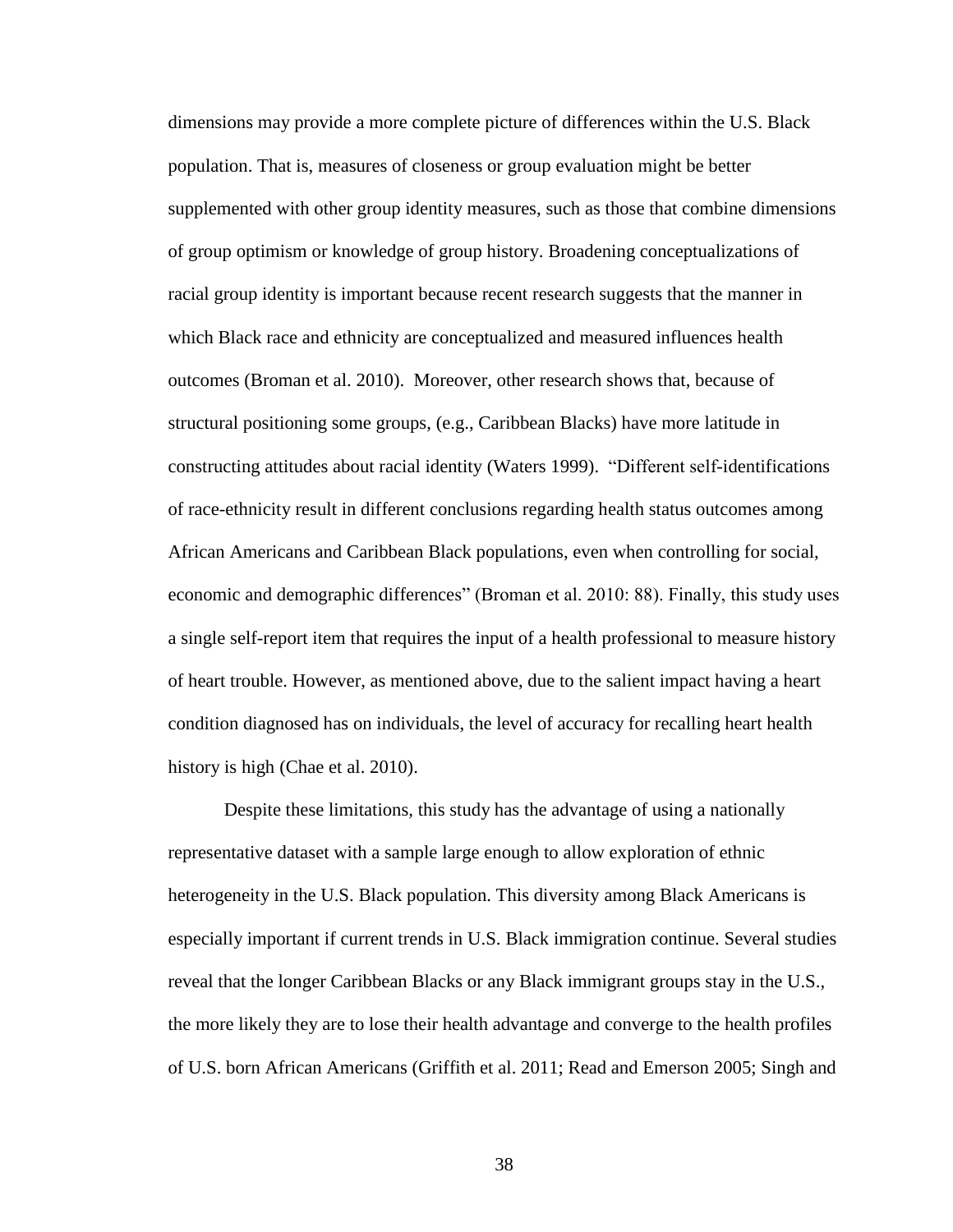Siahpush 2002). Although Black-White disparities in heart disease are well known and documented in the research literature, these apparent intra-racial differences may actually obscure larger variations within the Black population (Fang et al. 1996). The growing number of Black immigrants entering the United States from the Caribbean and elsewhere is and will continue to change the demographic, cultural, and health landscape of the U.S. Black population. Future research should further examine the heterogeneity in race and ethnicity in order to illuminate how social and cultural differences among African Americans, Caribbean Blacks as well as other Black immigrant groups contribute to racial health disparities in the U.S in order to better inform the development and implementation of appropriate social and public policies and interventions.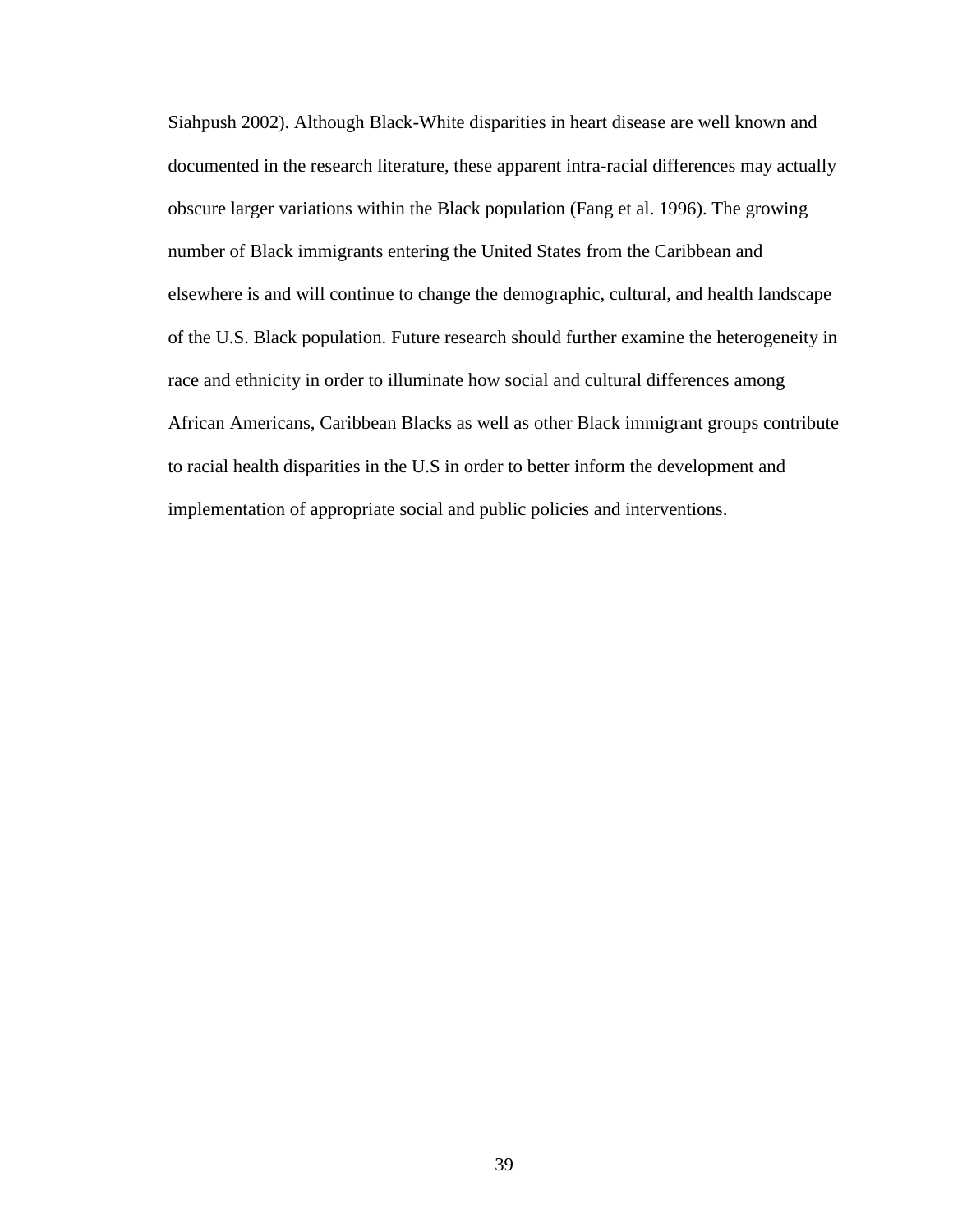#### **REFERENCES**

- American Heart Association. 2012. *What is Cardiovascular Disease (Heart Disease)?* Retrieved on March 27, 2012 (http://www.heart.org/HEARTORG/Caregiver/ Resources/WhatisCardiovascularDisease/What-is-CardiovascularDisease\_UCM \_301852\_Article.jsp#.T4CVDXjyHAM).
- Bhattacharyya, Mimi R. and Andrew Steptoe, A. 2007. "Emotional Triggers of Acute Coronary Syndromes: Strength of Evidence, Biological Processes, and Clinical Implications." *Progress in Cardiovascular Diseases* 49(5):353–365.
- Boehm, Julia K. and Laura D. Kubzansky. 2012. "The Heart's Content: The Association Between Positive Psychological Well-Being and Cardiovascular Health." *Psychological Bulletin*. Advance online publication. doi: 10.1037/a0027448
- Borrell, Luisa N. Catarina I. Kiefe, David R. Williams, Ana V. Diez-Roux, and Penny Gordon-Larsen. 2006. "Self-Reported Health, Perceived Discrimination, and Skin Color in African Americans in the CARDI Study." *Social Science & Medicine* 63:1415-27.
- Boykin, Shawn, Ana V. Diez-Roux, Mercedes Carnethon, Saudi Shrager, Hanyu Ni, and Melicia Whitt-Glover. 2011. "Racial/Ethnic Heterogeneity in the Socioeconomic Patterning of CVD Risk Factors in the United States: The Multi-Ethnic Study of Atherosclerosis." *Journal of Health Care for the Poor and Underserved* 22(1):111-27.
- Branscombe, Nyla R., Michael T. Schmitt, and Richard D. Harvey. 1999. "Perceiving Pervasive Discrimination among African Americans: Implications for Group Identification and Well-Being." *Journal of Personality and Social Psychology* 77(1):135-149.
- Broman, Clifford, Harold Neighbors, and James S. Jackson. 1988. "Racial Group Identification Among Black Adults." *Social Forces* 67(1):146–158.
- Broman, Clifford L., Myriam Torres, Renee B. Canady, Harold W. Neighbors, and James S. Jackson. 2010. "Race and Ethnic Self-Identification Influences on Physical and Mental Health Statuses Among Blacks." *Race and Social Problems* 2:81-91.
- Brotman, Daniel J., Sherita H. Golden, and Ilan S. Wittstein. 2007. "The Cardiovascular Toll of Stress." *Lancet* 370(9592):1089–1100.
- Brown, Tony N., Sherrill L. Sellers, and John P. Gomez. 2002. "The Relationship Between Internalization and Self-Esteem among Black Adults." *Sociological Focus* 35(1):55-71.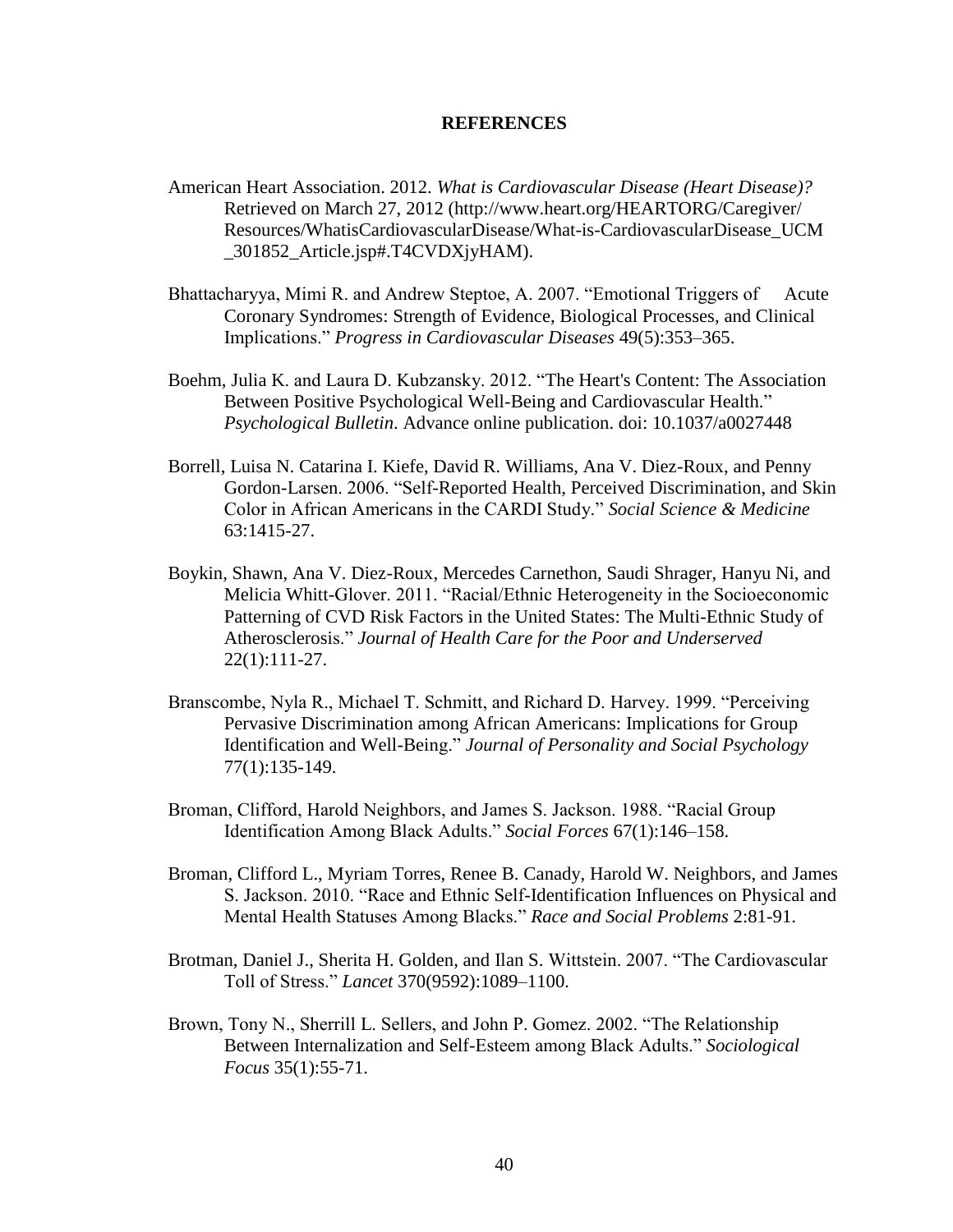- Caprio, Sonia, Stephen R. Daniels, Adam Drewnowski, Francine R. Kaufman, Lawrence A. Palinkas, Arlan L. Rosenbloom, and Jeffrey B. Schwimmer. 2008. "Influence of Race, Ethnicity, and Culture on Childhood Obesity: Implications for Prevention and Treatment." *Diabetes Care* 31(11):2211-21.
- Caputo, Richard K. 2003. "The Effects of Socioeconomic Status, Perceived Discrimination and Mastery on Health Status in a Young Cohort." *Social Work in Health Care* 37(2):17-42.
- Centers for Disease Control and Prevention (CDC). 2012. *Heart Disease Facts*. Atlanta, GA: National Center for Chronic Disease Prevention and Health Promotion, Division for Heart Disease and Stroke Prevention. Retrieved on March 27, 2012 (http://www.cdc.gov/heartdisease/facts.htm).
- Chae, David H., Karen D. Lincoln, Nancy E. Adler, and S. Leonard Syme. 2010. "Do Experiences of Racial Discrimination Predict Cardiovascular Disease among African American Den? The Moderating Role of Internalized Negative Racial Group Attitudes." *Social Science & Medicine* 71:1182-1188.
- Christie-Mizell, C. André and Rebecca J. Erickson. 2007. "Mothers and Mastery: The Consequences of Perceived Neighborhood Disorder." *Social Psychology Quarterly*, 70: 340-365.
- Christie-Mizell, C. André, Aya Kimura Ida, and Verna M. Keith. 2010. "African Americans and Physical Health: The Consequences of Self-Esteem and Happiness." *Journal of Black Studies* 40:1189-1211.
- Clark, Rodney, Norman B. Anderson, Venessa R. Clark, David R. Williams. 1999. "Racism as a Stressor for African Americans: A Biopsychosocial Model." *American Psychologist* 54(10):805-816.
- Cohen, Sheldon, Thomas A. Wills. 1985. "Stress, Social Support and the Buffering Hypothesis." *Psychological Bulletin* 98(2):310-357.
- Cohen, Jacob and Patricia Cohen. 2003. *Applied Multiple Regression/Correlation Analysis for the Behavioral Sciences*, 3d edition. Mahwah, N.J.: Erlbaum Associates.
- Colditz, Graham A., Pauline Martin, Meir J. Stampfer, Walter C. Willett, Laura Sampson, Bernard Rosner, Charles H. Hennekens, and Frank E. Speizer. 1986. "Validation of Questionnaire Information on Risk-Factors and Disease Outcomes in a Prospective Cohort Study of Women." *American Journal of Epidemiology* 123(5):894-900.
- Cross, William E. 1991. *Shades of Black: Diversity in African American Identity*. Philadelphia, PA: Temple University Press.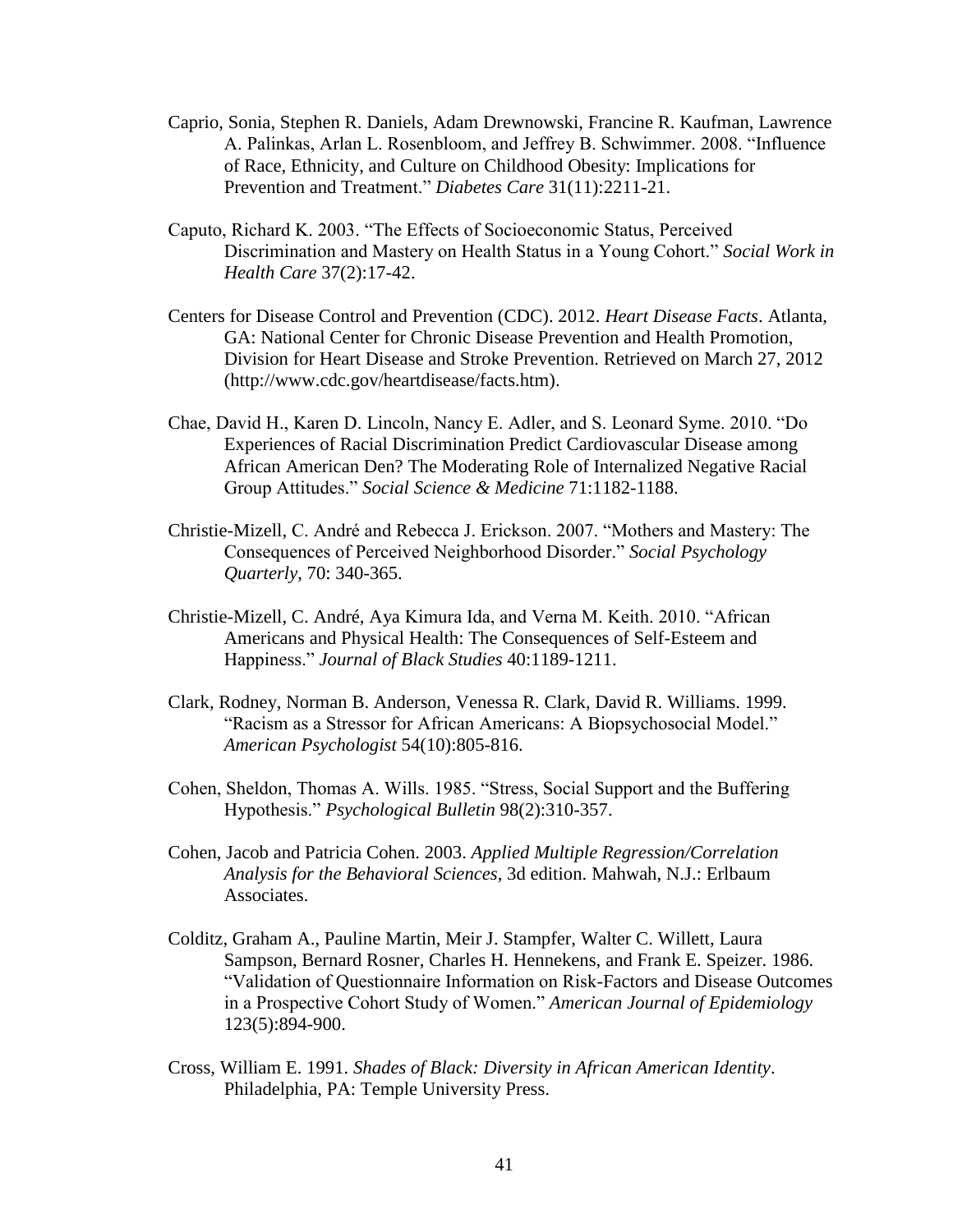- Demo, David H, and Michael Hughes. 1990. "Socialization and Racial Identity among Black Americans." *Social Psychology Quarterly* 53(4):364-374.
- Eaker, Elaine D., Lisa M. Sullivan, Margaret Kelly-Hayes, Ralph B. D'Agostino, and Emelia J. Benjamin. 2007. "Marital Status, Marital Strain, and Risk of Coronary Heart Disease or Total Mortality: The Farmingham Offspring Study." *Psychosomatic Medicine* 69:509-513.
- Epel, Elissa S., Jue Lin, Frank H. Wilhelm, Owen M. Wolkowitz, Richard Cawthon, Nancy E. Adler, Christyn Dolbier, Wendy B. Mendes, and Elizabeth H. Blackburn. 2006. "Cell Aging in Relation to Stress Arousal and Cardiovascular Diseases Risk Factors." *Psychoneuroendocrinology* 31(3):277–287.
- Fang, Jing, Shantha Madhavan, and Michael H. Alderman. 1996. "The Association Between Birthplace and Mortality from Cardiovascular Causes among Black and White Residents of New York City." *The New England Journal of Medicine* 335(21):1545-51.
- Feagin, Joe R., and Karyn D. McKinney. 2003. *The Many Costs of Racism*. Rowman & Littlefield Publishers, Inc.
- Fetzer Institute/National Institute on Aging Working Group. 1999. *Multidimensional Measurement of Religiousness*/*Spirituality for Use in Health Research*. Kalamazoo, MI: Fetzer Institute.
- Forbes, Dorothy A. 2001. "Enhancing Mastery and Sense of Coherence: Important Determinants of Health in Older Adults." *Geriatric Nursing* 22:29-32.
- Frieden, Thomas R. 2011. "Foreword." Pp. 1-2 in *Morbidity and Mortality Weekly Report: CDC Health Disparities and Inequalities Report—United States, 2011* 60 (Suppl) edited by R. L. Moolenaar, C. G. Casey, T. F. Rutledge, D. C. Johnson, C. B. Lansdowne, and J. D. Sokolow. Atlanta GA: Centers for Disease Control and Prevention.
- Friedman, Elliot, David R. Williams, Burton H. Singer, Carol D. Ryff. 2009. "Chronic Discrimination Predicts Higher Circulating Levels of E-Selectin in a National Sample: The MIDUS Study." *Brain, Behavior, and Immunity* 23:684-692.
- Geronimus, Arline T., Margaret Hicken, Danya Keene, and John Bound. 2006. ""Weathering" and Age Patterns of Allostatic Load Scores Among Blacks and Whites in the United States." *American Journal of Public Health* 96(5):826-833.
- Geronimus, Arline T. and J. Phillip Thompson. 2004. "To Denigrate, Ignore, or Disrupt: Racial Inequality in Health and Impact of a Policy-Induced Breakdown of Black American Communities." *DuBois Review: Social Science Research on Race* 1(2):247–279.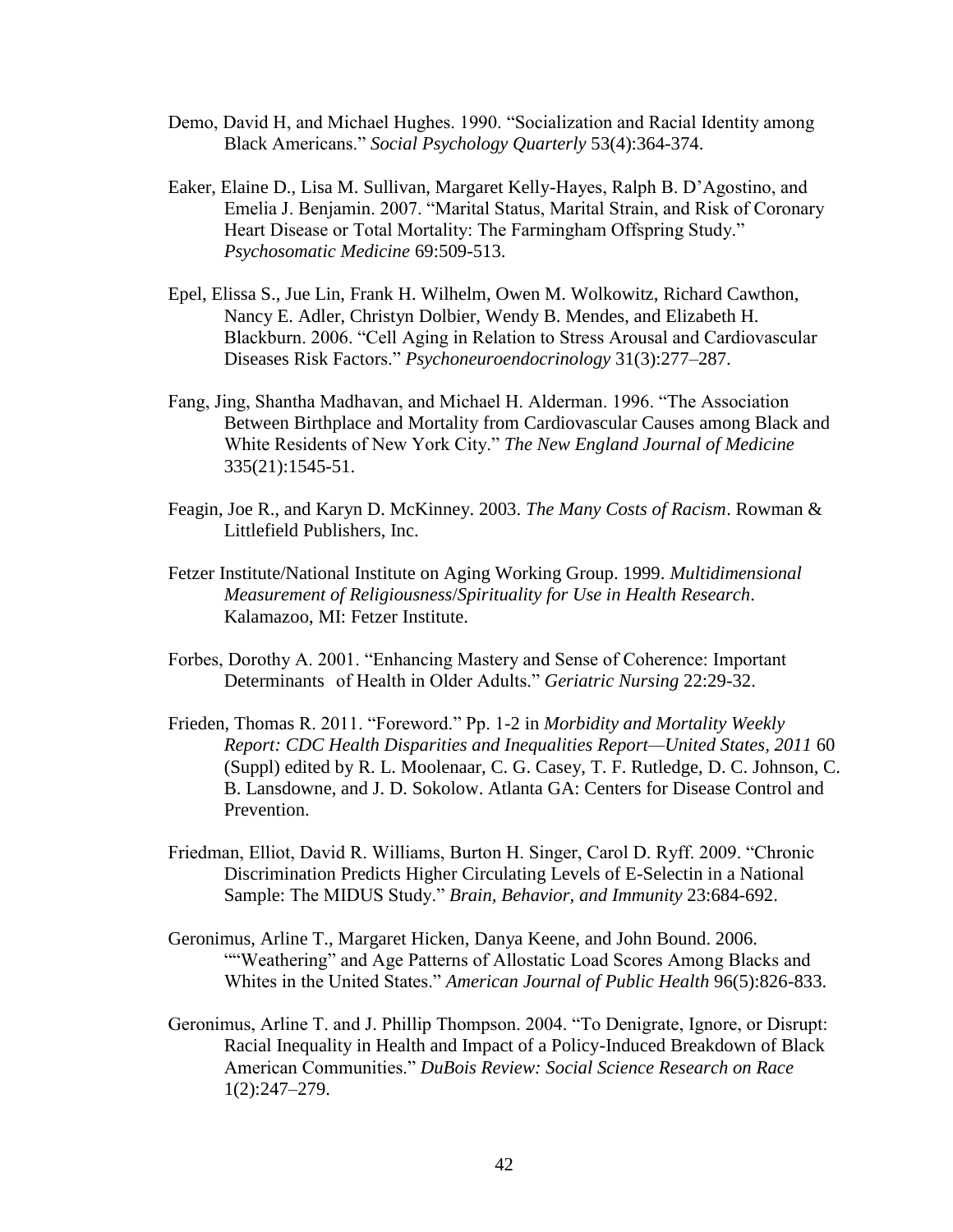- Goodstein, Renee and Joseph G. Ponterotto. 1997. "Racial and Ethnic Identity: Their Relationship and Their Contribution to Self-Esteem." *Journal of Black Psychology* 23(3):275-292.
- Griffith, Derek M., Jonetta L. Johnson, Rong Zhang, Harold W. Neighbors, and James S. Jackson. 2011. "Ethnicity, Nativity, and the Health of American Blacks." *Journal of Health Care for the Poor and Underserved* 22(1):142-56.
- Guyll, Max, Karen A. Matthews, and Joyce T. Bromberger. 2001. "Discrimination and Unfair Treatment: Relationship to Cardiovascular Reactivity among African American and European American Women." *Health Psychology* 20(5):315-325.
- Harlow, Siobán D. and Martha S. Linet. 1989. "Agreement Between Questionnaire Data and Medical Records: The Evidence for Accuracy of Recall." *American Journal of Epidemiology* 129(2):233-248.
- Hummer, Robert A., Richard G. Rogers, Charles B. Nam, and Christopher G. Ellison. 1999. "Religious Involvement and U.S. Adult Mortality." *Demography* 36(2):273-285.
- Ida, Aya Kimura and C. André Christie-Mizell. 2012. "Racial Group Identity, Psychosocial Resources, and Depressive Symptoms: Exploring Ethnic Heterogeneity among Black Americans." *Sociological Focus* 45(1):41-62.
- Jackson, James S., Tony N. Brown, David R. Williams, Myriam Torres, Sherrill L. Sellers, and Kendrick Brown. 1996. "Racism and the Physical and Mental Health Status of African Americans: A Thirteen Year National Panel Study." *Ethnicity and Disease* 6(1,2):132-147.
- Jackson, James S., Myriam Torres, Cleopatra H. Caldwell, Harold W. Neighbors, Randolph M. Nesse, Robert Joseph Taylor, Steven J. Trierweiler, and David R. Williams. 2004a. "The National Survey of American Life: A Study of Racial, Ethnic and Cultural Influences on Mental Disorders and Mental Health." *International Journal of Methods in Psychiatric Research* 13(4):196-207.
- Jackson, James S., Harold W. Neighbors, Randolph M. Nesse, Steven J. Trierweiler, and Myriam Torres. 2004b. "Methodological Innovations in the National Survey of American Life." *International Journal of Methods in Psychiatric Research*  13:289–298.
- Jaret, Charles and Donald C. Reitzes. 1999. "The Importance of Racial-Ethnic Identity and Social Setting for Blacks, Whites, and Multiracials." *Sociological Perspectives* 42(4):711-737.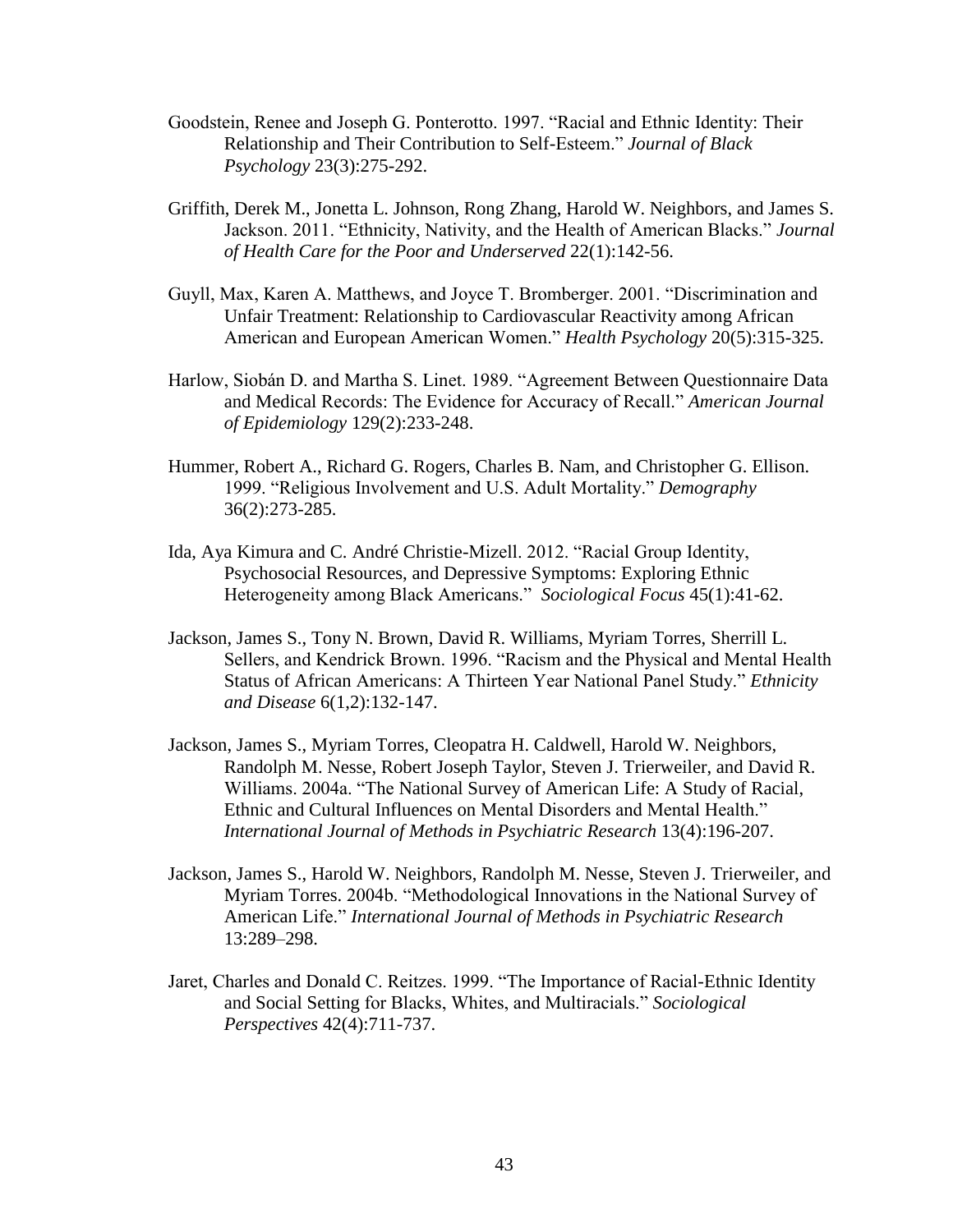- Jenkins, C. David. 1976. "Recent Evidence Supporting Psychologic and Social Risk Factors for Coronary Heart Disease." *New England Journal of Medicine* 294(18):987-994.
- Johnson, Norman J., Erick Backlund, Paul D. Sorlie, and Catherine A Loveless. 2000. "Marital Status and Mortality: The National Longitudinal Mortality Study." *Annals of Epidemiology* 10(4):224-238.
- Kalmijn, Matthijs. 1996. "The Socioeconomic Assimilation of Caribbean American Blacks." *Social Forces* 74(3): 911-930.
- Keenan, Nora L. and Kate M. Shaw. 2011. "Coronary Heart Disease and Stroke Deaths— United States, 2006." Pp. 62-65 in *Morbidity and Mortality Weekly Report: CDC Health Disparities and Inequalities Report—United States, 2011* 60 (Suppl) edited by R. L. Moolenaar, C. G. Casey, T. F. Rutledge, D. C. Johnson, C. B. Lansdowne, and J. D. Sokolow. Atlanta GA: Centers for Disease Control and Prevention.
- Kent, Mary Mederios. 2007. "Immigration and America's Black Population," *Population Bulletin* 62(4).
- Kessler, Ronald C., Kristin D. Mickelson, and David R. Williams. 1999. "The Prevalence, Distribution, and Mental Health Correlates of Perceived Discrimination in the United States." *Journal of Health and Social Behavior* 40(3):208-230.
- Koenig, Harold G. 2004. "Religion, Spirituality, and Medicine: Research Findings and Implications for Clinical Practice." *Southern Medical Journal* 97(12):1194-1200.
- Krieger, Nancy, and Stephen Sidney. 1996. "Racial Discrimination and Blood Pressure: The CARDIA Study of Young Black and White Women and Men. *American Journal of Public Health* 86(10):1370-78.
- LaVeist, Thomas A., Robert Seller, and Harold W. Neighbors. 2001. "Perceived Racism and Self and System of Blame Attribution: Consequences for Longevity." *Ethnicity & Disease* 11(4):711-21.
- Lewis, Tené T. 2011. "Self-Reported Experiences of Discrimination and Visceral Fat in Middle-Aged African-American and Caucasian Women." *American Journal of Epidemiology* 173(11):1223-1231.
- Massey, Douglas S. 2004. "Segregation and Stratification: A Biopsychosocial Perspective." *DuBois Review: Social Science Research on Race* 1(1):7–25.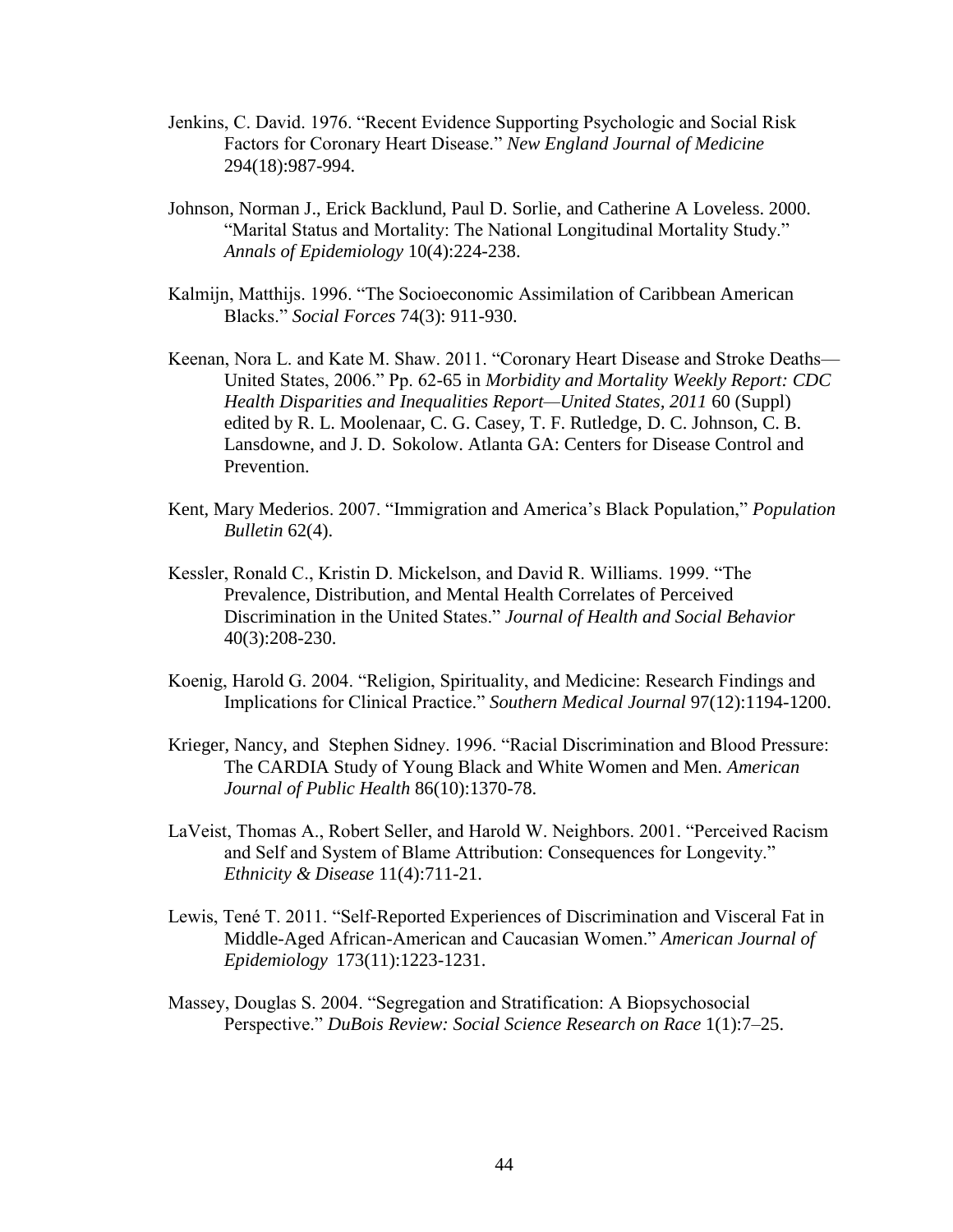- McEwen, Bruce S. 1998. "Stress, Adaptation, and Disease: Allostasis and Allostatic Load." *Annals of the New York Academy of Sciences* 840(1 neuroimmunomo):33– 44.
- McFadden, John and James L. Moore III. 2001. "Intercultural Marriage and Intimacy: Beyond the Continental Divide." *International Journal for the Advancement of Counselling* 23:261-268.
- Mezuk Briana. 2010. "Epidemiology of Diabetes and Cardiovascular Disease: The Emergence of Health Disparities over the Life Span." Pp. 77-97 in *Health Inequalities: Life Course Perspectives on Late Life Outcomes*, edited by T.C. Antonucci and J.S. Jackson. New York, NY: Springer Publishing.
- Nerem, Robert M., Murina J. Levesque, and J. Fredrick Cornhill. 1980. "Social Environment as a Factor in Diet-Induced Atherosclerosis." *Science* 208(4451):1475-1476.
- Nguyen, Kim Hahn, S.V. Subramanian, Glorian Sorensen, Kathy Tsang, Rosalind J. Wright. 2010. "Influence of Experiences of Racial Discrimination and Ethnic Identity on Prenatal Smoking Among Urban Black and Hispanic Women." *Journal of Epidemiology and Community Health* 66:315-321.
- Parker, Vanessa, Steve Sussman, David Crippens, Pam Elder, and Donna Scholl. 1998. "The Relation of Ethnic Identification with Cigarette Smoking Among US Urban African American and Latino Youth: A Pilot Study." *Ethnicity & Health* 3(1- 2):135-143.
- Pascoe, Elizabeth A. and Laura Smart Richman. 2009. "Perceived Discrimination and Health: A Meta-Analytic Review." *Psychological Bulletin* 135(4):531-554.
- Pearlin, Leonard I. 1989. "The Sociological Study of Stress." *Journal of Health and Social Behavior* 30(3):241-256.
- Pearlin, Leonard I., Morton A Liberman, Elizabeth G. Menaghan, and Joseph T. Mullan. 1981. "The Stress Process." *Journal of Health and Social Behavior* 2:337-356.
- Phinney, Jean S. 1996. "Understanding Ethnic Diversity: The Role of Ethnic Identity." *The American Behavioral Scientist* 40(2):143-152.
- Phinney, Jean S. 1990. "Ethnic Identity in Adolescents and Adults: Review of Research." *Psychological Bulletin* 108(3):499-514.
- Pickering, Thomas. 1999. "Cardiovascular Pathways: Socioeconomic Status and Stress Effects on Hypertension and Cardiovascular Function." *Annals of the New York Academy of Sciences* 896:262-277.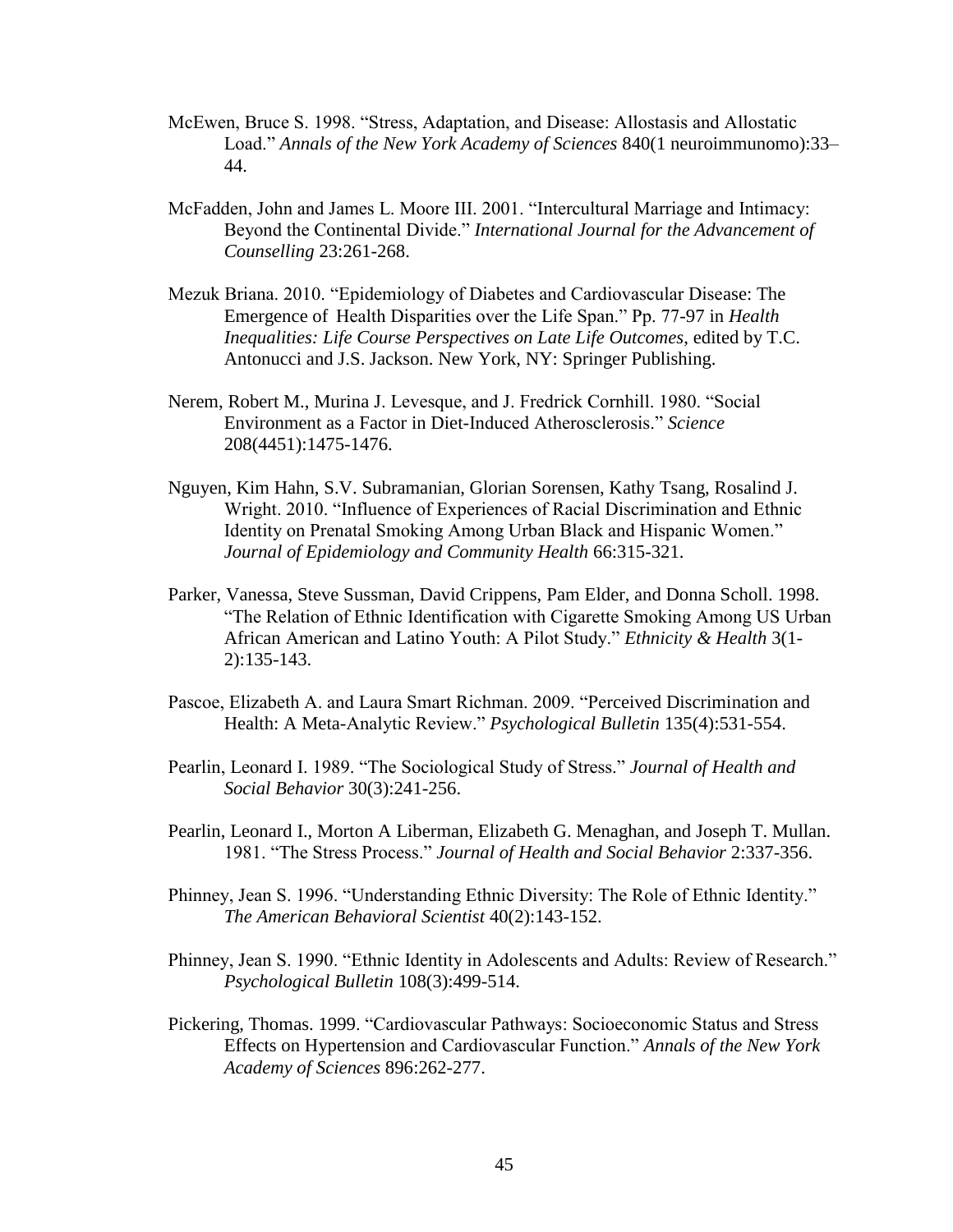- Powell, Lynda H., Leila Shahabi, and Carl E. Thoresen. 2003. "Religion and Spirituality: Linkages to Physical Health." *American Psychologist* 58(1):36-52.
- Pudrovska, Tetyana, Scott Schieman, Leonard I. Pearlin, and Kim Nguyen. 2005. "The Sense of Mastery as a Mediator and Moderator in the Association Between Economic Hardship and Health in Late Life. *Journal of Aging and Health* 17:634- 660.
- Read, Jen'nan Ghazal and Michael O. Emerson. 2005. "Racial Context, Black Immigration and U.S. Black/White Health Disparity." *Social Forces* 84(1):181- 199.
- Read, Jen'nan Ghazal, Michael O. Emerson, and Alvin Tarlov. 2005. "Implications of Black Immigrant Health for U.S. Racial Disparities in Health." *Journal of Immigrant Health* 7(3):205-12.
- Rosenberg, Morris. 1965. *Society and the Adolescent Self-Image*. Princeton, NJ: Princeton University Press.
- Rozanksi, Alan, James A. Blumenthal, and Jay Kaplan. 1999. "Impact of Psychological Factors on the Pathogenesis of Cardiovascular Disease and Implications for Therapy." *Circulation* 99:2192-2217.
- Russek, Linda G., Stanley H. King, Shelley J. Russek, and Henry I. Russek. 1990. "The Harvard Mastery of Stress Study 35-year Follow-up: Prognostic-Significant Patterns of Psychophysiological Arousal and Adaptation*." Psychosomatic Medicine* 52(3):271-285*.*
- Seeman, Teresa E., Eileen Crimmins, Mei-Hua Huang, Burton Singer, Alexander Bucur, Tara Gruenewald, Lisa F. Berkman, and David B. Reuben. 2004. "Cumulative Biological Risk and Socio-economic Differences in Mortality: MacArthur Studies of Successful Aging." *Social Science & Medicine* 58(10):1985–97.
- Seeman, Teresa E., Bruce S. McEwen, John W. Rowe. and Burton H. Singer. 2001. "Allostatic Load as a Marker of Cumulative Biological Risk: MacArthur Studies of Successful Aging." *Proceedings of the National Academy of Sciences of the United States of America* 98(8):4770–5.
- Sellers, Robert M. and J. Nicole Shelton. 2003. "The Role of Racial Identity in Perceived Racial Discrimination." *Journal of Personality and Social Psychology* 84(5): 1079-1092.
- Singh, Gopal K. and Mohammad Siahpush. 2002. "Ethnic-Immigrant Differentials in Health Behaviors, Morbidity, and Cause-Specific Mortality in the United States: An Analysis of Two National Data Bases." *Human Biology* 74(1):83-109.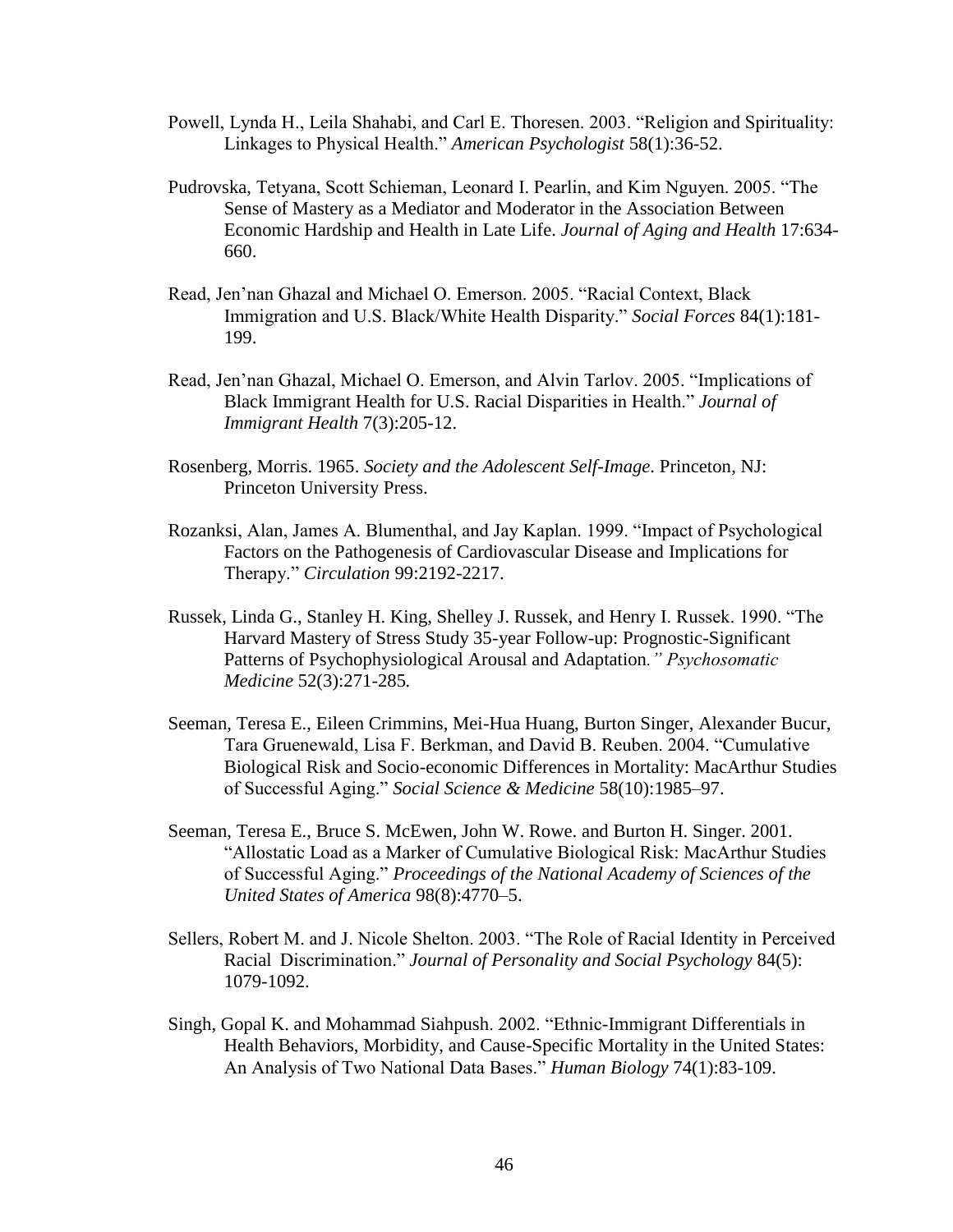- Shaw-Taylor, Yoku. 2007. "The Intersection of Assimilation, Race, Presentation of Self, and Transnationalism in America." Pp.1–47 in *The Other African Americans: Contemporary African and Caribbean Immigrants in the United States*, edited by Yoku Shaw-Taylor and Steven A. Tuch. Lanham, MD: Rowman & Littlefield Publishers, Inc.
- Shelton, Jason E. 2008. "The Investment in Blackness Hypothesis: Toward Greater Understanding of Who Teaches What during Racial Socialization." *Du Bois Review: Social Science Research on Race* 5:235–257.
- Shelton, J. Nicole and Robert M. Sellers 2000. "Situational Stability and Variability in African American Racial Identity." *Journal of Black Psychology* 26(1):27-50.
- Takeuchi, David T., Margarita Alegria, James S. Jackson, and David R. Williams. 2007. "Immigration and Mental Health: Diverse Findings in Asian, Black, and Latino Populations." (Editorial) *American Journal of Public Health* 97(1):11-12.
- Thoits, Peggy. 1995. Stress, Coping, and Social Support Processes: Where Are We? What Next? *Journal of Health and Social Behavior* 35(Extra Issue: Forty Years of Medical Sociology: The State of the Art and Directions for the Future):53-79.
- Turner, R. Jay. 2010. "Understanding Health Disparities: The Promise of the Stress Process Model." Pp 3-19 in *Advances in the Conceptualization of the Stress Process: Essays in Honor of Leonard I. Pearlin*, edited by William R. Avison, Carol S. Aneshensel, Scott Schieman, and Blair Wheaton. Spring Science and Business Media, LLC.
- Turner, R. Jay and William R. Avison. 2003. "Status Variations in Stress Exposure: Implications for the Interpretation of Research on Race, Socioeconomic Status, and Gender. *Journal of Health and Social Behavior* 44(4):488-505.
- Turner, R. Jay and Donald L. Lloyd. 1999. "The Stress Process and the Social Distribution of Depression." *Journal of Health and Social Behavior* 40:374-404.
- Utsey, Shawn O., Mark H. Chae, Christa F. Brown, and Deborah Kelly. 2002. "Effect of Ethnic Group Membership on Ethnic Identity, Race-Related Stress and Quality of Life." *Cultural Diversity and Ethnic Minority Psychology* 8(4):366-377.
- Uchino, Bert N., John T. Cacioppo and Janice K. Kiecolt-Glaser. 1996. "The Relationship Between Social Support and Physiological Processes: A Review with Emphasis on Underlying Mechanisms and Implications for Health." *Psychological Bulletin* 119(3):488-531.
- Vitaliano, Peter P., James M. Scanlan, Jianping Zhang, Margaret V. Savage, Irl B. Hirsch, and Ilene C. Siegler. 2002. "A Path Model of Chronic Stress, the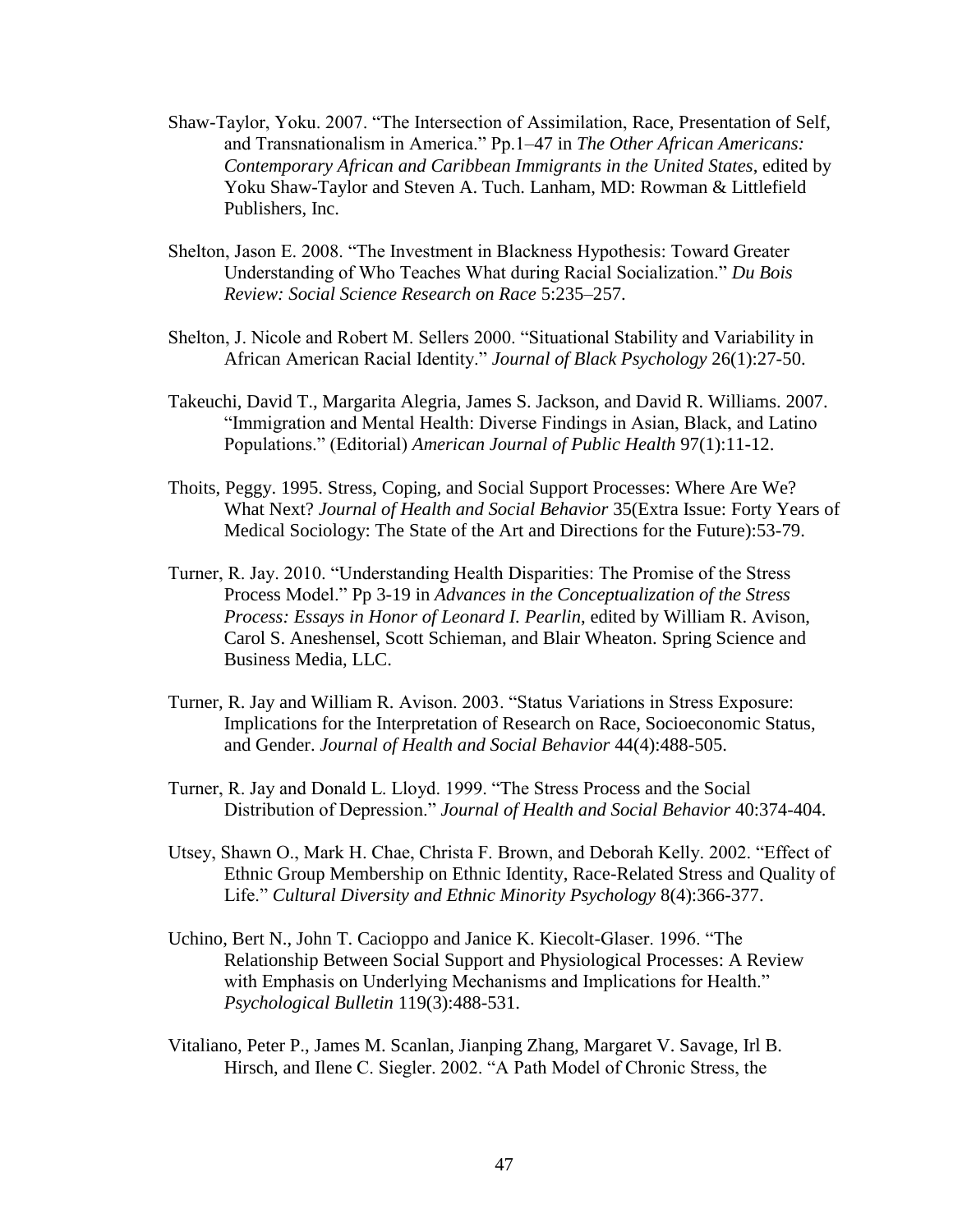Metabolic Syndrome and Coronary Heart Disease." *Psychosomatic Medicine* 64:418-435.

- Waters, Mary C. 1991. "The Role of Lineage in Identity Formation among Black Americans." *Qualitative Sociology* 14:57-76.
- Waters, Mary C. 1999. *Black Identities: West Indian Immigrant Dreams and American Realities*. New York: Russell Sage Foundation and Cambridge: Harvard University Press.
- Williams, David R. 1996. "Racism and Health: A Research Agenda." *Ethnicity & Disease* 6(1-2):1-8.
- Williams, David, Hector M. González, Harold Neighbors, Randolph Nesse, Jaime M. Abelson, Julie Sweetman, and James S. Jackson. 2007a. "Prevalence and Distribution of Major Depressive Disorder in African Americans, Caribbean Blacks, and Non-Hispanic Whites: Results From the National Survey of American Life." *Archives of General Psychiatry* 64(Mar): 305-315.
- Williams, David R., Rahwa Haile, Hector M. González, Harold Neighbors, Raymond Baser, and James S. Jackson. 2007b. "The Mental Health of Black Caribbean Immigrants: Results from the National Survey of American Life." *American Journal of Public Health* 97(1): 52-58.
- Williams, David R. and James S. Jackson. 2000. "Race/Ethnicity and the 2000 Census: Recommendations for African American and Other Black Populations in the United States. *American Journal of Public Health* 90(11):1728-30.
- Williams, David R. and Selina A. Mohammed. 2009. "Discrimination and Racial Disparities in Health: Evidence and Needed Research." *Journal of Behavioral Medicine* 32:20-47.
- Williams, David R., Selina A. Mohammed, Jacinta Leavell, and Chiquita Collins. 2010. "Race, Socioeconomic Status, and Health: Complexities, Ongoing Challenges, and Research Opportunities." *Annals New York Academy of Sciences* 1186:69- 101.
- Williams, David R., Harold W. Neighbors, and James S. Jackson. 2003. "Race/Ethnic Discrimination and Health: Finding from Community Studies." *American Journal of Public Health* 93:200-208.
- Williams, David R.,Yan Yu, James S. Jackson, and Norman B. Anderson. 1997. "Racial Differences in Physical and Mental Health: Socioeconomic Status, Stress and Discrimination." *Journal of Health Psychology* 2(3):335-351.

Winkleby, Marilyn A., Catherine Cubbin, David K. Ahn, and Helena C. Kraemer. 1999.